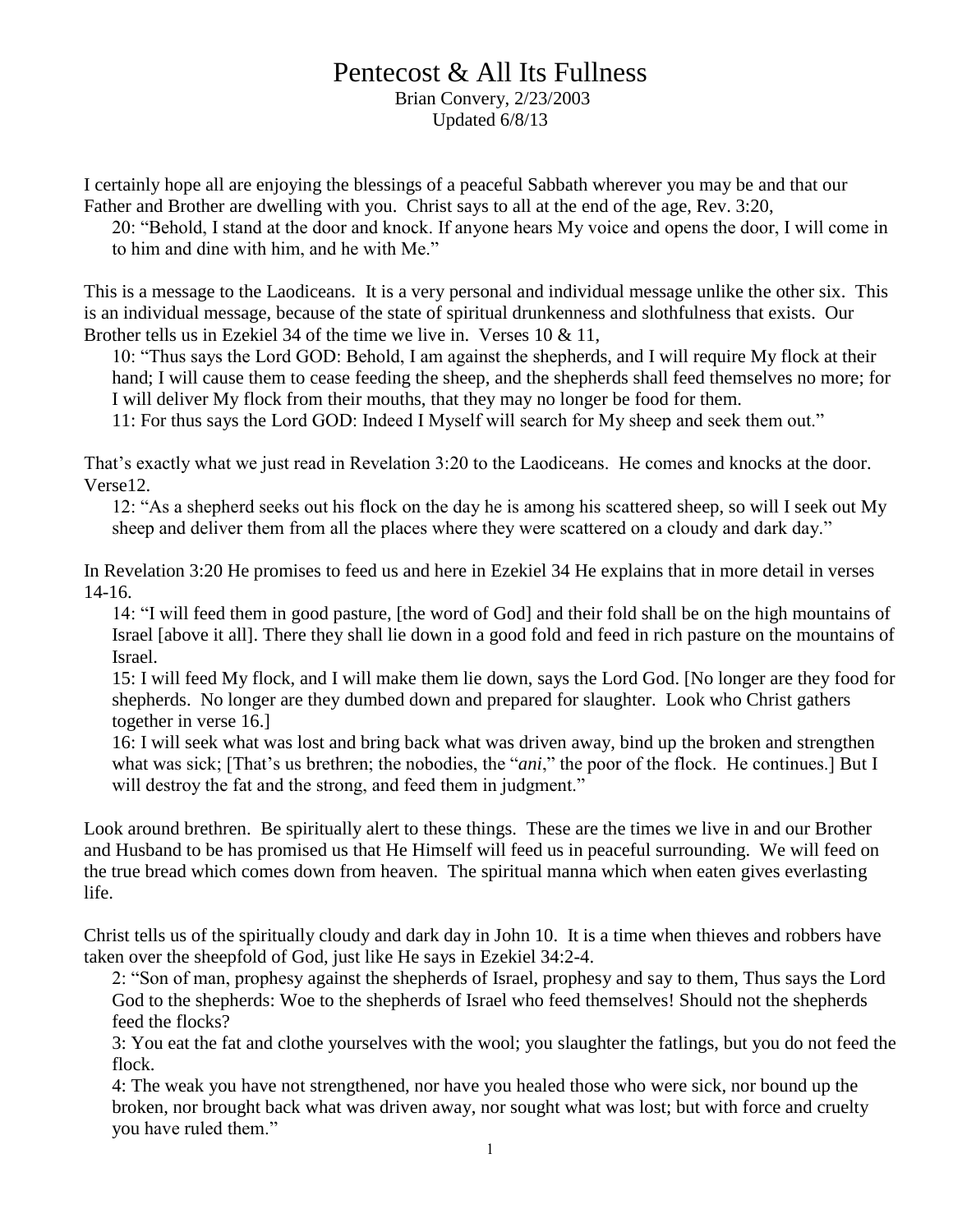Yes, these thieves and robbers of what is God's have ruled God's sheep contrary to His commands and in their conceit and vanity trampled on the sheep with force and cruelty, and have fed on everything the sheep produce. So our Brother says to us at this time in John 10:3-5.

3: "To him the doorkeeper opens, and the sheep hear his voice; and he calls his own sheep by name and leads them out. [So this is a very personal thing brethren.]

4: And when he brings out his own sheep, he goes before them; and the sheep follow him, for they know his voice."

We can liken it to a household, to make the sheepfold definition a little easier to understand. There are many in this household, but only those who answer His voice and come out of that household, are His. There's still a whole bunch left in there though, for only His come out.

5: "Yet they will by no means follow a stranger, but will flee from him, for they do not know the voice of strangers."

Many today come in the name of Christ, but they are deceivers, wicked shepherds. He says in verse 9: 9: "I am the door, if anyone enters by Me, he will be saved and will go in and out and find pasture."

Christ is the Word of God (Rev 19:13), the door to salvation. We need to feed on Him only. That's exactly what we read back in Ezekiel 34:10 & 14.

# John 10:10 & 14.

- 10: "I am the good Shepherd, the good shepherd gives his life for the sheep."
- 14: "I am the good Shepherd and I know my sheep and am known by my own."

That's where we are today brethren. Christ is feeding us and shepherding us Himself. The worthless shepherds, wolves, and hirelings, abound all around, but our Shepherd has called us out of that sheepfold and feeds us in good pastures, high above the confusion and chaos that has engulfed the Church. Yes, it is a cloudy and dark day. The night is coming quickly, but by His mercy and diligence in seeking us out individually, we have been blessed with His peace. It is very personal. We have our part to do, just like Abraham did. When God called, he answered and followed. Christ stands at the door and calls, just like He did to His friend Abraham. If we do not answer, He will move on. We have our part to play. Many of us have left the ease and familiarity and have come out to a land of sparseness of brethren, for the promise of milk and honey from our God. We are approaching Pentecost. A time that depicts the second most awesome event in all creation, the marriage of the Lamb, the time of the firstfruits of the early harvest becoming one with Him. It is a tremendous event and will affect history forever.

Do we have a lasting, abiding personal relationship with our Husband to be? Do we trust Him and live our life with Him? Do we let anything or anyone stand between us? Only we can answer these questions brethren. It is an act of faith as great as that of Abraham's. The bible speaks often of these times and things, but do we have ears to hear and the conviction to do them. Let's look at what lies ahead and for that matter, what is taking place today. Be mindful that if you were to marry someone and nobody told you, you certainly would not have prepared for it would you, and that's what we read about in Matthew 25. You can't prepare for something if you don't know it's about to happen, now can you. Matt. 25:1-5,

1: "Then the kingdom of heaven shall be likened to ten virgins who took their lamps and went out to meet the bridegroom.

- 2: Now five of them were wise, and five were foolish.
- 3: Those who were foolish took their lamps and took no oil with them,
- 4: but the wise took oil in their vessels with their lamps.
- 5: But while the bridegroom was delayed, they all slumbered and slept."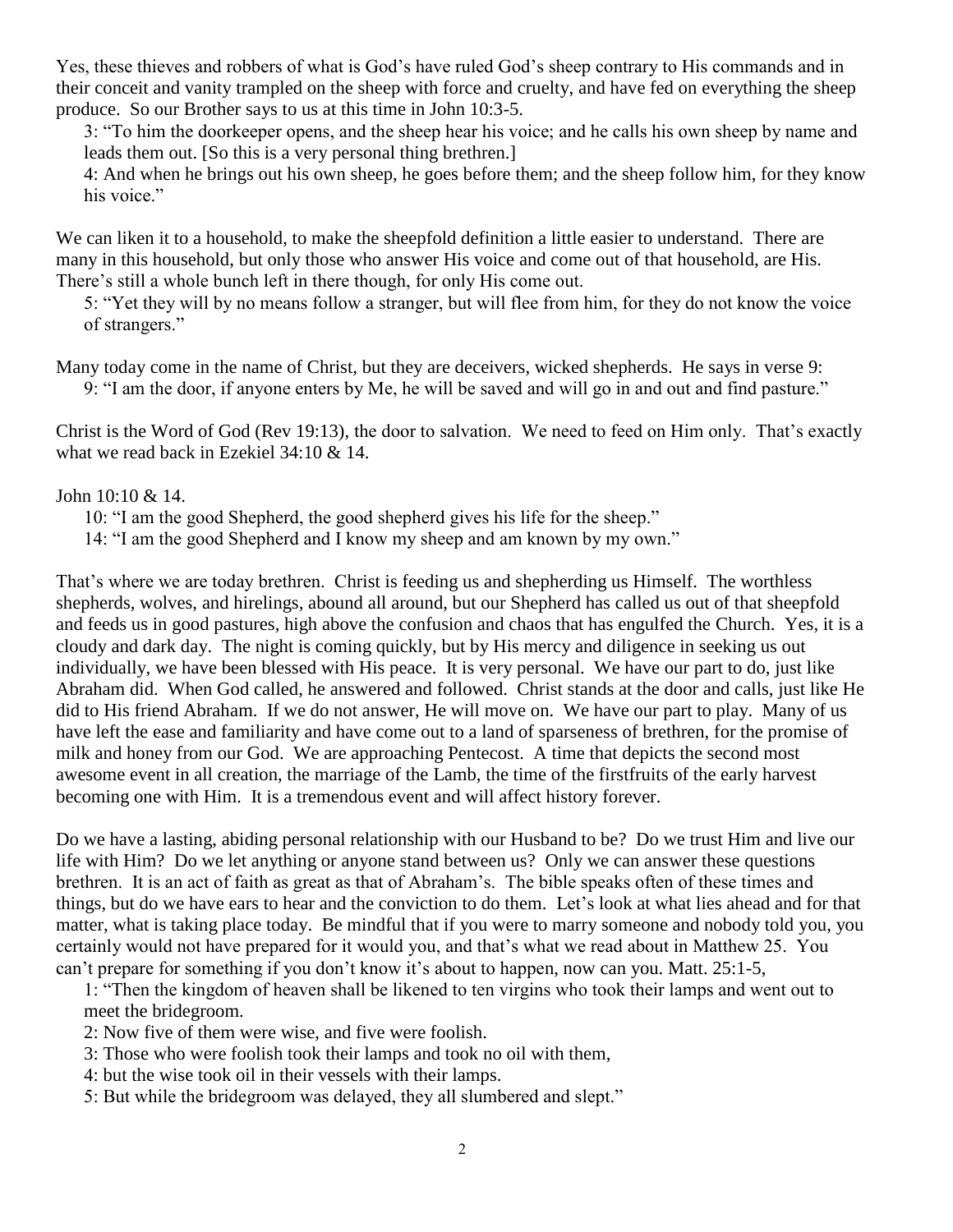Please remember that Matthew 24 & 25 are Christ's response to 3 very specific questions asked in Matt. 24:3.

3: "Now as He sat on the Mount of Olives, the disciples came to Him privately, saying, Tell us when will these things be?[1] And what will be the sign of your coming,[2] and the end of the age?[3]"

In Matt. 24:45-51 Christ tells us about the faithful servant and the evil servant.

48: "But if that evil servant says in his heart, 'My master is delaying his coming,'

49: and begins to beat *his* fellow servants, and to eat and drink with the drunkards,

50: the master of that servant will come on a day when he is not looking for *him* and at an hour that he is not aware of,

51: and will cut him in two and appoint *him* his portion with the hypocrites. There shall be weeping and gnashing of teeth."

Yes, Christ will come on a day when He is not looked for and at an hour the evil servant is not aware of. This servant has been too busy with ruling the other servants and eating and drinking with drunkards.

These are the times of cloudy and dark days, but in verse 6 we see the spiritual darkness of night has fallen. Look at this. Matthew 25:6-13,

6: "And at midnight a cry was heard: Behold, the bridegroom is coming; go out to meet him!

7: Then all those virgins arose and trimmed their lamps.

8: And the foolish said to the wise, Give us some of your oil, for our lamps are going out.

9: But the wise answered, saying, No, lest there should not be enough for us and you; but go rather to those who sell, and buy for yourselves.

10: And while they went to buy, the bridegroom came, and those who were ready went in with Him to the wedding; and the door was shut.

11: Afterward the other virgins came also, saying, Lord, Lord, open to us!

12: But He answered and said, Assuredly, I say to you, I do not know you.

13: Watch therefore, for you know neither the day nor the hour in which the Son of Man is coming."

There comes a time of urgency which is heralded throughout the fold. The return of Christ, as the Husband, is at hand. Possibly the cry of the two witnesses. This is a message which is gaining in intensity and will eventually build to a crescendo. Many will awake and realize the time, but all will not have made themselves ready. However they will desire to, but as they have always depended on others to do it for them, they will find it hard to break from that habit and thus they come to the other virgins to have them do it for them. They are forced to seek out a personal relationship themselves with Christ. While they are doing this, the Bridegroom returns and those who were ready go in with Him to the wedding and the door is shut. This event does not go unnoticed. It is no secret. The other virgins come afterwards and petition Christ to let them in. He refuses and in essence says they did not know Him personally. For they had allowed others to come between them just as Eve had done to Adam. This event as we have seen in prior studies and will see again today, does take place at Pentecost. Today in the Church there is confusion over when this day is even kept. Some say on a Sunday and some say on a Monday and even a few declare it to be on Sivan 6 each and every year. We should take warning from the scriptures that are in Matthew 25, for there are those virgins who come looking for Christ on a day after He returns and then it is too late to participate in the wedding, for the door is closed. Now, this only pertains to the wedding, not to salvation as many have taught. We have been taught in the past that Christ will return on the Feast of Trumpets. Actually that is His return date to make war on the nations. (Rev 19:15) Few people today understand the true significance of Pentecost, of the Feast of Firstfruits, the Feast of Weeks. Christ says in Matthew 25:13.

13: "Watch therefore, for you know neither the day nor the hour in which the Son of Man is coming."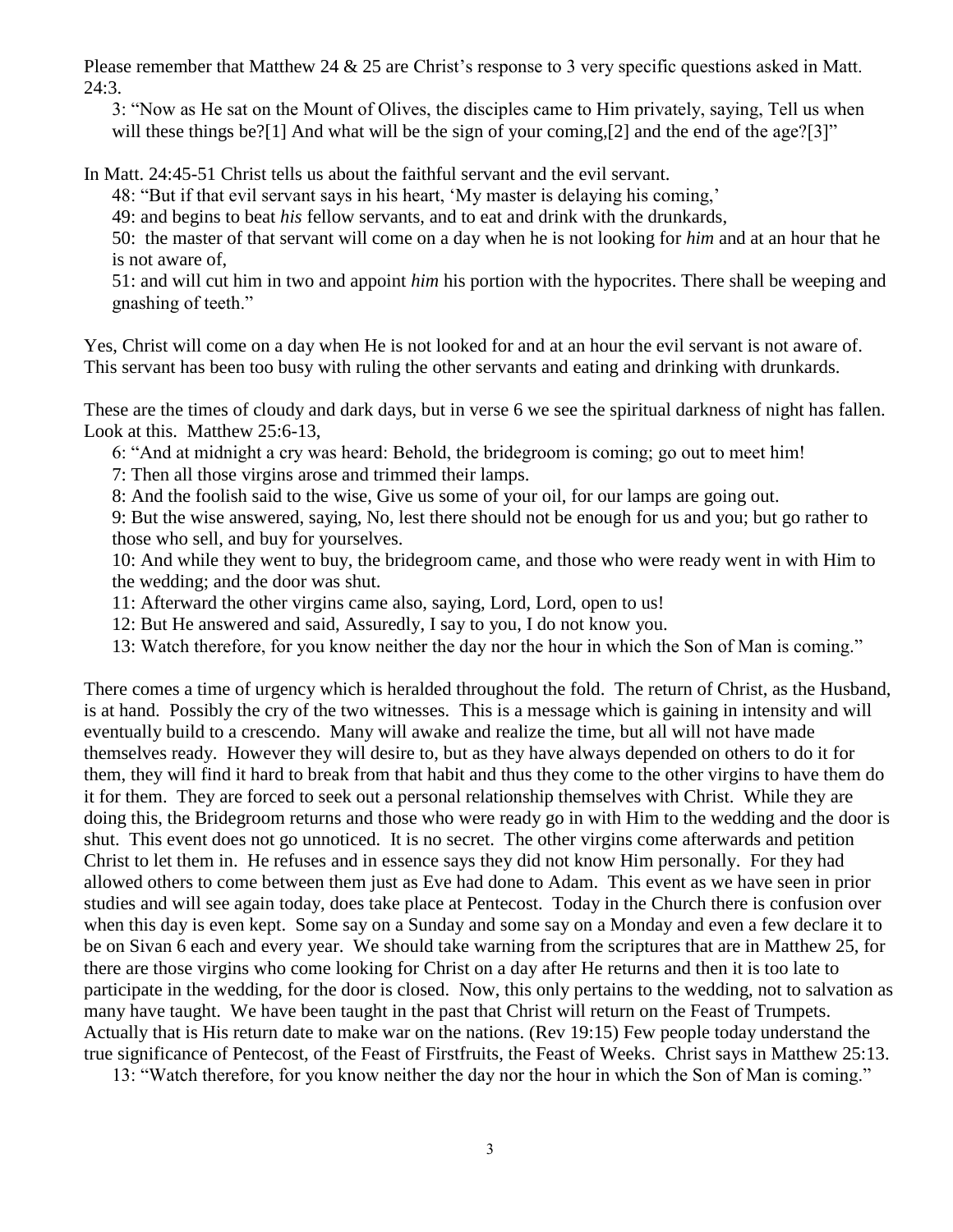That's a statement for that time then and for our time today, but it certainly isn't referring to every single individual. Verse 13 is addressing the evil servant. There is a reason for this statement and few understand it. Matthew 24:43-44,

43: "But know this, that if the master of the house had known what hour the thief would come, he would have watched and not allowed his house to be broken into.

44: Therefore you also be ready, for the Son of Man is coming at an hour you do not expect."

You just don't expect Him. It doesn't say you cannot know it, in the sense of you will never know it. It's a day you just don't expect Him to come on. Verses 50-51,

50: "the master of that servant will come on a day when he is not looking for him and at an hour that he is not aware of,

51: and will cut him in two and appoint him his portion with the hypocrites. There shall be weeping and gnashing of teeth."

We saw something cut in two in Matt. 25. We saw ten virgins cut in two, equaling two groups of five. This language is all here for a reason. Yes, the shepherds start to rule God's sheep, treating them with force and cruelty and taking all they produce in the name of God or under the pretext that they rule in His stead, and feed themselves with it and live lavishly in the lifestyle of society. Their desire to participate in the pleasures and past times of drunkards, far outweigh the command to feed the sheep and prepare them for the return of the Master. This started a long time ago brethren, and continues on today in the organizations of men. If a man does not humble himself before God, he begins to think he is a power unto himself. He can be deceived and his vanity can be leavened to a point where he actually thinks he rules God's sheep. At that time is when he sets himself in the chief seat and believes he alone and not the sheep has a relationship with God. He believes he's superior to them. He believes that he and his chosen few can only discern what is right and wrong for the sheep. He becomes a vicar in his own mind.

The history of the vast majority of the church organizations show this pattern clearly. You can read the early writings of some of their founders and see a humility that produced good fruit, but as time went on, you see a proclivity for rulership, dominance, and a disdain for the sheep of God, and the development of hierarchal dominion. Look at one example from such an organization, the WCG. It's clearly stated in lesson 35 of the 58 lesson correspondence course:

"Too many people have felt merely because God records the method by which Pentecost is counted, they are qualified to come to independent conclusions about when Pentecost should be kept. They are wrong. They have attempted to take to themselves a responsibility that God placed only in the hands of his called and chosen ministry."

Now that is utter arrogance! And we read on:

"Notice that the instructions for counting Pentecost are in the book of Leviticus, the book for the Levites. The Levites were God's priests doing the work of the ministry in the OT. Leviticus is written not so the common lay members of the Church could second guess God's ministry, but so his ministers could know how Pentecost is to be properly counted. The ministers then were to pass this information on to the whole congregation. Almighty God is not the author of confusion. He has placed specific offices in His true Church today to determine just such things, as how to count Pentecost. Pentecost always falls on a Monday. There is no other day acceptable in God's sight."

Now did that come back to bite them? You bet it did. Christ calls these would be rulers: fools, blind guides, hypocrites, and liars, to mention just a few. These vicars went on to grow in the knowledge of rulership with the character flaw of dominion over God's sheep as Ezekiel 34 explains. They refined it into a religion itself. We have been called out of that and all similar folds brethren, and we must learn to depend on Christ to feed us and make ourselves ready by following Him and doing the righteous acts that He is doing. For as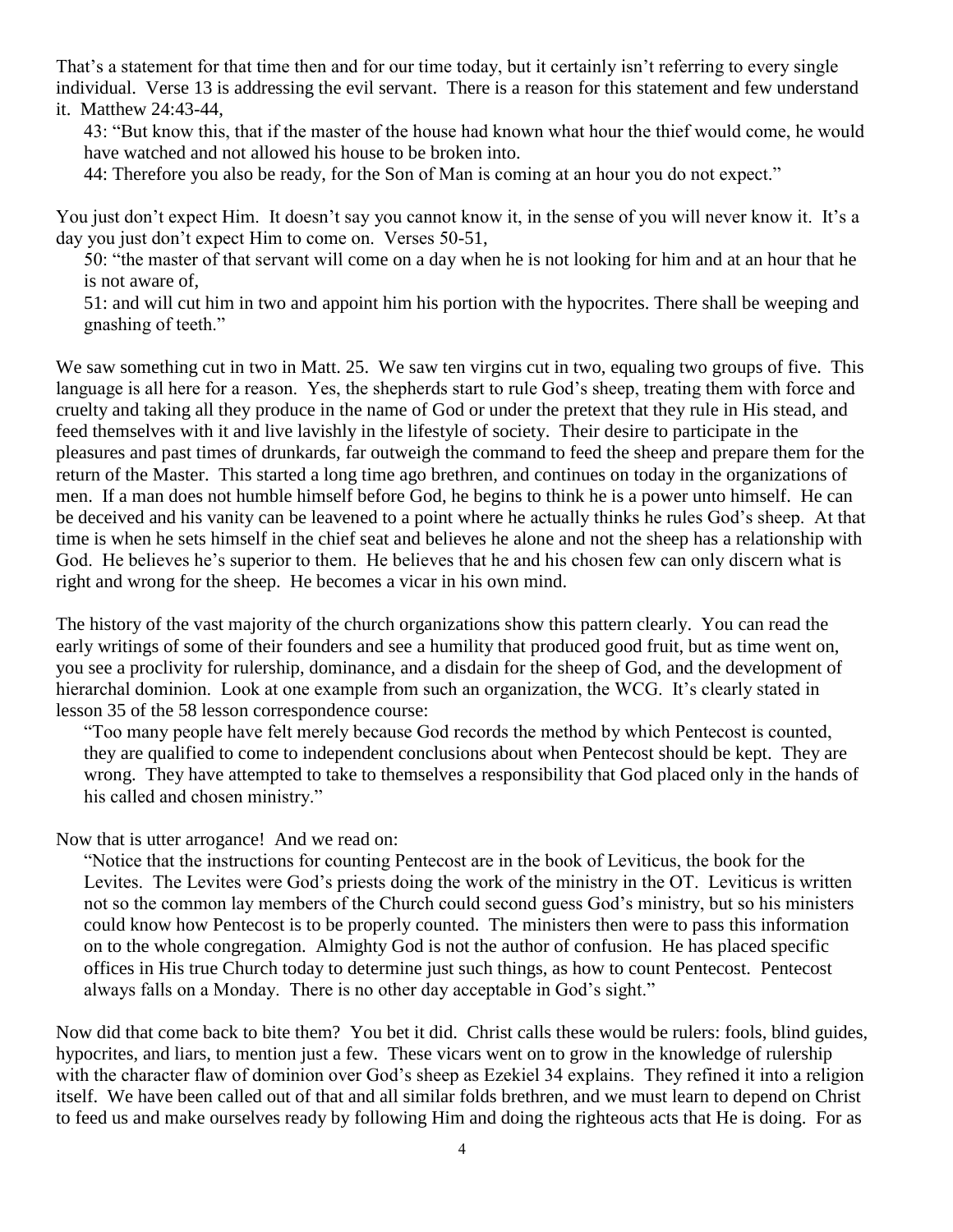He has and is seeking the lost, bringing back what was driven away, binding up the broken, and strengthening the sick, we too must be doing the same. He set that example for us. Not seeking out proselytes as was the way of the Pharisees and Scribes (Matt 23:15). All this comes together in Matthew 25, talking about the virgins, the talents, and then talking about the end of the age, so look at verses 34-40.

34: "Then the King will say to those on His right hand, Come, you blessed of My Father, inherit the kingdom prepared for you from the foundation of the world:

35: for I was hungry and you gave Me food; I was thirsty and you gave Me drink; [They weren't being fed.] I was a stranger and you took Me in;"

There was no hospitality whatsoever. That's what's taking place today in most of the organizations of men. If someone is a member in an organization and they listen to somebody else they're often chastised or cautioned for it. The hirelings don't want anybody else at the cash register. It's a personal cafeteria to them.

36: "I was naked and you clothed Me; I was sick and you visited Me; I was in prison and you came to Me.

37: Then the righteous will answer Him, saying, Lord, when did we see You hungry and feed You, or thirsty and give You drink?

38: When did we see You a stranger and take You in, or naked and clothe You?

39: Or when did we see You sick, or in prison, and come to You?

40: And the King will answer and say to them, Assuredly, I say to you, inasmuch as you did it to one of the least of these My brethren, you did it to Me."

What a profound lesson that we have to learn about being the bride. These are the same works of Christ, the true shepherd, but this isn't all. Yes, these are the spiritual orphans and widows, but this alone will not qualify you to be the bride. James 1:27 says:

27: "Pure and undefiled religion before God and the Father is this: to visit orphans and widows in their trouble, [That's what we are supposed to do, just like it says here in Matthew 25.] and to keep oneself unspotted from the world."

It's two part. It is clear we do not begin to beat fellow servants and eat and drink with the drunkards, but rather be a faithful and wise servant whom his master appointed over his household to give food in due season. Blessed is that servant, whom his master when he comes will find so doing. At this time we are coming to the unity of the faith and the knowledge of the Son of God, to a perfect man, to the measure of the stature of the fullness of Christ, joined and knit together by what every joint supplies, according to the effective working by which every part does it's share, which causes growth of the body for the edifying of itself in love, not rulership, speaking the truth in love, not rulership, growing up in all things into Him who is the Head, Christ, our only Ruler, our only Head. Yes, we are growing in the grace and knowledge of our Lord and soon coming Husband, Jesus the Christ. He Himself is sanctifying or setting apart and cleansing us with the washing of water by the word with the expressed purpose of presenting us to Himself, a glorious Church not having spot or wrinkle or any such thing, but that it should be Holy and without blemish. We are members of His body, of His flesh, and of His bones. We are the second Eve, just as He is the second Adam and we can't lose sight of that. We have to keep that in mind. That helps identify who we are and what we are, and what purpose we're here for. This is what The Feast of Weeks depicts. He was the start of the barley harvest and over the course of 49 days He gathers to Himself a Bride, which He takes in marriage on the 50th day. No sooner and no later. The door is then shut. All who attain salvation after that will be the offspring of that union, for Christ and His wife will be side by side in the household of God the Father, bearing His Family name and starting an absolutely epic event in the future of the Universe. That's what we are invited to brethren, but remember many are called and few are chosen. We are told, "many daughters have done well, but you excel them all." (Prov. 31:29) Yes, many have one or more good characteristics of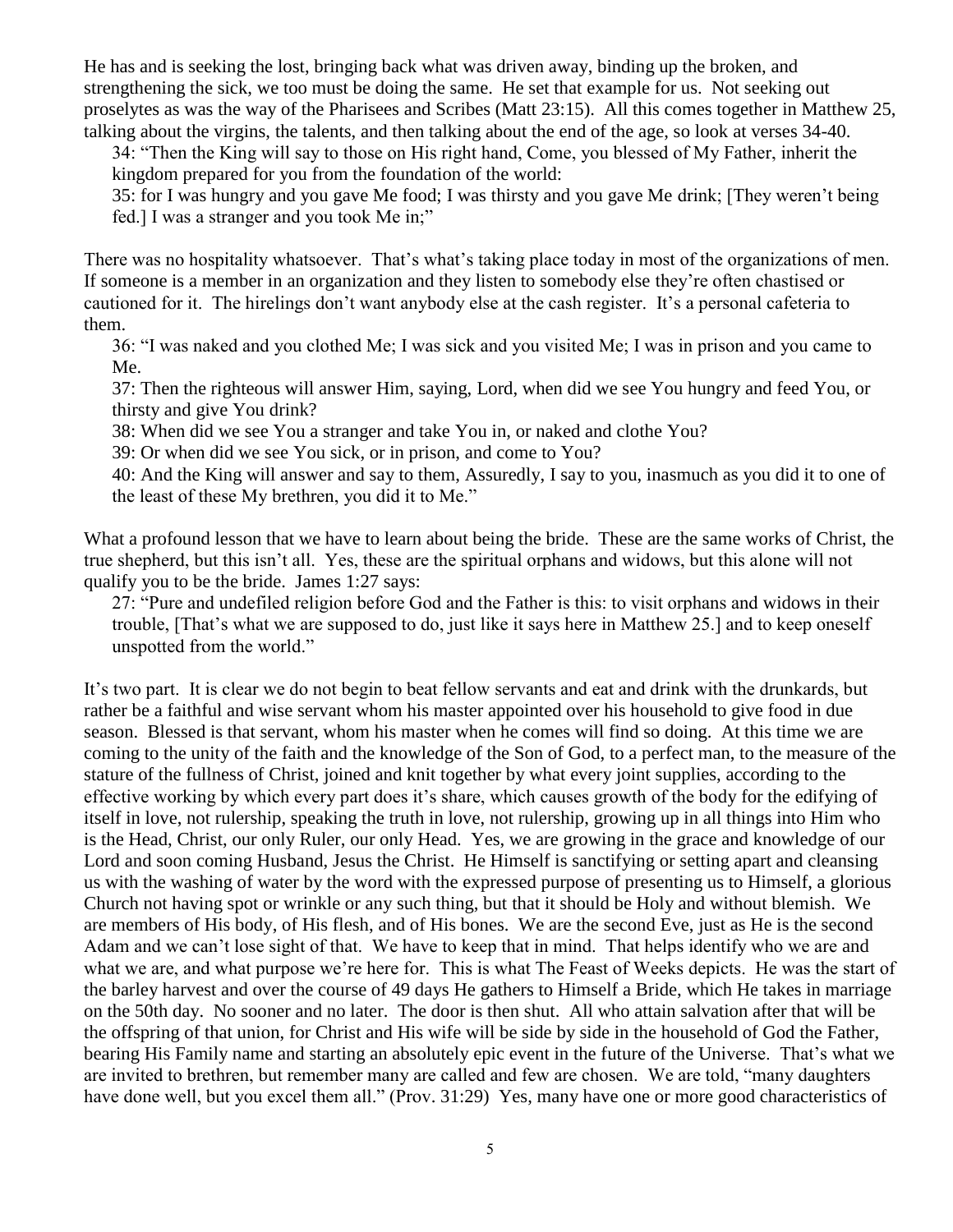the Bride, but do not go far enough to develop the whole package. They are not totally prepared. This is the plight of many in the 7 Churches of Revelation.

We are never to look down our nose at another. We do not rule others or use the deceitfulness of charm or the vanity of beauty to become the Bride, but rather put on a gentle and quiet spirit before God as a submissive wife. A wife who willingly submits (yields) to her husband, not beaten into submission, not ruled into submission. A poor and contrite spirit who trembles with deep feelings at His word. We are however not to be timid or cowardly or ashamed of speaking the word of God to another, especially to those who would rule over you or others. You are the legal voice, the legal defender, of the orphans and widows. These are the times of testing, of proving who is worthy of becoming the Bride, the Mother. Ezekiel 34:14- 20.

14: "I will feed them in good pasture, and their fold shall be on the high mountains of Israel. There they shall lie down in a good fold and feed in rich pasture on the mountains of Israel.

15: I will feed My flock, and I will make them lie down, says the Lord God.

16: I will seek what was lost and bring back what was driven away, bind up the broken and strengthen what was sick; but I will destroy the fat and the strong, and feed them in judgment.

17: And as for you, O My flock, thus says the Lord God: Behold, I shall judge between sheep and sheep, between rams and goats. [This is symbolic of rams being mature sheep, those who are going to be the Bride, and a ram protects the other sheep, not like a goat. A goat goes around butting everything in sight, but it backs down from a ram.]

18: Is it too little for you to have eaten up the good pasture, that you must tread down with your feet the residue of your pasture--and to have drunk of the clear waters, that you must foul the residue with your feet? [The leaders are giving them polluted food.]

19: And as for My flock, they eat what you have trampled with your feet, and they drink what you have fouled with your feet.

20: Therefore thus says the Lord God to them: Behold, I Myself will judge between the fat and the lean sheep."

Very important lesson brethren. Now, back in Matthew 25 verses 14-30.

14: "For the kingdom of heaven is like a man traveling to a far country, who called his own servants and delivered his goods to them.

15: And to one he gave five talents, to another two, and to another one, to each according **to his own ability**; and immediately he went on a journey.

16: Then he who had received the five talents went and traded with them, and made another five talents. 17: And likewise he who had received two gained two more also.

18: But he who had received one went and dug in the ground, and hid his lord's money.

19: After a long time the lord of those servants came and settled accounts with them.

20: So he who had received five talents came and brought five other talents, saying, Lord, you delivered to me five talents; look, I have gained five more talents besides them.

21: His lord said to him, Well done, good and faithful servant; you were faithful over a few things, I will set you over many things. Enter into the joy of your lord.

22: He also who had received two talents came and said, Lord, you delivered to me two talents; look, I have gained two more talents besides them. [They were excited about these things.]

23: His lord said to him, Well done, good and faithful servant; you have been faithful over a few things, I will set you over many things. Enter into the joy of your lord.

24: Then he who had received the one talent came and said, Lord, I knew you to be a hard man, reaping where you have not sown, and gathering where you have not scattered seed. [He tried to make excuses and rationalize around what he was told to do. This isn't someone who is willingly submitting. This is someone who is trying to find a way out of doing the work he was told to do.]

25: And I was afraid, and went and hid your talent in the ground. Look, there you have what is yours.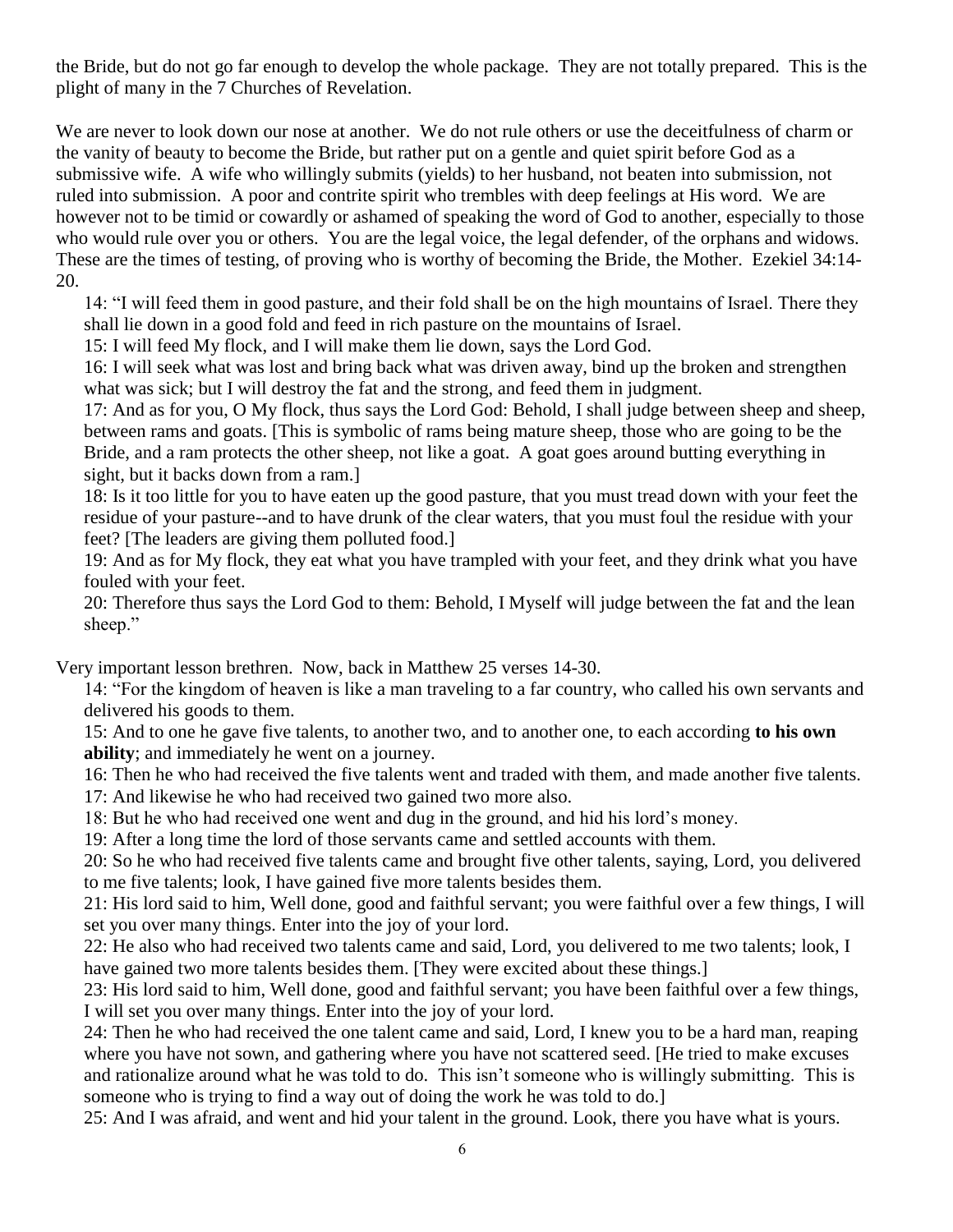26: But his lord answered and said to him, You wicked and lazy servant, you knew that I reap where I have not sown, and gather where I have not scattered seed. [We can learn about that in the parable of the sower.]

27: So you ought to have deposited my money with the bankers, and at my coming I would have received back my own with interest.

28: Therefore take the talent from him, and give it to him who has ten talents. [Our God works the opposite to the way of man.]

29: For to everyone who has, more will be given, and he will have abundance; but from him who does not have, even what he has will be taken away.

30: And cast the unprofitable servant into the outer darkness. There will be weeping and gnashing of teeth."

We can clearly see from these scriptures brethren, that God isn't fair. He is just & righteous! He does not employ the fairness doctrine of men. He doesn't try to make it easier for one over another, as the parable of the talents of Matthew 25 clearly shows us. It is not too late to correct what is wrong and to make straight what is crooked. That door is still open to all who are called, regardless of what they have done in the past. We must repent and humble ourselves before God, not men. This applies to everyone, whether we are a muckity muck or not. It applies to all. If you are a muckity muck, and consider yourself a ruler over the sheep, who has gotten caught up in yourself or your organization and not in your first love, Repent! Drop the vanity. You are not repenting to any man, but to God. You are yielding to Christ, to His words, not to the package that might happen to deliver them, for we are all brethren. You are not to be caught up in who is the greatest, but what is the greatest. We should be praying and hoping that many come to their senses and all the brethren, whether titled or not, deacons, ministers, evangelists, etc... wake up. It is a cloudy and dark day with the night quickly approaching. The poor of the flock will see and recognize these things as Zechariah 11:11 tells us. Let's all be doing the righteous acts of the bride of Christ, which will clothe us in fine linen, clean and bright.

With this all said, let's look at the clear instructions given to us about this wonderful event, the gathering to the marriage supper of the Lamb, the completion of the harvest of the firstfruits of barley. Let's turn to Leviticus 23:15-16,

15: "And you shall count for yourselves from the day after the Sabbath, from the day that you brought the sheaf of the wave offering: seven Sabbaths shall be completed.

16: Count fifty days to the day after the seventh Sabbath; then you shall offer a new grain offering to the Lord."

So many have gotten into frivolous arguments about the word Sabbaths in verse 15. No matter which of the many definitions put forth, none of them change what is being said here. One says it refers to the seven weekly Sabbaths, another no, it refers to the seven Sabbaths of days with no direct reference to the weekly Sabbath. Either way folks, it all adds up to 49 days. That is the kind of thing Paul warned Timothy about, not to strive about words to no profit to the ruin of the hearers. People strive about this word Sabbaths here #7676 *Shabbat*. Strong's says of this word:

"Intermission, ie... specifically the Sabbath from #7673 *shabath*, which is a prime root meaning to repose, ie... desist from exertion, used in many implied relations..."

The BDB Hebrew and English Lexicon says of #7676, *Shabbat*, as found in Leviticus 23:15, that it means week, seven Sabbaths or weeks. So to argue over this word is to no profit for it comes to the same conclusion about counting the total number of days, 49. The only outcome of such argument or strife is the ruin of the hearers, for he feels he is forced to choose one side or the other. It then becomes political. The context of this scripture and for that matter the chapter, is talking about Feasts or appointed times of meeting between God and man.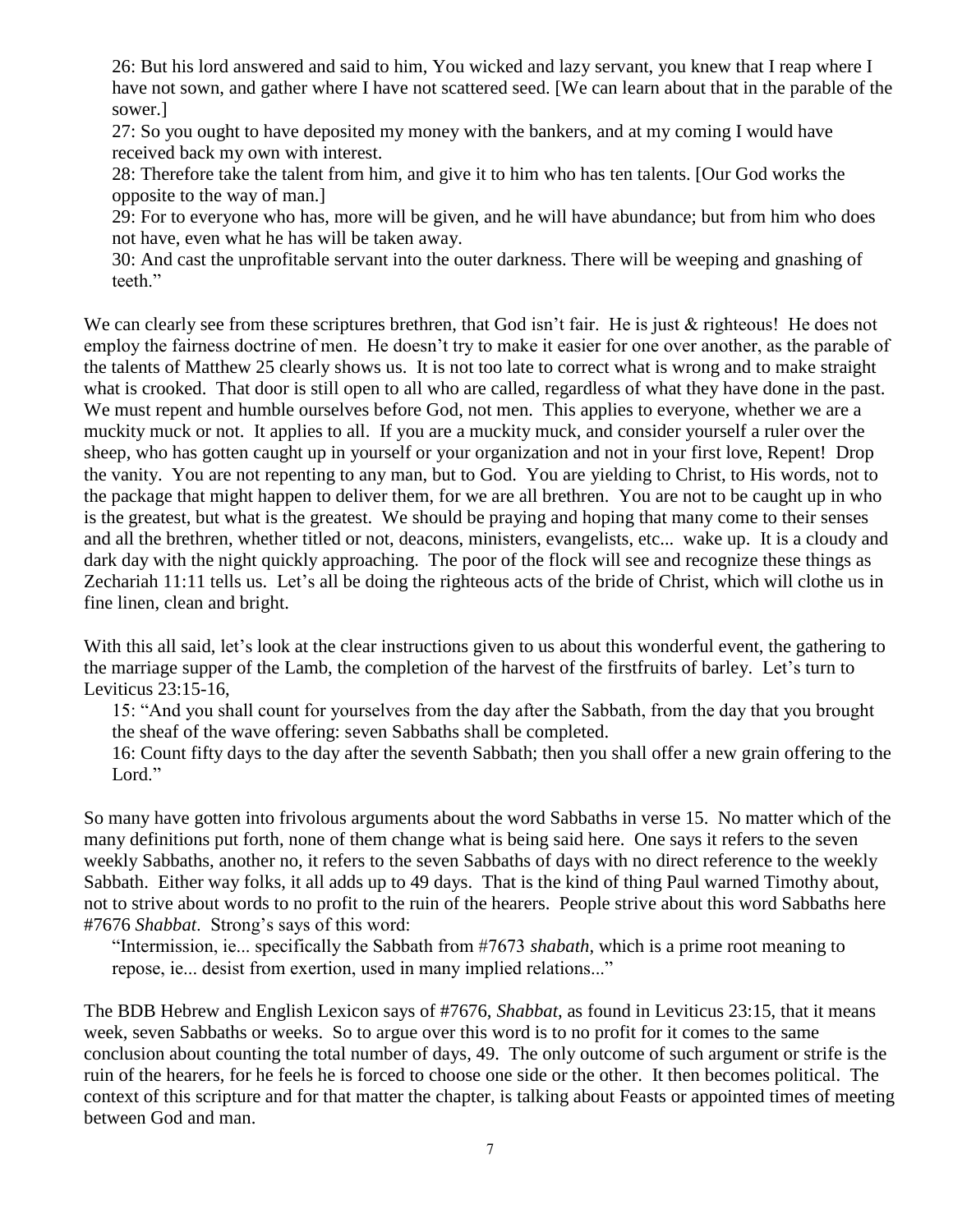2: "Speak to the children of Israel, and say to them: The feasts of the Lord, which you shall proclaim to be holy convocations, these are My feasts."

Not all His feasts are what we call high holy days (#7677 Shabbatons) or 7th day Sabbaths (#7676 Shabbat). 3: "Six days shall work be done, but the seventh day is a Sabbath [#7676 Shabbat] of solemn rest, a holy convocation. You shall do no work on it; it is the Sabbath of the Lord in all your dwellings."

We can read on about the Passover which is neither Shabbat (#7676) or Shabbaton (#7677) and then come to the Days of Unleavened Bread (UB). During these Days of UB, we are given very specific instructions. Look at verses 9-14.

9: "And the Lord spoke to Moses, saying,

10: Speak to the children of Israel, and say to them: When you come into the land which I give to you, and reap its harvest [notice they didn't have to plant it], then you shall bring a sheaf of the firstfruits of your harvest to the priest.

11: He shall wave the sheaf before the Lord, to be accepted on your behalf; on the day after the Sabbath [#7676 Shabbat, 7th day] the priest shall wave it.

12: And you shall offer on that day, when you wave the sheaf, a male lamb of the first year, without blemish, as a burnt offering to the Lord.

13: Its grain offering shall be two-tenths of an ephah of fine flour mixed with oil, an offering made by fire to the Lord, for a sweet aroma; and its drink offering shall be of wine, one-fourth of a hin.

14: You shall eat neither bread nor parched grain nor fresh grain until the same day that you have brought an offering to your God; it shall be a statute forever throughout your generations in all your dwellings."

Now, this in turn here is a prophecy of things to come also. Joshua 4:1 through 5:12 tells us of that timing.

And this is so symbolic of people today and the situation in the Church. So many who had come before, who had been the first ones there, the first ones out. Those who came out of Egypt first had fallen away and it's their seed in many cases, and that doesn't mean physical seed, but the seed in the sense of the Church, who are the ones who are stepping forward and being circumcised in the spirit.

# Leviticus 23:11.

11: "He shall wave the sheaf before the Lord, to be accepted on your behalf; on the day after the Sabbath the priest shall wave it."

So what Sabbath is this? Is this what we call a high Sabbath which could fall on any day of the week? Or is this a fixed Sabbath, which is the weekly Sabbath, the seventh day which was sanctified by God? Which is it and how can we know for sure? If we have learned anything from the Bible, we should understand that God does not play peak-a-boo or hide and seek with those He calls. Christ tells us in Matthew 13:10-11.

10: "And the disciples came and said to Him, Why do You speak to them in parables?

11: He answered and said to them, Because it has been given to you to know the mysteries of the kingdom of heaven, but to them it has not been given."

So to those He calls, He doesn't play peak-a-boo with His word. God speaks to us in clear, understandable, and provable words. This Sabbath spoken of here in Leviticus 23:11 is the weekly Sabbath. It fits into the pattern. If it doesn't fit in a pattern, then you don't believe it, you look for another answer. We can go back through the calendar of God and apply it to the death of Christ. We do this through the understanding of the calendar as the perfect time piece of God. We know that the only sign Christ was going to give that He was the Messiah to an evil and adulterous generation who required a sign was the sign of Jonah, 3 days and 3 nights in the grave. By following the sequence of the NT scriptures of His death and resurrection, we can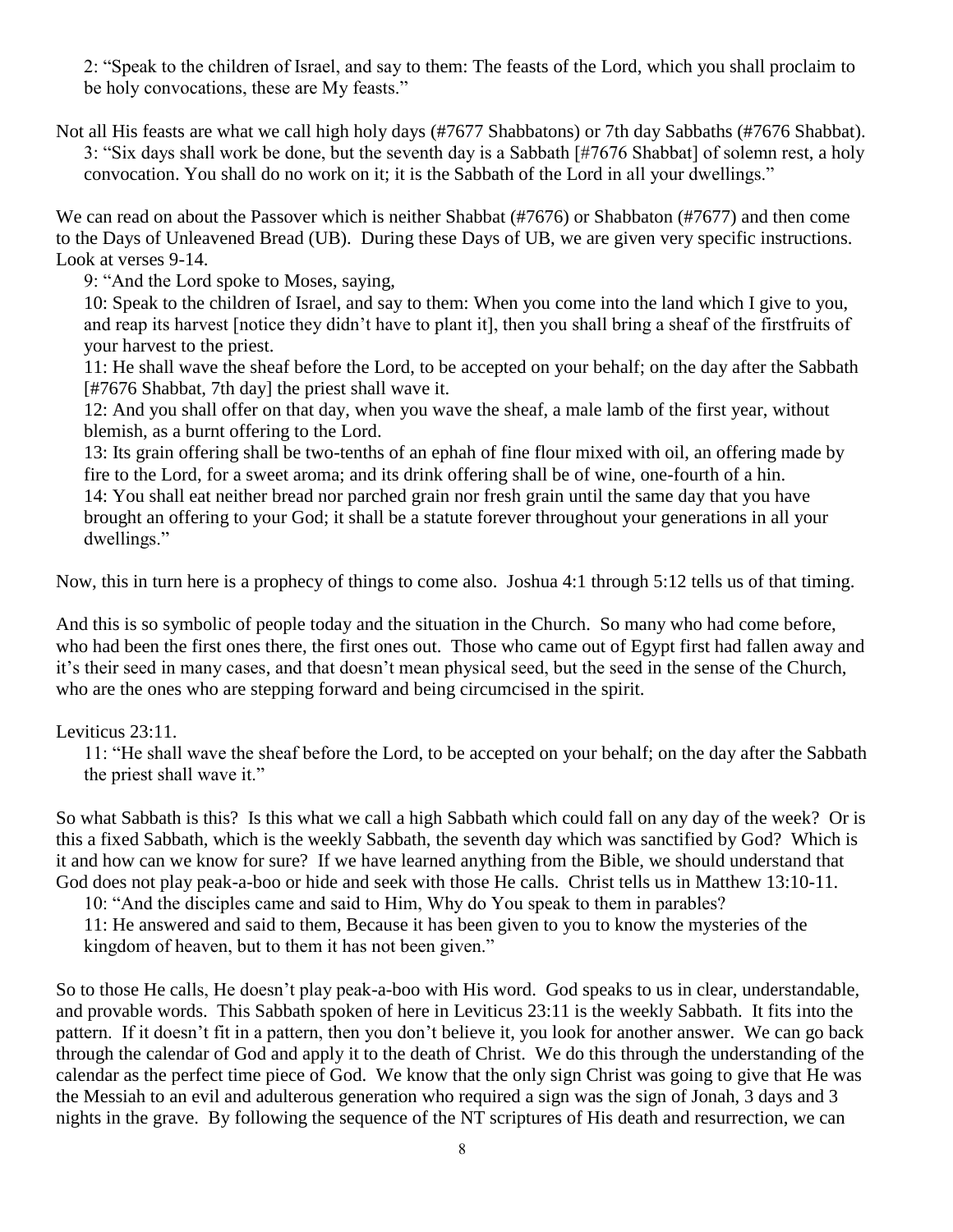see that He died on a Wednesday and was placed in the grave just prior to a high Sabbath (1st Day of Unleavened Bread). Three nights and three days from that point is 72 hours. Christ was very specific on this point. [If he were talking about just portions of 3 days and nights He would have specifically stated three days as is the pattern throughout the scriptures.] That brings us through Thursday, Friday, and up to the time of sunset on the weekly Sabbath or Saturday. Remember this resurrection was the fulfillment of Leviticus 23:11.

Only after we have accurately learned and understood the time sequence and meaning of Passover and Days of UB, can we move into Pentecost. They are intricately bound and tied together as a pattern but are distinct as to their separate functions, and meanings. God has given us a very stable and accurate point at which to start counting. Some however don't even agree with it being a weekly Sabbath, but that is unfortunate for them. Now to those who recognize this Sabbath as the proper starting point, the weekly Sabbath mentioned in Leviticus 23:11, 15 one would think they would be in agreement with the day of the week Pentecost falls on. It will always fall on the exact same day, not the same date of the month as some erroneously profess, for that is following the traditions of the Rabbinical Jews at best. Let's read what next causes striving over a word, but this time not just to no profit, but to error. NKJ; Leviticus 23:15-16.

15: "And you shall count for yourselves from the day after the Sabbath [#7676 Shabbat, 7th day], from the day that you brought the sheaf of the wave offering: seven Sabbaths [#7676 Shabbats] shall be completed.

16: Count fifty days to the day after the seventh Sabbath [#7676 Shabbat]; then you shall offer a new grain offering to the Lord."

Interlinear Bible; Leviticus 23:15-16.

15: "And you shall number to you from the next day after the Sabbath, from the day you bring in the sheaf of the wave offering: **they shall be seven perfect Sabbaths**.

16: To the next day after the seventh Sabbath, you shall number fifty days; and you shall bring near a new food offering to Jehovah."

Now the KJV Leviticus 23:15-16.

15: "And ye shall count unto you from the morrow after the Sabbath, from the day that ye brought the sheaf of the wave offering: **seven Sabbaths shall be complete**.

16: Even unto the morrow after the seventh Sabbath, shall ye number fifty days; and ye shall offer a new meat offering unto the Lord."

The word translated "perfect" in the Interlinear, and "complete" in the KJV, and for that matter "completed" in the NKJV is the Hebrew word *tamiym* or *tamim*. It is #8549 in the Strong's. Strong's states,

"From [the Hebrew root] #8552 "a prime root, to complete".

It continues with *tamim*,

"Entire, (lit., fig. or more); also (as noun) integrity, truth: – without blemish, perfect, upright, without spot, uprightly, whole, sincerely, complete, full, sincerity, sound, undefiled."

So what God is telling us here in Lev 23:15 is without blemish, perfect, upright, without spot, whole, sincerely, complete, full, sound, and undefiled.

"And you shall number to you from the next day after the Sabbath [#7676, *Shabbath*, weekly Sabbath, 7th day of creation week] from the day you bring in the sheaf of the wave offering; they shall be seven perfect Sabbaths.[7676 once again]

It is obvious God is saying the Sabbath is *tamim*. It is a *tamim* Sabbath. What is the only description in scripture of a *tamim* Sabbath? That of creation, the 7th day.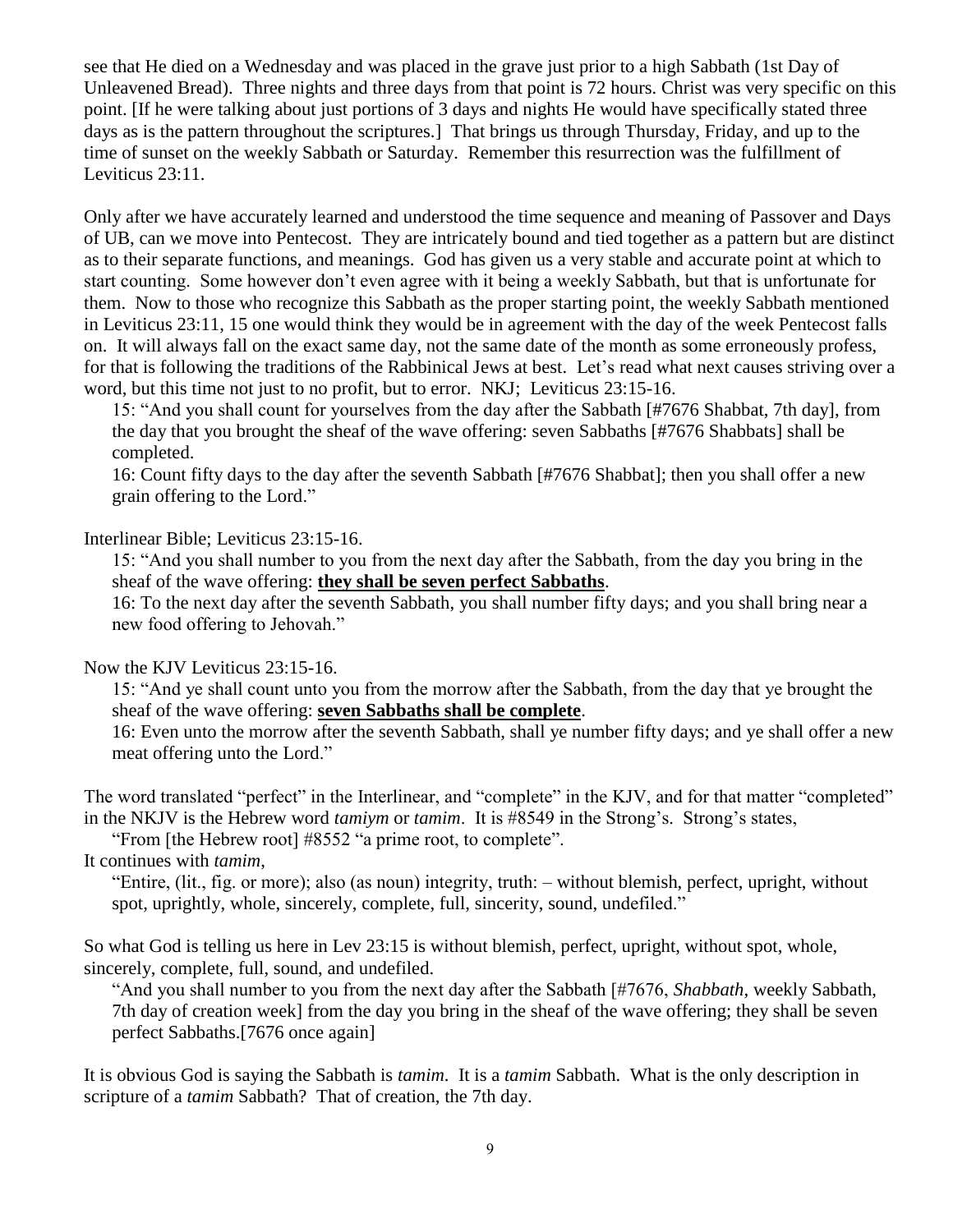Why is this important? Because there are those who teach that the Sabbath here in verse 15 actually means week. Let's just for a moment entertain that error and say it does. What does it change? Absolutely nothing. The only complete or perfect week found in scripture is that of creation week. It starts with day one and ends with the Sabbath, the 7th day. If one starts counting 7 days from day 2 of the creation week and ends on the following day 1 that is not a perfect week is it! To call it so is blasphemy. That is what some who keep a Monday Pentecost actually preach as part of their authority to do so. The Sabbath mentioned here surrounding the start of the count and thus the barley harvest is #7676, the weekly Sabbath. It is not a #7677, a Shabbathon as those who keep a set day of Sivan 6 each year. It does not start the day after the 1st Day of Unleavened Bread. What would be the point of all of God's instruction on how to count? It would be a set date in the calendar just as Passover on the 14th of Abib or Unleavened Bread starting on the 15th of Abib, or Trumpets starting on the 1st day of the 7th month, etc. Lev 23:16 concludes the instruction on counting, "to the next day after the Sabbath [#7676, 7th day], you shall number 50 days..."

Please do not allow yourself to be deceived by others who twist these very clear scriptures and the very clear intent.

In spite of the clear language used here, people enter into confusion on another point. They start evaluating the time of day these events took place on (on the next day, after the Sabbath) and come to the bizarre conclusion that they must skip this day, which is Sunday (the 1st day of the week), and start the count from Monday, for it will be a whole day then. They profess that Sunday could not be in the count for these events took time to take place and thus the whole day could not be applied, for in fact there was only a partial day left after the prescribed events took place.

I affectionately call these brethren, Mondayists. There are those who now start their count from Sunday but who will not shake off the error of Monday. They now say they have to count 50 complete days and then keep Pentecost on the 51st day which once again happens to be Monday.

Is there anywhere in the bible which contradicts the conclusion of those who do not start the count from Sunday because it is not a full day at that point? Or is there somewhere which contradicts the new teaching of the Mondayists that the 50th day must be totally over before they can keep the ordinances of the day in question? It just so happens brethren, that just prior to the first Pentecost at Mt. Sinai, God does just that. Let's turn to Exodus 19:9-11.

9: "And the Lord said to Moses, Behold, I come to you in the thick cloud, that the people may hear when I speak with you, and believe you forever. So Moses told the words of the people to the Lord. 10: Then the Lord said to Moses, Go to the people and consecrate them today and tomorrow, and let them wash their clothes.

11: And let them be ready for the third day. For on the third day the Lord will come down upon Mount Sinai in the sight of all the people."

Here God is telling us how we count. It's pretty clear. Did we get it? They were to ready themselves for the third day which is inclusive in the total of three. Just as we are to keep Pentecost in the 50th day and not the 51st. They were to be ready because during that day He was coming down. So day one started, "today" He says. Now here He was giving Moses instruction. It took Moses time to go and instruct the people. He didn't sit there and scream it all out. How did he get the word out? He instructed those who were appointed as heads of household over tens, twenties, fifties, hundreds. You can read about this in chapter 18. They in turn would go and address everybody else. Now how long do you think that took? The day was pretty much going along there, wasn't it, yet God numbers this day one. According to what some teach, that couldn't have happened because it wouldn't have been a whole day. They didn't all cleanse themselves for the whole day so it should not be included. That's the logic that is used for starting the count to Pentecost from Monday. It's ridiculous. God tells us how to count, and that day one was the day that Moses had to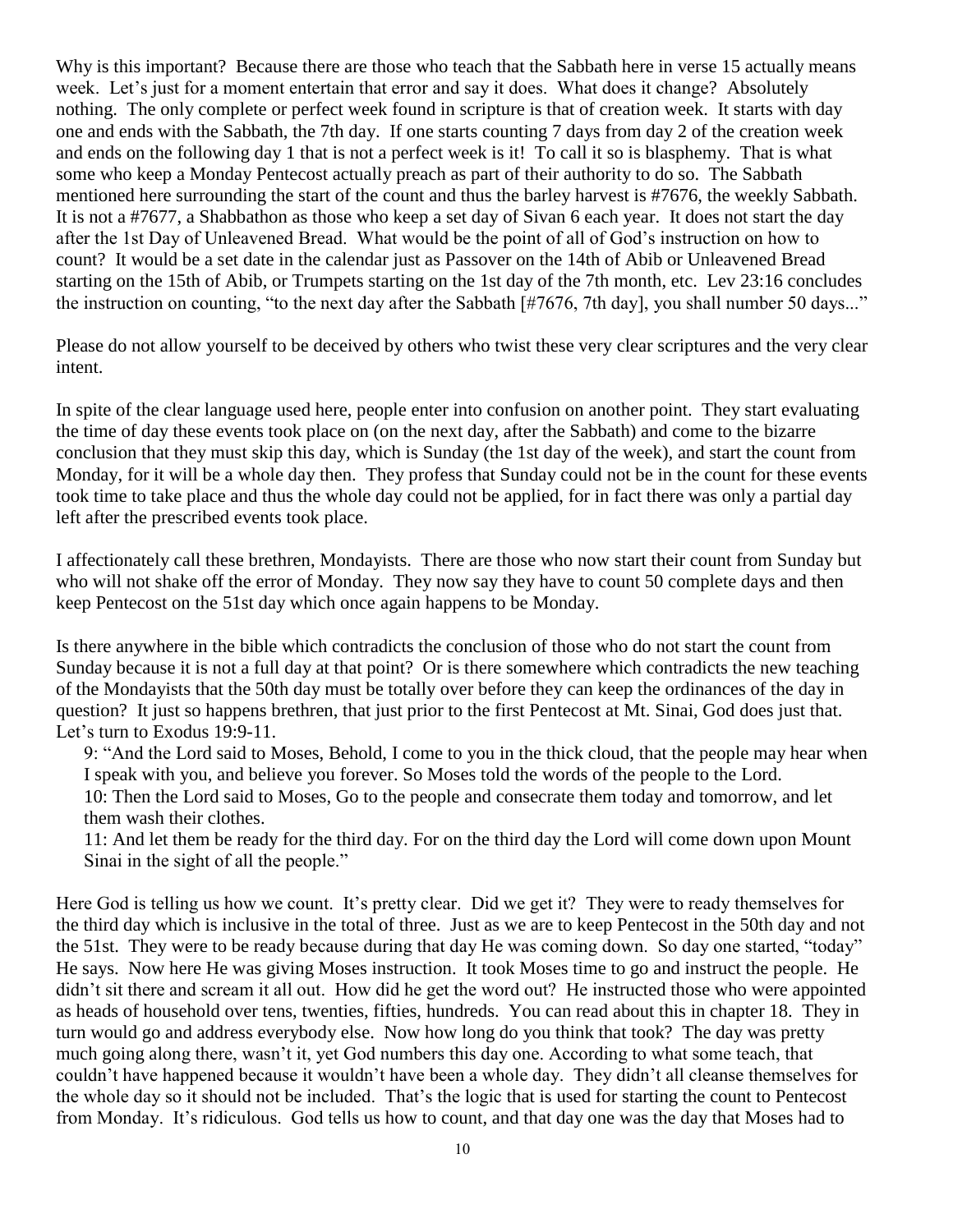spend a lot of the time, along with those who were the leaders of the households going about and telling people what they were supposed to do. So had they cleansed themselves for the entire day? Absolutely not! But it was still considered day one. That's where they counted from. Even if Moses had gotten the instruction right after sunset and hurried down the mountain and informed the others as quickly as possible, it would have been many, many hours into the day before they all started to cleanse themselves. Yet God counts this day one in spite of the intellectual vanity of men. Look over here in verses 14-16.

14: "So Moses went down from the mountain to the people and sanctified the people, and they washed their clothes.

15: And he said to the people, Be ready for the third day; do not come near your wives.

16: Then it came to pass on the third day, in the morning, that there were thundering's and lightning's, and a thick cloud on the mountain; and the sound of the trumpet was very loud, so that all the people who were in the camp trembled."

This is very clear instruction brethren, absolutely clear! This should be a simple doctrine of the Church. I am not picking on anyone, but I am trying to show us all that we can be deceived into disobeying the word of God, by human vanity. Many of the Monday keeping brethren turn to Acts 2:1 for strengthening their case as to keeping the 51st day.

The NKJ says of it.

1: "Now when the Day of Pentecost had finally come, they were all with one accord in one place."

They claim this is saying that the 50th day had "fully come and gone" and that the disciples were now gathered on the 51st day.

That certainly does not agree with the pattern of scripture we have covered to date does it! So what's wrong here? Let's read this scripture from J.P. Green's Interlinear Bible.

1: "And in the fulfilling of the day of Pentecost, they were all with one mind in the same place."

Do I need to say anything further? For those who need me to do so I will. The NKJ is a poor translation of this verse. It misses the mark completely. The Greek word *sumpleroo* #4845 is used here for "fulfilling." It says of it in the Vine's; "to fill completely (sun, 'with,' intensive) is used, in the passive voice, of time **to be** fulfilled or completed..." It is used here in the "active voice" in Acts 2 just as it is in Luke 8:23.

23: "And as they sailed He fell asleep. And a storm came onto the lake, and they were being filled and were in danger."

Look at the sequence of the original Greek words of Acts 2:1, #1722; 4845; 2250; & 4005. There is no question as to what they are saying. They are saying bye-bye 51st. The very word used in the Greek for Pentecost bears this out well. It is #4005 *pentekoste*. It means one thing and only one thing "fiftieth." It does not even mean fiftieth day, but just fiftieth. That is why it is preceded by the Greek word *hemera* #2250 which means "day" in Acts 2:1

Brethren, traditions of men can be a compelling force to blind us to the true meaning and intent of the scriptures of God.

Leviticus 23:15 says we count from the day after the Sabbath which is always Sunday the first day of the week. The Sabbath is only used here to identify which day of the week we are to start counting from. Sunday is day number one, and 48 days later we come to a complete or perfect count of seven Sabbaths, or 49 days, and then we add one day the 50th day, the Feast of Firstfruits, the Feast of Weeks. If you follow the example given of how to properly count the days, not according to the wisdom of this world, but of that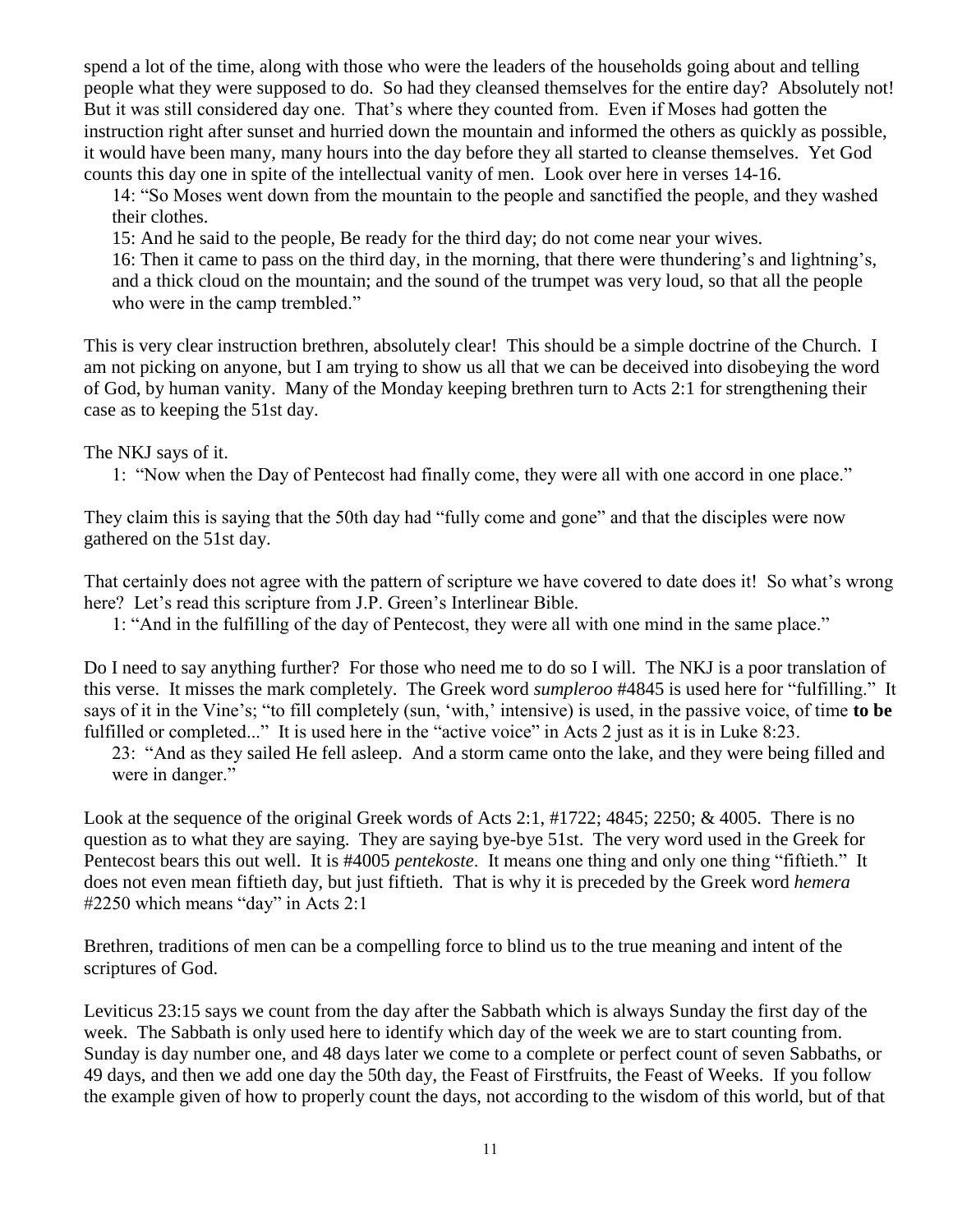of God, you will always come to a Sunday Pentecost. Sunday is the day we are to start the count from. That means the first Sunday which falls during the Days of UB.

Lev 23:11 states:

11: "He shall wave the sheaf before the Lord to be accepted on your behalf; on the day after the Sabbath the priest shall wave it."

How do we know for sure that this is the weekly Sabbath?

The word used here is #7676. That Hebrew word is always used for the seventh day Sabbath, and seventh year Sabbath. It is *Shabbat*. It is used on other occasions to emphasize the lack of work that can take place on a *Shabbathon* #7677 or what we commonly refer to as a high holy day. One such example of this is Lev 23:32. The more restrictive activities of *Shabbat* are applied to the *shabbathon* of Atonement. No preparation of food, etc.

With this stated let's understand what the 11th verse of Lev 23 is telling us. It is not implying that this weekly Sabbath must fall during the days of UB. Read the emphasis. "...on the day AFTER the Sabbath..." The emphasis is on the first day of the week. The only day God names in the bible is the Sabbath, the 7th day. All other days were to be numbered from it. Israelites knew this clearly. That is why the 7th day Sabbath is used here by God to define what day of the week was to be used for the wave sheaf offering and thus the count to Pentecost and the start of the 7 weeks of barley harvest (Deut. 16:9). These are simple and clear instructions from God. Thus we start our count from the first Sunday and the only Sunday which falls during the Days of UB. This absolutely determines that the count will always start within the Days of UB and never outside it for that would destroy the pattern of the Firstfruits of barley and thus the first phase of the plan of salvation. The 7 weeks of harvest always start during the 7 Days of Unleavened Bread. Leviticus 23:15-22.

15: "And you shall count for yourselves from the day after the Sabbath [which is always a Sunday], from the day that you brought the sheaf of the wave offering: seven Sabbaths shall be completed. 16: Count fifty days to the day after the seventh Sabbath; then you shall offer a new grain offering to the Lord.

17: You shall bring from your dwellings two wave loaves of two-tenths of an ephah. They shall be of fine flour; they shall be baked with leaven. They are the firstfruits to the Lord.

18: And you shall offer with the bread seven lambs of the first year, without blemish, one young bull, and two rams. They shall be as a burnt offering to the Lord, with their grain offering and their drink offerings, an offering made by fire for a sweet aroma to the Lord.

19: Then you shall sacrifice one kid of the goats as a sin offering, and two male lambs of the first year as a sacrifice of a peace offering.

20: The priest shall wave them with the bread of the firstfruits as a wave offering before the Lord, with the two lambs. They shall be holy to the Lord for the priest.

21: And you shall proclaim on the same day that it is a holy convocation to you. You shall do no customary work on it. It shall be a statute forever in all your dwellings throughout your generations. 22: When you reap the harvest of your land, you shall not wholly reap the corners of your field [This is a lesson we have to learn here about Pentecost.] when you reap, nor shall you gather any gleaning from your harvest. You shall leave them for the poor and for the stranger: I am the Lord your God."

And this becomes an identifying symbol of the bride of Christ as we are going to see in great detail as we move through this study. Now let's take a look at these eight verses containing a tremendous amount of information about the Bride of Christ. There is a very important principle here that is crucial to our understanding of the purpose of Pentecost. The two lambs and the two loaves are waved by the priest. He is asking God to accept them. What do these two lambs and two loaves represent? Remember this is the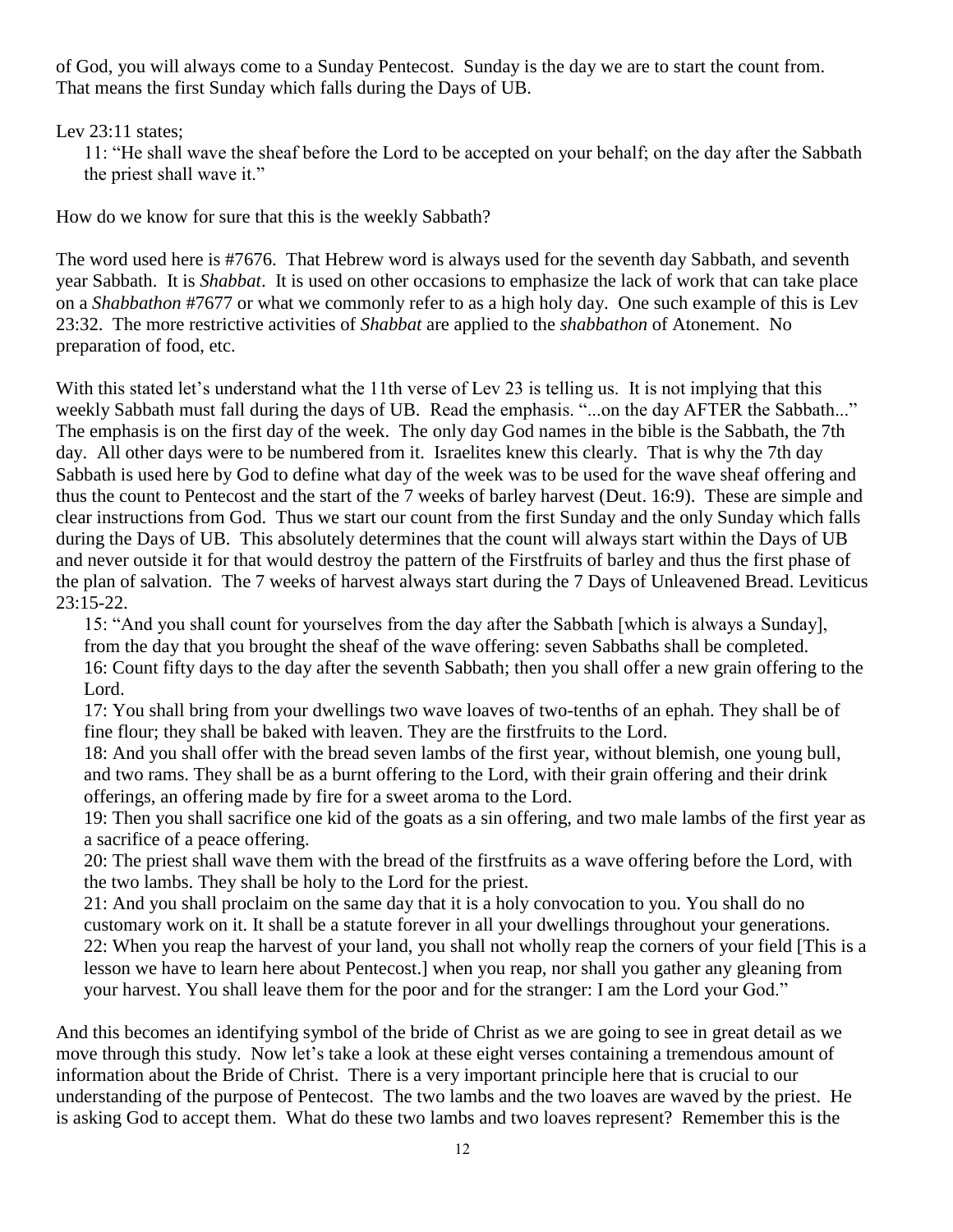Feast of Weeks, of the early harvest, the barley harvest, of which Christ was the first or the start of this first fruits harvest and it was completed 49 days later at the time of the start of the wheat harvest. Remember He is the Lamb of God, but in John 21, He says to Peter, "Feed my lambs." This is the only time that word in the NT is used outside of being applied to Christ. It's used as a term of endearment and it's talking about lambs, plural. Then it goes on and talks about sheep. So these are very important things that are being talked about here. So there's two lambs and two loaves being waved on this day. And we're going to see what those two represent. Remember the events of the first Passover in Exodus 12. It's very important that we understand how all of these are tied together. Exodus 12:12.

12: "For I will pass through the land of Egypt on that night, and will strike all the firstborn in the land of Egypt, both man and beast; and against all the gods of Egypt I will execute judgment: I am the Lord."

## Exodus 12:22-24.

22: "And you shall take a bunch of hyssop, dip it in the blood that is in the basin, and strike the lintel and the two doorposts with the blood that is in the basin. And none of you shall go out of the door of his house until morning.

23: For the Lord will pass through to strike the Egyptians; and when He sees the blood on the lintel and on the two doorposts, the Lord will pass over the door and not allow the destroyer to come into your houses to strike.

24: And you shall observe this thing as an ordinance for you and your sons forever."

#### Exodus 12:29.

29: "And it came to pass at midnight that the Lord struck all the firstborn in the land of Egypt, from the firstborn of Pharaoh who sat on his throne to the firstborn of the captive who was in the dungeon, and all the firstborn of livestock."

God is teaching us a life giving lesson about the firstborn here brethren. Only the lives of the firstborn were in jeopardy at that time. There were others in the house keeping the Passover, but the blood was only shed to protect the firstborn at that time. If we do not grasp that, we cannot come to an understanding of what links Passover, Days of UB, and Pentecost to the Bride of Christ in the first resurrection of the firstborn of the firstfruits of barley. We have to be able to do that. So many have erroneously thought everybody in the house was subject to that imminent death. Remember, many are called but few chosen. It wasn't the time for all, just the firstborn. So Passover tells us that the shed blood of the lamb only saved the firstborn of the household from death. That is why judgment is on the house of God now. These firstborn are now placed in a very special role to God. That is the lesson to be taught on the first day of UB. Read Exodus 13:1-16 to get a good understanding of that.

1: "Then the Lord spoke to Moses, saying,

2: Sanctify to Me all the firstborn, whatever opens the womb among the children of Israel, both of man and beast; it is Mine. [Now who is speaking? This is He who became Christ speaking here. The firstborn are His He says.]

3: And Moses said to the people: "Remember this day in which you went out of Egypt, out of the house of bondage; for by strength of hand the Lord brought you out of this place. No leavened bread shall be eaten.

4: On this day you are going out, in the month Abib.

5: And it shall be, when the Lord brings you into the land of the Canaanites and the Hittites and the Amorites and the Hivites and the Jebusites, which He swore to your fathers to give you, a land flowing with milk and honey, that you shall keep this service in this month.

6: Seven days you shall eat unleavened bread, and on the seventh day there shall be a feast to the Lord. 7: Unleavened bread shall be eaten seven days. And no leavened bread shall be seen among you, nor shall leaven be seen among you in all your quarters. [It is not just about leavened bread but all leaven]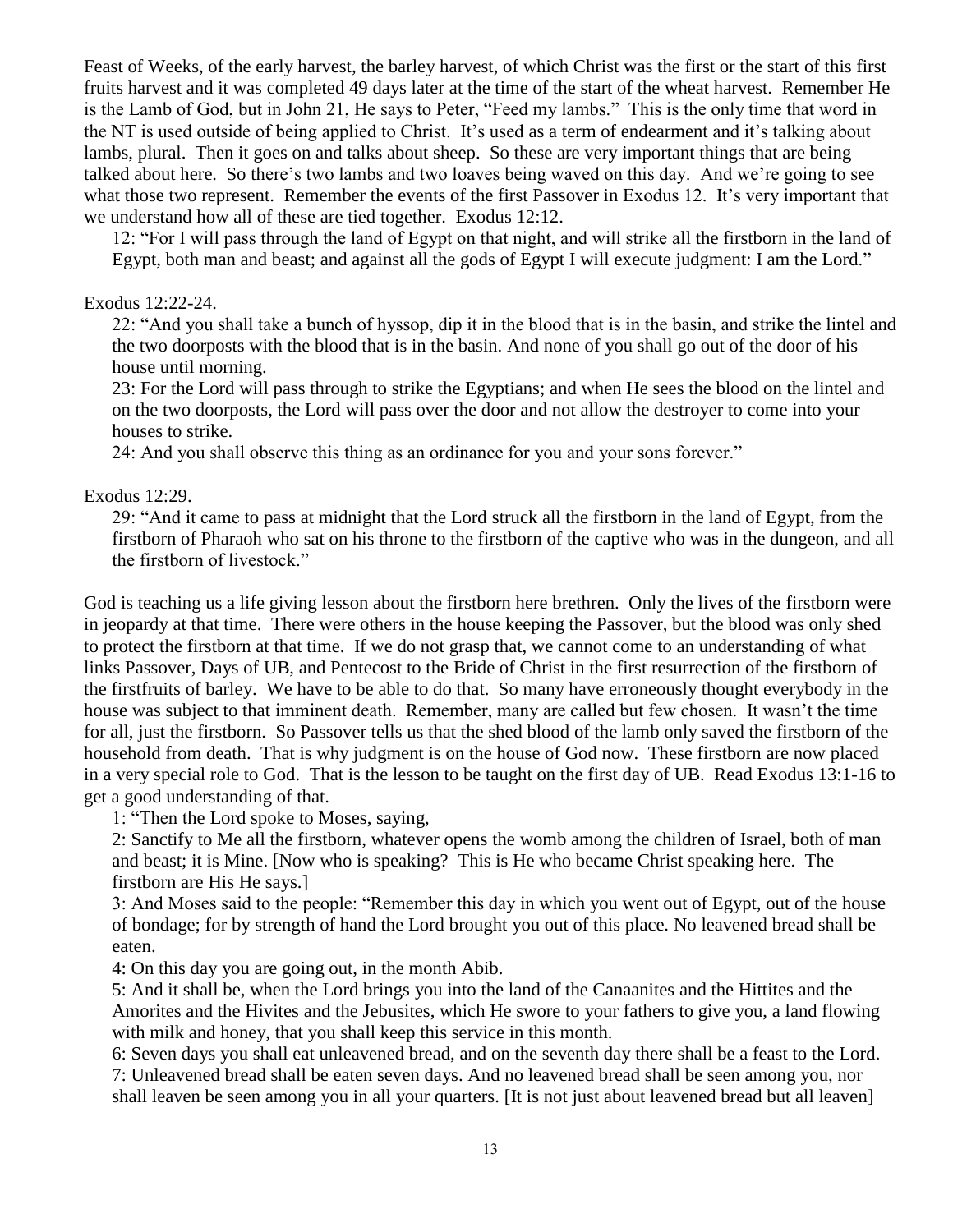8: And you shall tell your son in that day, saying, `This is done because of what the Lord did for me when I came up from Egypt.'

9: It shall be as a sign to you on your hand and as a memorial between your eyes, that the lord's law may be in your mouth; for with a strong hand the Lord has brought you out of Egypt."

And don't forget those are exactly the places where the beast's mark will be, on the hand and on the forehead, between the eyes. This is symbolic of so many things here and this shows those who are not accepting it because they are already accepting another way. These are the firstborn who are going to overcome the beast. And who is the beast? We've talked about that in the past. Is the beast someone who is just going to appear in the future? No, that's not true. It's the system, the symbol of it and its author manifested one last colossal time.

10: "You shall therefore keep this ordinance in its season from year to year.

11: And it shall be, when the Lord brings you into the land of the Canaanites, as He swore to you and your fathers, and gives it to you,

12: that you shall set apart to the Lord all that open the womb, that is, every firstborn that comes from an animal which you have; the males shall be the Lord's.

13: But every firstborn of a donkey you shall redeem with a lamb; and if you will not redeem it, then you shall break its neck. [You aren't going to have free use of it. He says I am not going to allow it, because it's mine and you're going to pay me for the use of it. It isn't fair is it?] And all the firstborn of man among your sons you shall redeem.

14: So it shall be, when your son asks you in time to come, saying, `What is this?' that you shall say to him, `By strength of hand the Lord brought us out of Egypt, out of the house of bondage.

15: And it came to pass, when Pharaoh was stubborn about letting us go, that the Lord killed all the firstborn in the land of Egypt, both the firstborn of man and the firstborn of beast. Therefore I sacrifice to the Lord all males that open the womb, but all the firstborn of my sons I redeem.'

16: It shall be as a sign on your hand and as frontlets between your eyes, for by strength of hand the Lord brought us out of Egypt. [How often have you heard this lesson taught and expounded on during the first Day of UB? Not very much!]"

Christ and the Father at this time are redeeming only the firstborn of His sons. Remember many are called, but few chosen. And of His wife He says "many daughters have done well, but you excel them all." (Prov 31:29) This firstborn principle figures prominently in the lessons of Passover and Unleavened Bread. These are the firstborn of Revelation 14:4. These are the ones who were not defiled with women, for they are virgins. These are the ones who follow the Lamb wherever He goes. These were redeemed or bought from among men, firstfruits to God and to the Lamb.

Remember Exodus 12:12. These firstborn would not be defiled by Egypt's gods, because God has executed judgment on them. Yes, there are others in the household, but it is not their time yet. It is only the time of the firstborn, the firstfruits, of the first or early harvest which ceases at Pentecost for a reason. That is why in Leviticus 23:15 we start to count to Pentecost on the first day of the week which falls during the Days of UB. We do not count 50 days from Passover or the 1st day of UB or the day after the 1st day of UB but from the Sunday which falls during the Days of UB. Christ died on a Wednesday and fulfilled the three days and three night's prophecy and became the Firstborn as Romans 8:29-30 tells us.

29: "For whom He foreknew, He also predestined to be conformed to the image of His Son, that He might be the firstborn among many brethren. [Now listen to the process, verse 30.] 30: Moreover whom He predestined, these He also called; [These are those in the household brethren.]

whom He called, these He also justified; [That's Passover] and whom He justified, these [of those called that is] He also glorified."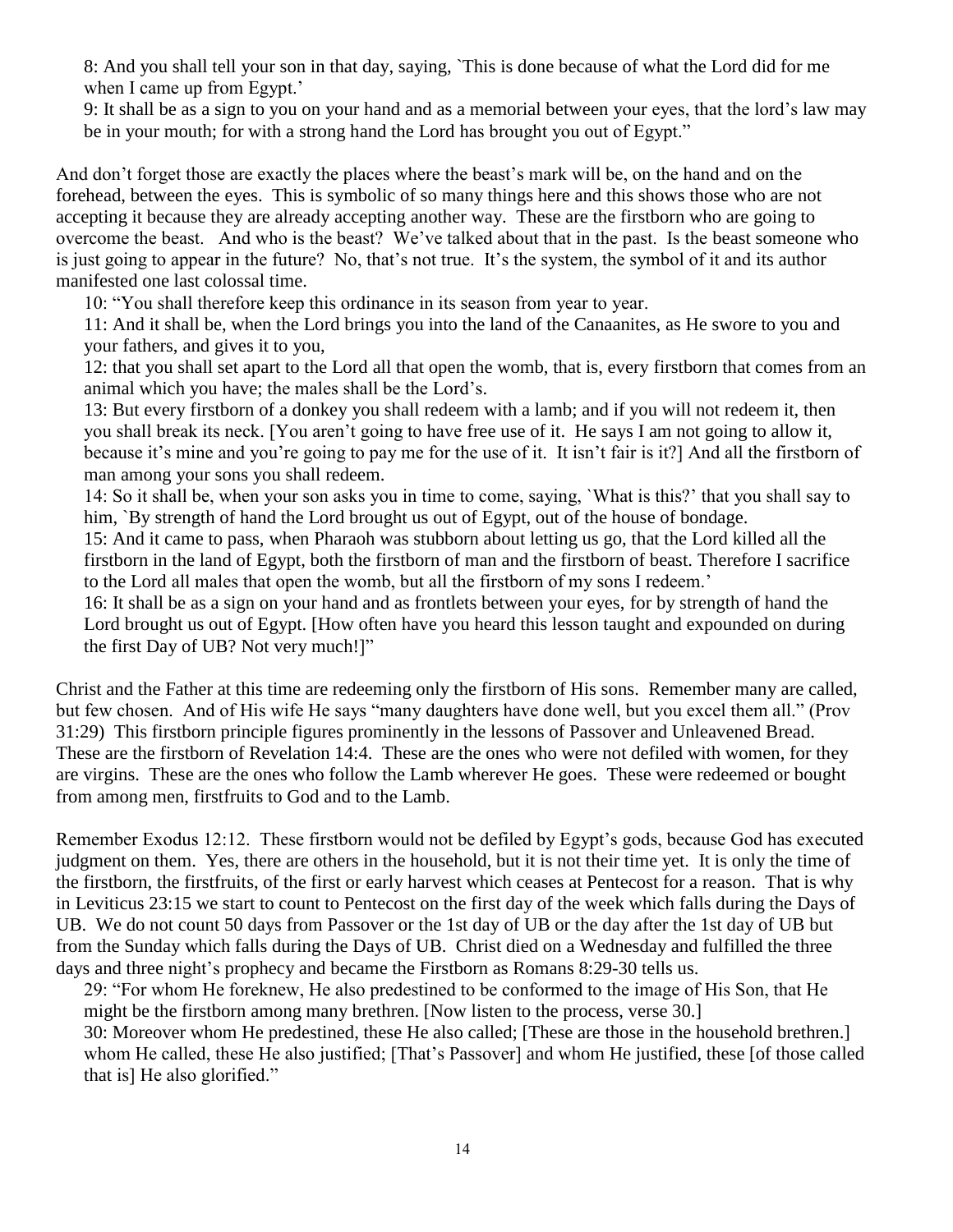These are the firstfruits of the early harvest or the Bride of Christ. They are of His body and thus firstfruits. It is a very clear and precise process. It is a pattern. This is the process and principle of the firstborn.

Romans 8:17 says of these;

17: "and if children, then heirs----heirs of God and joint heirs with Christ, if indeed we suffer with Him, that we may also be glorified together."

These are not "all" the called, but only a "few," as scripture tells us. We must follow the patterns in the bible to understand these things. Colossians 1:15 says;

15: "He is the image of the invisible God, the firstborn over all creation."

Verse 18;

18: "And He is the Head of the body, the Church, who is the beginning, the Firstborn from the dead, that in all things He may have the preeminence."

We do not precede Him in life, which is depicted in the pattern of the first resurrection. This is why God gave us the starting point of Sunday the day after the weekly Sabbath of *Abib* 17, 31 A.D. He is the Head of a body, His collective and complete body.

Let's go to Ephesians 5. We've spent a lot of time here in the past and we can't really go through a study of Pentecost without talking about Ephesians 5 and understanding what we are to learn. Eph. 5:22-33.

22: "Wives, submit to your own husbands, as to the Lord. [This word here, submit, means, "willingly yield"]

23: For the husband is head of the wife, as also Christ is head of the church; and He is the Savior of the body. [not like the first Adam]

24: Therefore, just as the church is subject to Christ, so let the wives be to their own husbands in everything. [Willingly yielding that is, not being ruled.]

25: Husbands, love your wives, just as Christ also loved the church and gave Himself for her,

26: that He might sanctify and cleanse her with the washing of water by the word, [How is she sanctified and cleansed? By the Word of God.]

27: that He might present her to Himself a glorious church, not having spot or wrinkle or any such thing, but that she should be holy and without blemish. [It is important to note that He is presenting her to Himself.]

28: So husbands ought to love their own wives as their own bodies; he who loves his wife loves himself.

29: For no one ever hated his own flesh, but nourishes and cherishes it, just as the Lord does the church.

30: For we are members of His body, of His flesh and of His bones.

31: For this reason a man shall leave his father and mother and be joined to his wife, and the two shall become one flesh.

32: This is a great mystery, but I speak concerning Christ and the church. [It's not a mystery to us brethren. These are the joint heirs, walking just as He did.]

33: Nevertheless let each one of you in particular so love his own wife as himself, and let the wife see that she respects her husband."

This is clear physical and spiritual instruction, with great promise.

Hebrews 12 holds to the pattern of Pentecost but for the time being let's just read verse 23.

"To the general assembly [or festival gathering] and church of the firstborn who are registered in heaven, to God the Judge of all, to the spirits of just men made perfect,"

The context this verse is found in here is the first Pentecost to its spiritual fulfillment. You can read that in the preceding verses. We will get to this later but there is a lot more to cover before we get to this point.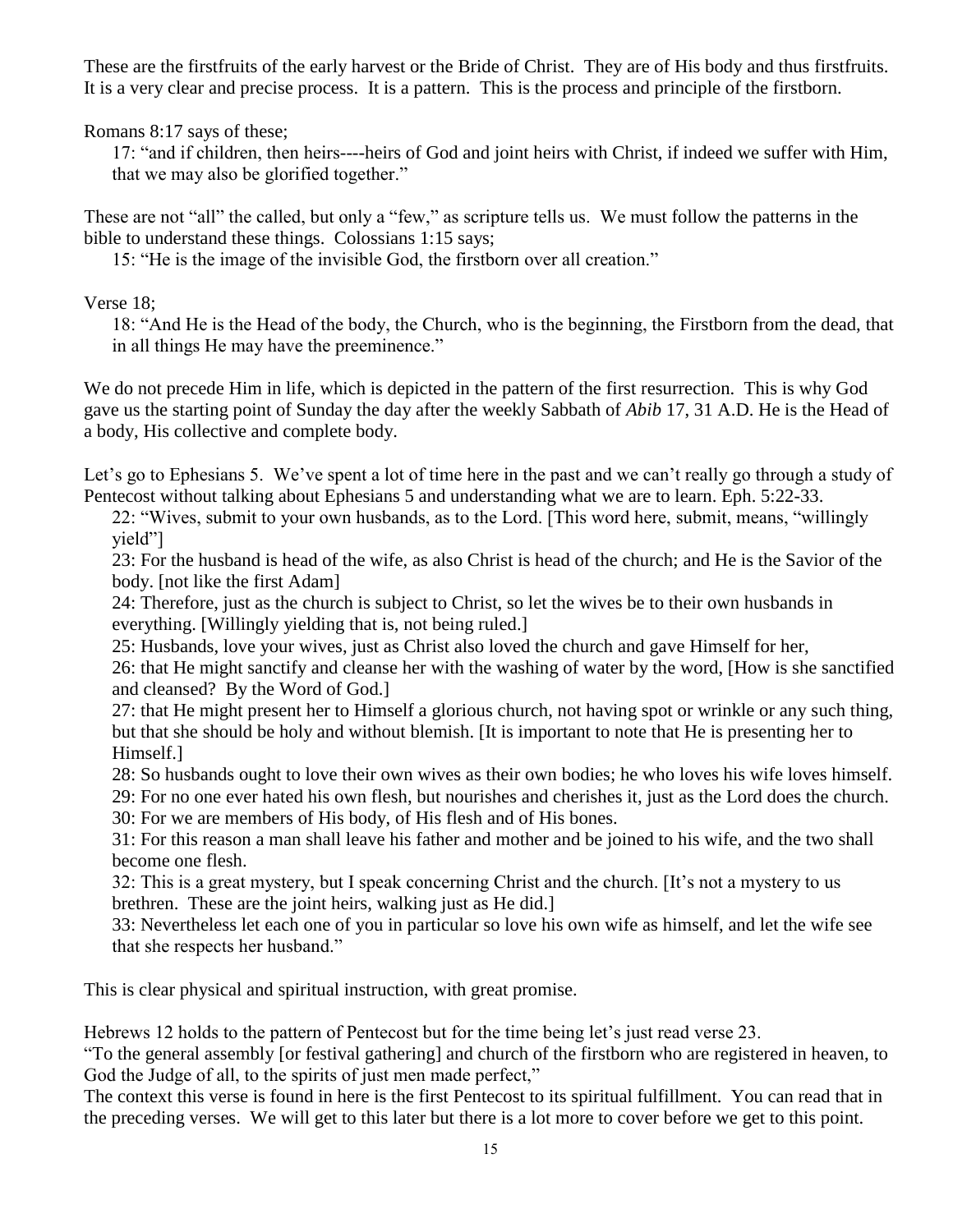But notice it is the "church of the firstborn." As we will see there is an inseparable link with the firstborn, firstfruits, and the events surrounding Passover, Unleavened Bread, and Pentecost.

Now, why 50? Why not 10, 70, 100, etc... This is the principle of the jubilee and all it stands for. It is the release from bondage and restoration of a lost inheritance. Let's take a look at Romans 8 again. Romans 8:14-15.

14: "For as many as are led by the Spirit of God, these are sons of God.

15: For you did not receive the spirit of bondage again to fear, but you received the Spirit of adoption by whom we cry out, Abba, Father."

Verses 18-23.

18: "For I consider that the sufferings of this present time are not worthy to be compared with the glory which shall be revealed in us.

19: For the earnest expectation of the creation eagerly waits for the revealing of the sons of God.

20: For the creation was subjected to futility, not willingly, but because of Him who subjected it in hope; 21: because the creation itself also will be delivered from the bondage of corruption into the glorious

liberty of the children of God.

22: For we know that the whole creation groans and labors with birth pangs together until now.

23: Not only that, but we also who have the firstfruits of the Spirit, even we ourselves groan within ourselves, eagerly waiting for the adoption, the redemption of our body."

Let's look at something very important in Lev. 25:8-17.

8: "And you shall count seven Sabbaths of years for yourself, seven times seven years; and the time of the seven Sabbaths of years shall be to you forty-nine years.

9: Then you shall cause the trumpet of the Jubilee to sound on the tenth day of the seventh month; on the Day of Atonement you shall make the trumpet to sound throughout all your land.

10: And you shall consecrate the fiftieth year, and proclaim liberty throughout all the land to all its inhabitants. It shall be a Jubilee for you; and each of you shall return to his possession, and each of you shall return to his family. [What family is that? The family of God is the ultimate meaning here.] 11: That fiftieth year shall be a Jubilee to you; in it you shall neither sow nor reap what grows of its own accord, nor gather the grapes of your untended vine.

12: For it is the Jubilee; it shall be holy to you; you shall eat its produce from the field.

13: In this Year of Jubilee, each of you shall return to his possession. [That is why they could not reap or bring in the crops in that year. They could be eaten as verse 12 tells us. God did this so those who were returning to what they had lost or given up by their actions or that of a relative would not be lacking the basics of food to eat, for many came home empty. The spiritual ramifications of this are truly stupendous.]

14: And if you sell anything to your neighbor or buy from your neighbor's hand, you shall not oppress one another.

15: According to the number of years after the Jubilee you shall buy from your neighbor, and according to the number of years of crops he shall sell to you.

16: According to the multitude of years you shall increase its price, and according to the fewer number of years you shall diminish its price; for he sells to you according to the number of the years of the crops.

17: Therefore you shall not oppress one another, but you shall fear your God; for I am the Lord your God."

Verses 14 & 15; very important here.

14: "And if you sell anything to your neighbor or buy from your neighbor's hand, you shall not oppress one another.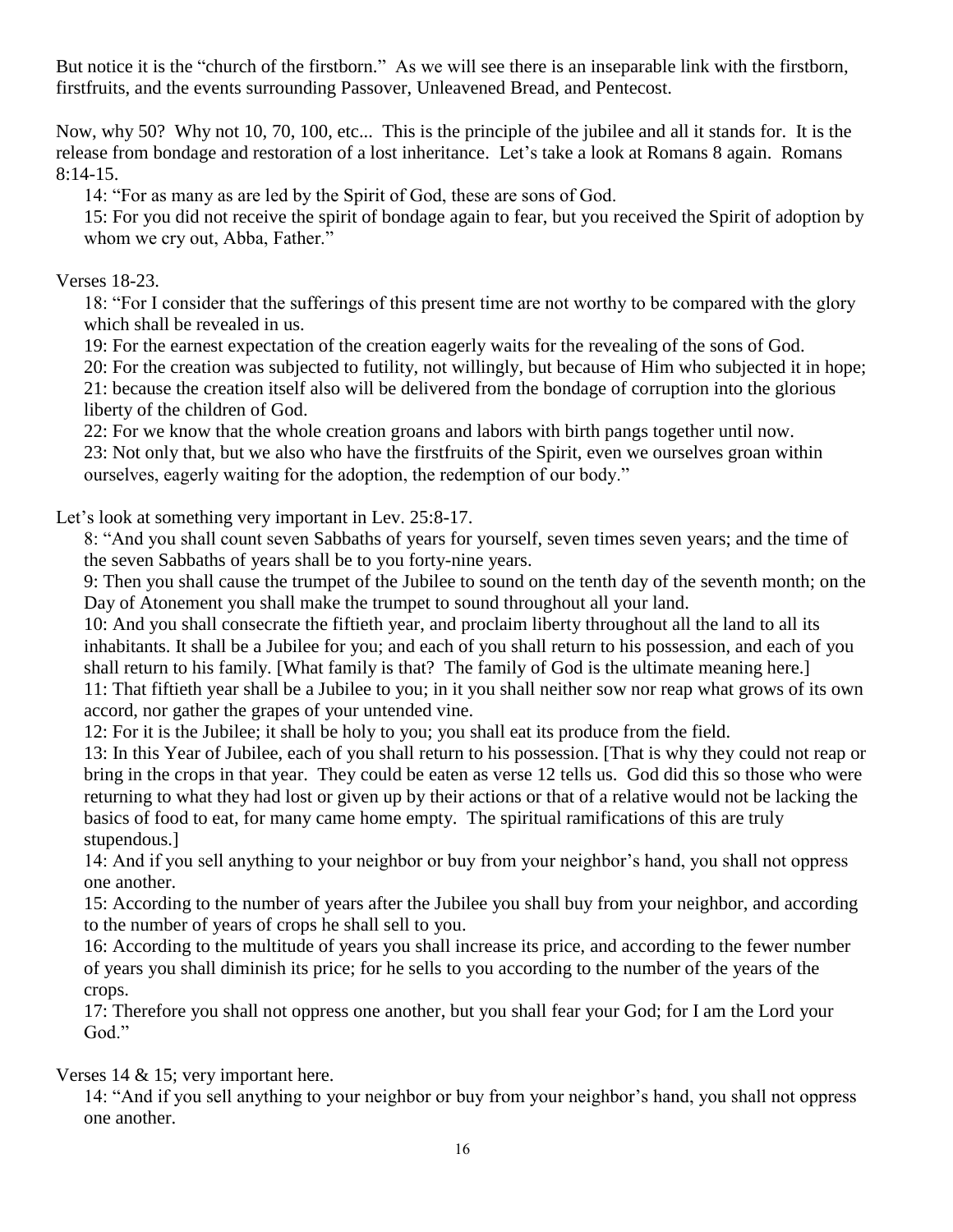15: According to the number of years after the Jubilee you shall buy from your neighbor, and according to the number of years of crops he shall sell to you."

This is a time of buying and selling. Remember the lesson of the ten virgins, brethren. Matt 25:8-9. 8: "And the foolish said to the wise, `Give us some of your oil, for our lamps are going out.' 9: But the wise answered, saying, `No, lest there should not be enough for us and you; but go rather to those who sell, and buy for yourselves."

Notice the time setting. This is before the wedding of the Lamb, verses 10-12. A time of buying and selling. This word used here is *agorazo*. Vine's says of this word;

"*agorazo*, #59, primarily, "to frequent the market- place," the *agorra*, hence "to do business there, to buy or sell," is used literally in Matt. 14:15. Figuratively Christ is spoken of as having bought His redeemed, making them His property at the price of His blood..." Vine's adds, "*agorazo* does not mean to redeem," then it says, "see redeem."

Brethren, that is exactly what Christ is doing as we follow the pattern through the bible. The meaning of the word is clear. The Father calls many to the household, but only a few become firstfruits after the principle of the firstborn. The market place is the church, the called out ones, not some organization of men, but the spiritual Body of Christ. From here the firstborn are chosen to be the bride. They are bought from among the household. It is the same word used in Revelation 14:3-4,

3: "They sang as it were a new song before the throne, before the four living creatures, and the elders; and no one could learn that song except the hundred and forty-four thousand who were redeemed [bought; this is the same word as in Matt 25.] from the earth.

4: These are the ones who were not defiled with women, [In other words, Egyptian gods.] for they are virgins. These are the ones who follow the Lamb wherever He goes. These were redeemed [bought] from among men, [from men] being firstfruits to God and to the Lamb."

Same word being used here and it ties all these things together. There's a reason why God does all this. Back in Exodus 13:15 God says;

15: "... but all the firstborn of my sons I redeem."

Redeem here is #6299 *padah*, a prime root, to sever, ie... ransom, generally to release, preserve. The BDB Hebrew and English Lexicon says it means ransom. Vine's says of it page 195:

"*padah*, 6299, 'to redeem, ransom.' Originally, the usage of this word overlapped with that of *kapar*; both meant 'to ransom.' In theological usage, however, each root tended to develop in different directions, so that they can often be considered synonymous only in a very broad sense. [When you get into specifics they're not.]

*Padah* indicates that some intervening or substitutionary action effects the release for an undesirable condition. [Isn't that something.] In more secular context, it implies a payment of some sort."

What did Christ pay? He bought us with His life. This is what this word is talking about. That's the same meaning that this word for redeemed means here in the OT for the firstfruits. It means to buy! That's why *agorazo* is used in the NT in Matthew 25. It's the same meaning used in speaking about those who are to be firstfruits, also in Revelation 14. It doesn't mean redeemed there, but buy. It's the equivalent to the word used in exodus about buying the firstfruits.

# Continuing in Vine's:

"The word is connected with the laws of the firstborn. As a reminder of slaying all the Egyptian firstborn but sparing the Israelites, God retained an internal claim on the life of all Israelite firstborn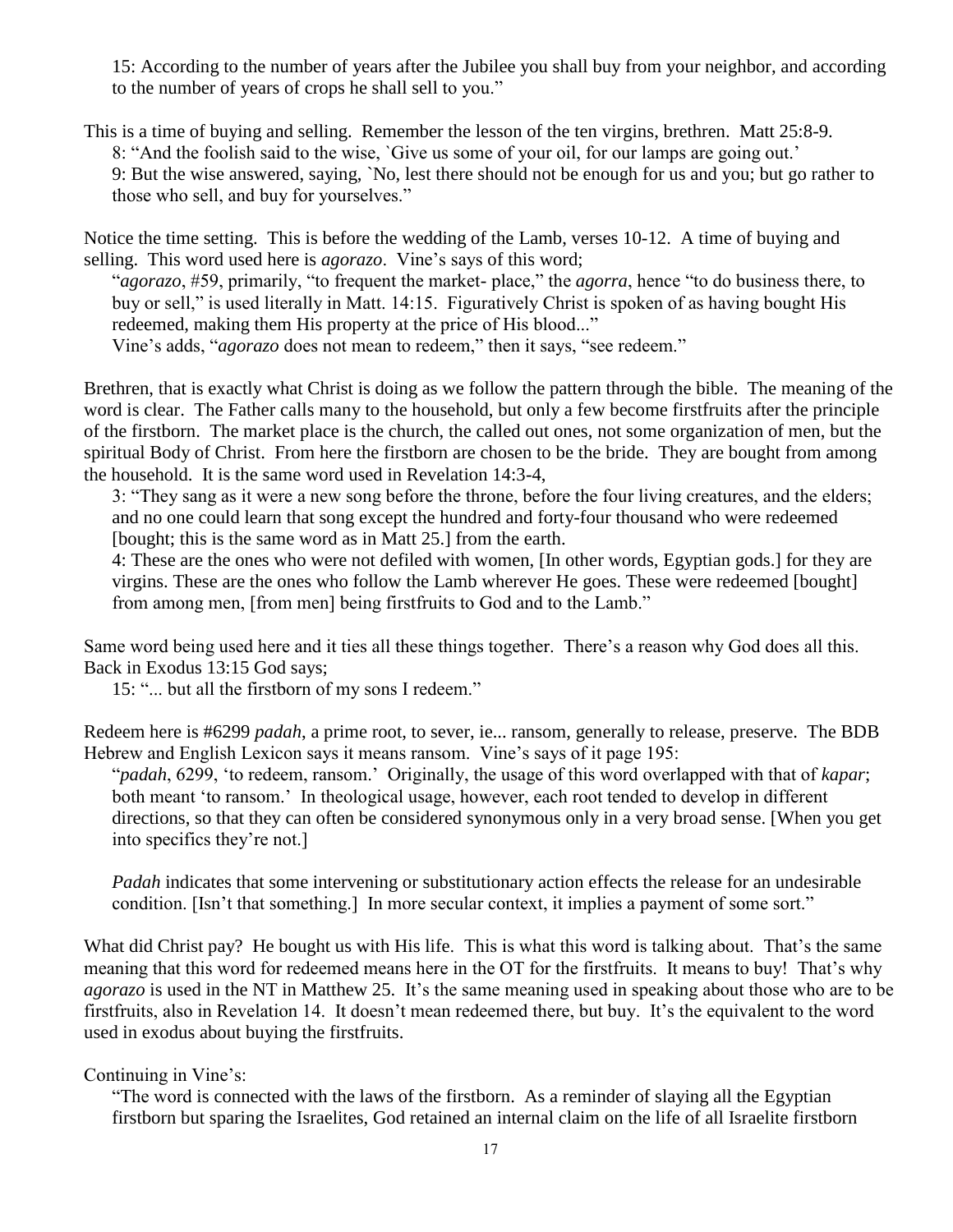males, both of men and of cattle. The later were often sacrificed, 'but all the firstborn of my children I redeem' (Exod. 13:15). God accepted the separation of the tribe of Levi..."

Vine's goes on and talks about a whole bunch of stuff here, but you can read that yourself. But once again we see that these folks who write these books don't understand the application of it spiritually, but certainly do understand what the word means. And we can prove that these words mean the same thing in the NT when talking about the same pattern, the firstborn.

So with all of this, let's go back to the jubilee. These 49 days of counting to Pentecost are symbolic of the time period of the second covenant in which Christ will buy His bride. She will be finally completed as to her number, the number of those who will internalize the Lamb of the Fathers household.

Atonement was the Holy Day in which the Jubilee took place. Satan is put away and ownership reverts back to God. The bondage of physical Israel is over, for Satan is put away. Israel is released to return to God. Now there are a lot of things that happen before Atonement in God's plan of salvation, and the impact of the Jubilee on Pentecost is one in particular.

What is God's, is God's, is basically what He is telling us. It is He who can buy it back before the jubilee. Think about it. It is He who calculates the price. Those who are bought out, not brought out, but bought out, during these 49 days to Pentecost are the firstfruits of the early or first harvest. Their numbers increase as this buying takes place during the 7 week count. Are these things getting clearer? Is this pattern taking shape in our minds as our Brother reveals it to us?

Remember there were two loaves and two lambs to be waved. The 2 lambs represent the end of one phase and the 2 loaves the start of another. So let's answer the question I asked earlier, who are represented by the 2 loaves and by the 2 lambs.

It is very exciting so let's get into it. I will be using J.P. Green's Interlinear Bible for clarity of these verses.

Lev 23:17,

17: "you shall bring in bread out of your dwellings for a wave offering, two [*loaves*, are implied]; they shall be of two tenth parts of flour; they shall be baked with leaven; firstfruits to Jehovah"

Now we know this cannot be the firstfruits of barley for several reasons.

First, because in verses 10-11 we see that the firstfruit offering of barley took place on the day after the Sabbath. That is Sunday which fell during the 7 days of Unleavened Bread. Which was 50 days earlier than what is being talked about in Lev 23:17.

Secondly, no leaven could be found within their territory when the firstfruits of barley were offered up and accepted.

So here in Lev 23:17 we see leavened bread being used as a firstfruit's wave offering.

Exodus 34:22 tells us;

22: "And you shall observe a Feast of Weeks for yourself, the firstfruits of the harvest of wheat; . . ."

It is clear to see that these two Pentecost loaves of bread are made of wheat, not barley. This will become very important.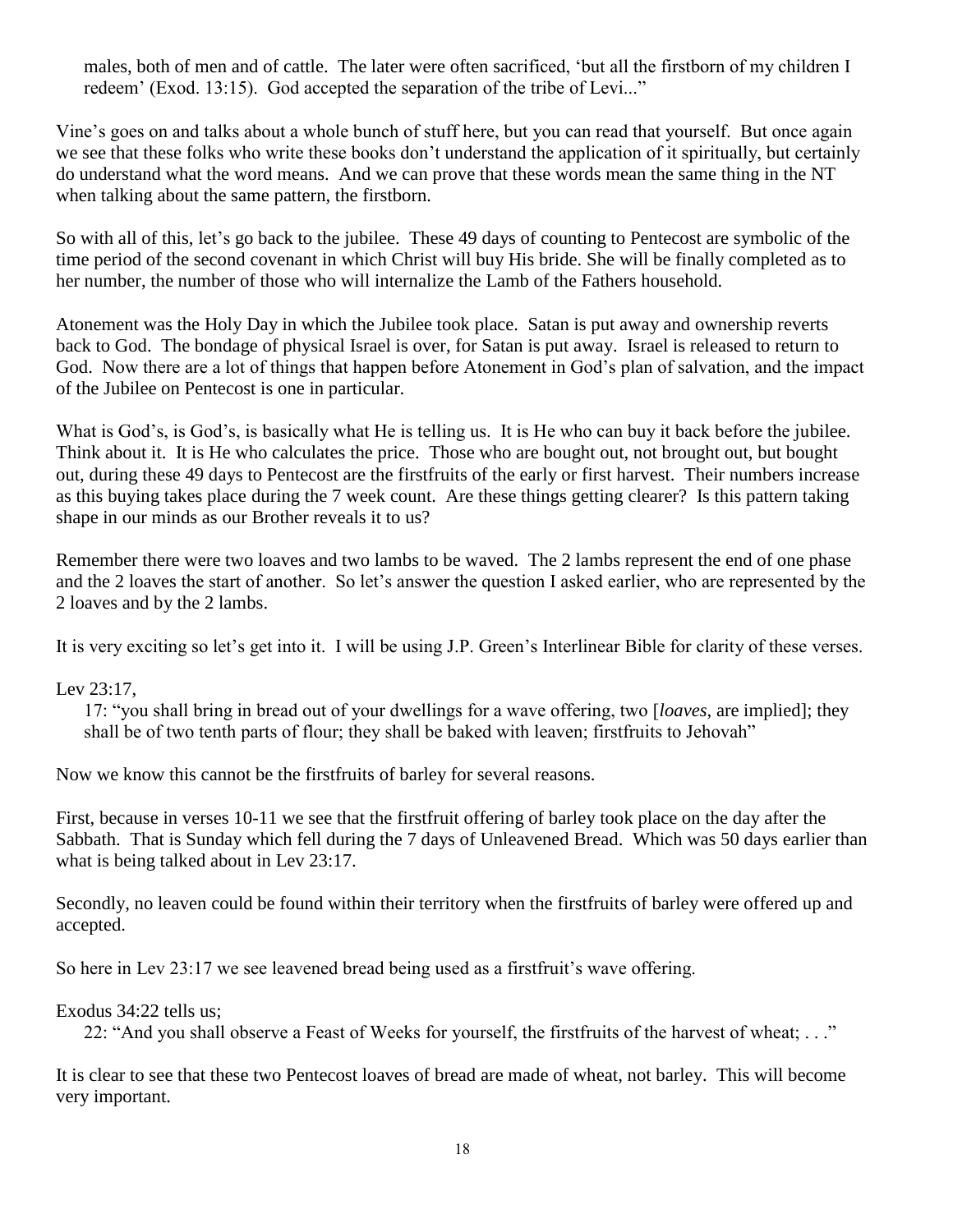So if these two loaves don't represent the unleavened bride of Christ on Pentecost, what does? Lev 23:18. 18: "And besides the bread, you shall offer seven lambs, perfect ones, sons of a year, and one bullock, a son of the herd, and two rams; they are a burnt offering to Jehovah, with their food offering and their drink offerings, a fire offering of soothing fragrance to Jehovah."

Is there anything out of the ordinary here in these offerings? NO! If we read Numbers 28 & 29, we will see that 7 lambs were a standard offering on an annual holy day. So too were bulls and rams. Numbers 28:26- 31 delineates these same things for the Feast of Weeks.

But, there is one offering unique to this very special holy day which is only mentioned in Lev 23. First part of verse 19; "And you shall offer one he-goat for a sin offering." If we read Numbers 28 & 29 we will see that this offering isn't special to Pentecost but is common to the other annual holy days as well.

It is a point of interest I think we should know that when a he-goat is used for a sin offering it is because a leader has sinned. Lev 4:22-23.

22: "When a ruler sins and has acted against one of all the commands of Jehovah his God, which not *is* to be done, through ignorance, and is guilty;

23: or his sin which he has sinned shall be made known to him, then he shall bring his offering, a buck of the goats, a male, a perfect one;"

If any person of the people did likewise they had to bring a ewe or female goat for a sin offering. (27-28)

But if the anointed priest did likewise he had to bring a young bull to sacrifice. (3)

Now the last part of Lev 23:19,

19: ". . .and two lambs, sons of the year, for a sacrifice of peace offerings."

Let's stop for a moment and just take this in.

Two yearling male lambs and they were to be for a sacrifice of peace offerings.

Now, these are very, very, special to this feast day. Before we move on in Lev 23 let's refresh our memories about the rules and significance of sacrifices of peace offerings.

Leviticus chapter 3. Remember when picking up reading in Lev 3 it is a continuation of a pattern addressed in both chapters 1 & 2 and thus the specific general offering patterns pertain. For instance in 1:2 it states;

2: "Speak to the sons of Israel and say to them, If any one of you brings an offering to Jehovah, from livestock of the herd, or from the flock, you shall bring near your offering."

Who is doing this? The one who is bringing the offering. This is important for us to understand. Verses 3, 4, & 5 tell us he is also responsible for killing it before God and that the sons of Aaron are responsible to bring the blood near to the altar. This pattern continues throughout the various types of offerings. So back in Lev 3 we read:

1: "And if his offering *is* a sacrifice of peace offering, if he is offering it from the herd, whether male or female, a perfect one, he shall bring it near before the face of Jehovah.

2: And he shall lay his hand on the head of his offering and slaughter it *at* the opening of the tabernacle of the congregation [no one can do it for us]. And the sons of Aaron, the priests, shall sprinkle the blood on the altar all around.

3: And he shall bring near from the sacrifice of the peace offering a fire offering to Jehovah, the fat which covers the inward parts, and all the fat on the inward parts,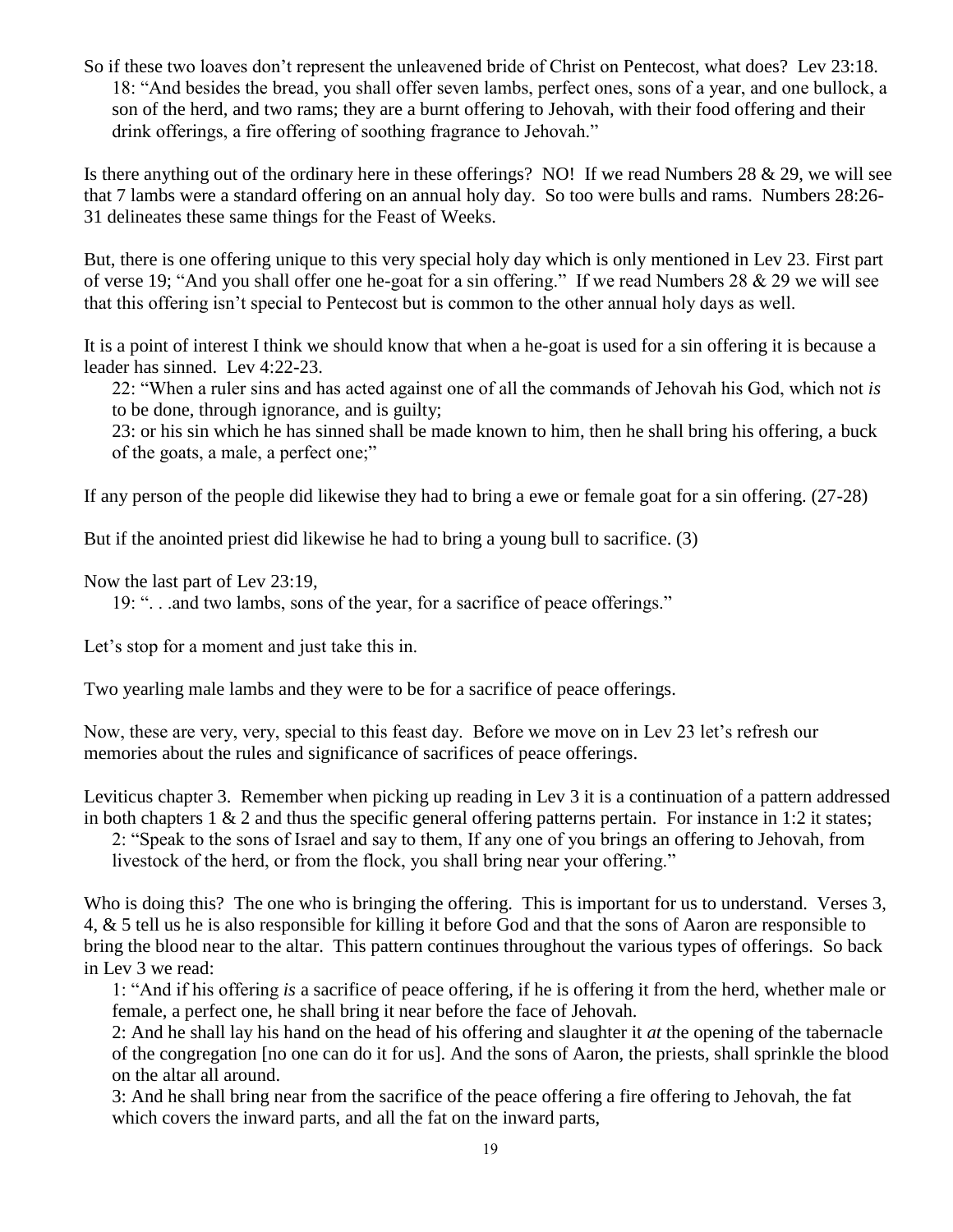4: and the two kidneys, and the fat on them, on the loins, and the fatty fold by the liver beside the kidneys; he shall remove.

5: And the sons of Aaron shall burn it as incense on the altar, on the burnt offering on the wood on the fire, a fire offering of a soothing fragrance to Jehovah."

Verses 6-11 tell us the same process is used when using a sheep as a sacrifice of peace offering. There is one exception. When using a sheep he is to;

9: ". . . remove the entire fat tail close by the backbone, and all the fat that covers the inward parts, and all the fat that *is* on the inward parts,"

Verses 12-16 tell us similar things about offering a goat for a sacrifice of peace offering.

Verse 17 makes the general statement;

17: "a never ending statute for your generations in all your dwellings. You shall not eat any fat or any blood."

Here we see that a sacrifice of peace offering can be of the herd or flock, male or female. But in all cases they were to be without blemish. As well the individual bringing the offering was responsible for killing it.

Back in Lev 23:19 we read that these two sacrifices of peace offerings must be male lambs. This is of great importance. Here we see an added requirement that they could only be male. This is special to Pentecost!

We should ask ourselves why?

Let's learn a little more very pertinent information about the sacrifice of peace offerings.

In Lev 7 we find the subject being addressed again. Let's read verses 11-21.

11: "And this *is* the law of the sacrifice of the peace offerings which shall be brought near to Jehovah: 12: If he brings it for a thanksgiving, then he shall bring with the sacrifice of thanksgiving unleavened cakes mixed with oil, and thin unleavened wafers anointed with oil, and of well-mixed flour, cakes mixed with oil.

13: He shall bring his offering with the cakes of unleavened bread with the sacrifice of thanksgiving, his peace offerings.

14: And he shall bring out of it one of every offering, a heave offering to Jehovah, to the priest sprinkling the blood of the peace offering; it is his.

15: As to the flesh of the sacrifice of the thanksgiving peace offerings, it shall be eaten in the day of his offering. He shall not leave of it until morning.

16: And if the sacrifice of his offering *is* a vow, or freewill offering, in the day he brings his sacrifice near, it shall be eaten. And on the morrow the rest of it shall also be eaten.

17: And the rest of the flesh of the sacrifice on the third day shall be burned with fire.

18: And if *any* of the flesh of the sacrifice of his peace offerings is at all eaten on the third day, it is not pleasing. It shall not be reckoned for him who has brought it. It shall be a hateful thing, and the person who eats of it shall bear his iniquity.

19: And the flesh which touches any unclean *thing* shall not be eaten. It shall be burned with fire. As to the flesh, every clean one shall eat of the flesh.

20: And the person who eats *of* the flesh of the sacrifice of the peace offerings which *are* Jehovah's *when* his uncleanness *is* upon him, even that person shall be cut off from his people.

21: And when a person touches any unclean *thing*, of the uncleanness of man, or of the uncleanness of animals, or of an unclean, abominable *thing*, and shall eat of the flesh of the sacrifice of the peace offerings which *are* Jehovah's, even that person shall be cut off from his people."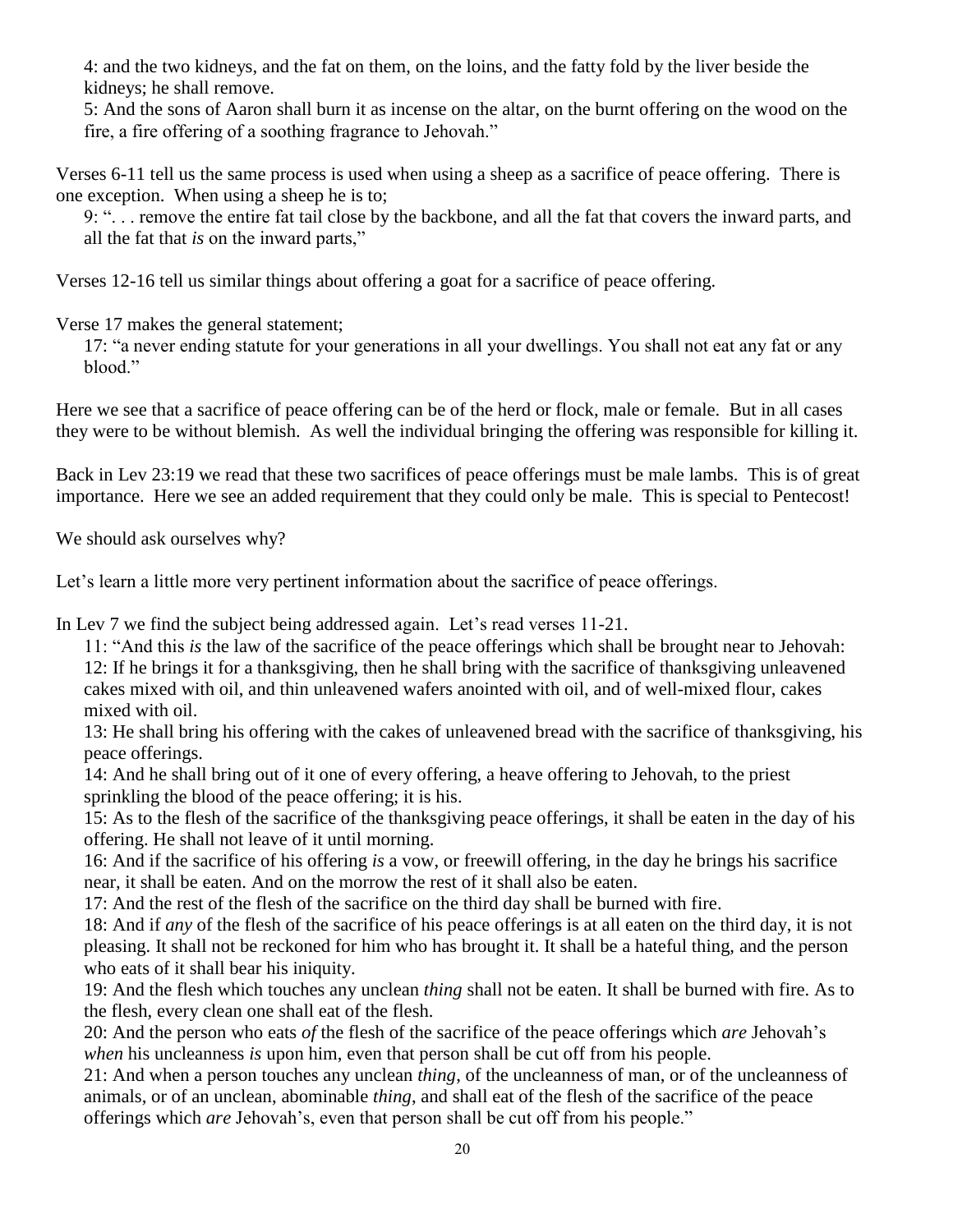Is there a lot there!

Here we see 3 types of peace offerings.

- 1. A thanksgiving offering or *zebach towdah* #8426
- 2. A vow offering or *zebach neder #5088*
- 3. A voluntary or freewill offering or *zebach nedabah #5071*

The thanksgiving sacrifice had to be accompanied with unleavened cakes mixed with oil, unleavened wafers of blended flour mixed with oil. There also had to be unleavened bread offered with it as well. All the flesh of this sacrifice had to be eaten on the day it was offered with none of it remaining until morning. (Does this not sound like our Lord's Passover sacrifice.)

Let's not let this go by too quickly here brethren. There is a terrible wind of doctrine gaining in intensity, blowing through the doctrines of the Church of God. People are teaching that the evening and morning sacrifices take place during the time between sunrise and sunset instead of one after sunset (evening) and one after sunrise (morning). They teach that the evening sacrifice takes place at 3pm in the afternoon. That is a leavened doctrine of the Pharisees. The Rabbis teach such fables.

Lev 7:15 just told us this sacrifice was, "to be eaten in the day of its offering. He shall not leave of it until morning." So when did he sacrifice this peace offering? It was not during the daylight portion of the prior day for it had to be eaten by morning. We know for an absolute fact that the scriptures teach us a day is from sunset to sunset. If he had to eat it on the same day he killed it, he had to have killed and eaten it on the dark part of the day for it could not be kept into the light part of it with the morning restriction. That is very simple to follow and comprehend. Jewish fables contradict this biblical teaching.

Israel was not allowed to bring offerings at any time they felt. The evening and morning time were designated as the acceptable time. Each day started with the evening sacrifice of a lamb and then a second lamb was sacrificed in the morning. Any and all other sacrifices took place after the designated times of these two daily sacrifices.

Those times were after sunset and after sunrise. Remember God divided the 24 hour day into 2 divisions. One of night and the other of daylight. Each division required a sacrifice at its onset. One after sunset and one after sunrise. That is the simplicity in Christ. Numbers 28:4.

We also read in Lev 7, that both the vow and freewill offering had to be eaten the same day as well but with an exception. The remainder of it could be eaten on the next day. But if any of its flesh remained until the 3rd day it could not be eaten, it was to be burned with fire.

Neither of these had to be sacrificed with anything else as did the thanksgiving peace offering. No unclean person or animal could eat of the sacrifice of peace offering or even touch it.

So now that we know there are 3 types of peace offerings, which one applies to Lev 23:19?

Here a little, there a little, line upon line, line upon line, precept upon precept. (Isaiah 28:9-10)

Deut. 16:9-10.

9: "You shall number to yourself seven weeks. *When* the sickle begins in the standing grain, you shall begin to number seven weeks. [This is the start of the barley harvest and its completion]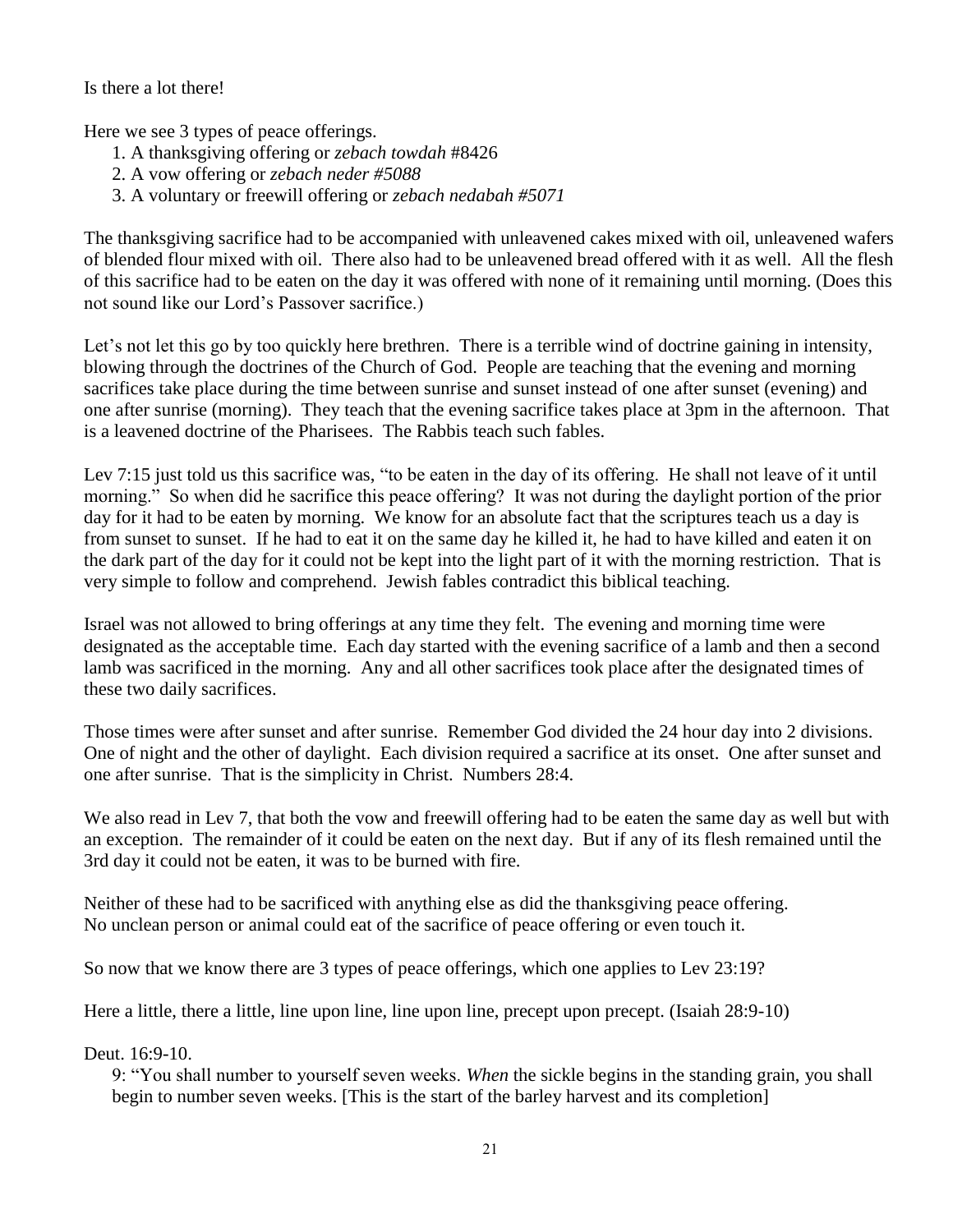10: And you shall keep the Feast of Weeks to Jehovah your God according to the measure of the freewill offering of your hand, which you shall give according as Jehovah your God blesses you."

Here we see scripture specifically states a "freewill offering" is associated with the Feast of Pentecost. Is this a coincidence? Does this support the understanding that the peace offering of Lev 23:19 is to be a freewill sacrifice of peace offering and not a vow or thanksgiving peace offering?

It also stresses here in Deut. 16 that it is of your own hand as God has blessed you.

Remember the lessons of the bride in Proverbs 31:10-31. Verse 29 tells us, "many daughters have done well but you excel them all." The bride of Christ will have learned to use the gifts, the blessings of God, to a great increase of glory to Him. Rev. 19:7.

7: "Let us rejoice and let us exult, and we will give glory to Him, because the marriage of the Lamb came, and His wife prepared herself."

Oh yes, the bride understands no one else can do it for her. She knows she must apply herself diligently and do so by her own hand.

Before we continue in Lev 23 about these offerings of the lambs on Pentecost let's finish reading the laws of the sacrifice of peace offerings in Lev 7:26-36,

26: "And you shall not eat any blood in all your dwellings, of fowl, or of animal.

27: Any person who eats any blood, even that person shall be cut off from his people.

28: And Jehovah spoke to Moses, saying,

29: Speak to the sons of Israel, saying, He who brings near the sacrifice of his peace offerings to Jehovah shall bring his offering to Jehovah from the sacrifice of his peace offerings;

30: his own hands shall bring in the fire offerings of Jehovah; the fat beside the breast he shall bring in with the breast, to wave it as a wave offering before Jehovah.

31: And the priest shall burn the fat on the altar as incense; and the breast shall be Aaron's and his sons. 32: And you shall make a heave offering of the right leg to the priest of the sacrifices of your peace offerings;

33: one of the sons of Aaron who is bringing near the blood of the peace offerings, and the fat, the right leg is his for a portion.

34: For the breast of the wave and the leg of the heave offering, I have taken from the sons of Israel, from the sacrifices of their peace offerings, and I have given them to Aaron the priest, and to his sons, by a never ending statute, from the sons of Israel.

35: This *is the portion* of the anointing of Aaron, and the anointing of his sons out of the fire offerings of Jehovah, in the day he shall bring them near to act as priests to Jehovah,

36: which Jehovah has commanded to give to them the day of His anointing them, from the sons of Israel, a never ending statute throughout their generations."

So, he who brings in the offering must kill it and wave it before God. Then the priest shall burn the fat on the altar and the priest got to keep the breast and right leg for himself. He got to keep the wave and heave offerings.

With all this background from scripture let's go back to Lev 23 and finish the Pentecost section and put this all together.

Lev 23:20;

20: "And the priest shall wave them, besides the bread of the firstfruits [of wheat], a wave offering before Jehovah, besides the two lambs; they are holy to Jehovah for the priest."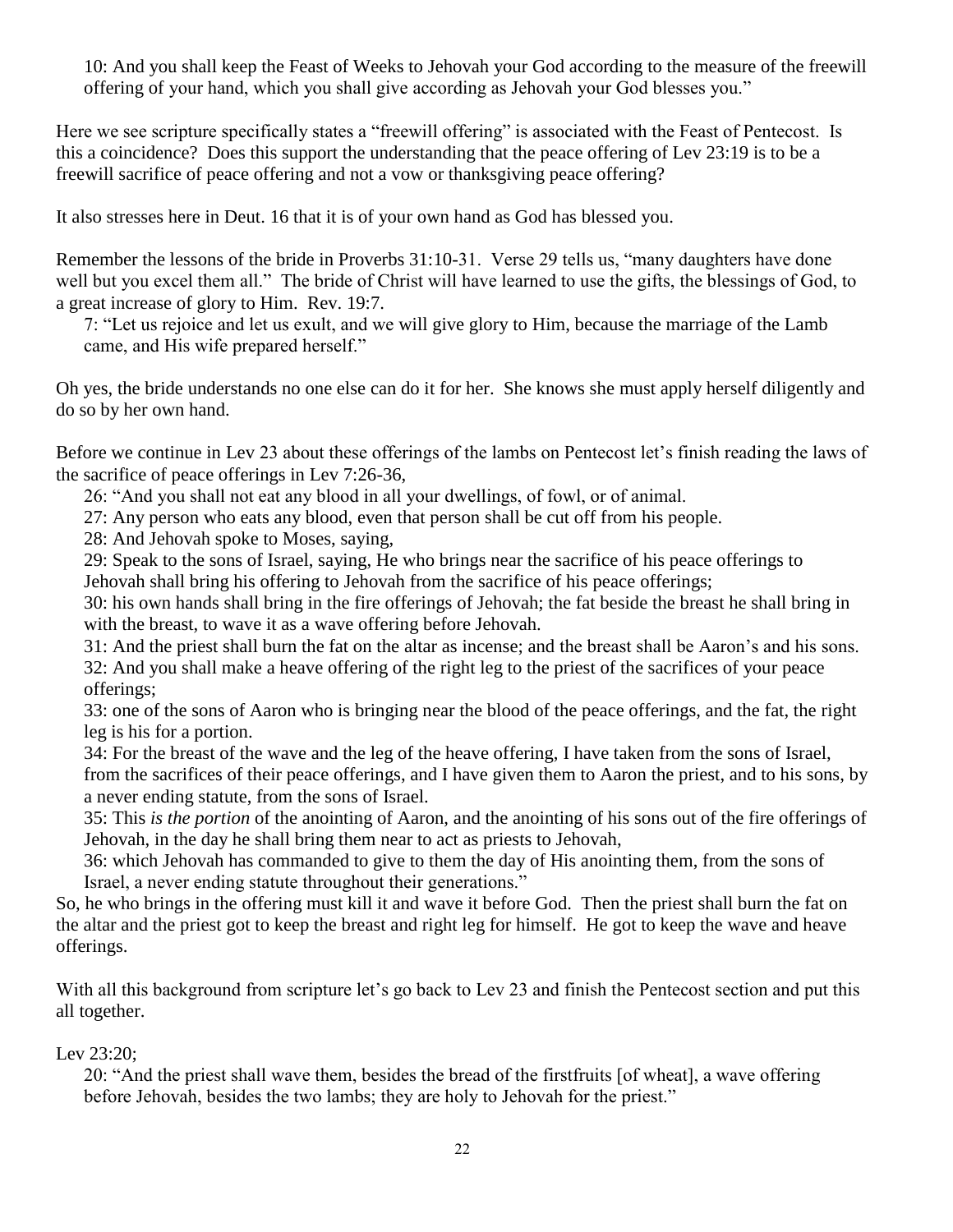Here we see these freewill sacrifices of peace offerings; the two lambs, being waved by the priest. That means these freewill offerings are his. We also see that alongside these two lambs being waved, we have the two loaves of leavened wheat bread being offered. God calls these two loaves firstfruits here and in Ex 34:22.

We also read here that these two lambs are holy to the Lord for the priest.

The symbolism here is tremendous. These two blemish free lambs are offered up by the priest. There is no leaven in them.

Look what we read about the mystery of the bride in Ephesians 5. In verse 32 we read: 32: "The mystery is great, but I speak as to Christ and as to the church."

Verses 22-33 are talking about the bride of Christ. Verses 25-27.

25: "Husbands, love your wives, even as Christ also loved the church and gave Himself up on its behalf, 26: that He might sanctify it, cleansing *it* by the washing of the water in *the* Word, 27: that He might present it to Himself *as* the glorious church, not having spot or wrinkle, or any such things, but that it be holy and without blemish."

Yes, Jesus Christ our Husband and High Priest will present His bride to Himself on Pentecost.

These two lambs used as sacrifices of peace offerings have freely and willingly or as the BDB states "voluntarily" given themselves over to Christ. They have prepared themselves with their Husband's help, through the cleansing of the word. They are the completion of the seven weeks count to Pentecost. On this day they are set free from their arch enemy the devil. They have overcome him and this world and are unleavened. These are those who have qualified to be the bride from both covenants. They are the completion of the first harvest, the early harvest of barley which started the count to 50. It is her Jubilee. It is the first resurrection unto life. They are not unleavened wheat. But lambs without blemish. Thus representative of the future Feast of Weeks.

But that is only part of the meaning of this day. It is a day of the end of or culmination of one harvest and start of another. This harvest of those who represent the 2 lambs takes place in the evening after sunset. Remember the Bridegroom comes at midnight. There is only one night portion on a biblical day.

Pentecost is a turning point in the plan of salvation. It is a milestone on the journey. We have known that for a long time. But now the turning point is much clearer.

Remember the two loaves of leavened wheat bread that are also waved. Who are they, or what do they represent? These two leavened loaves represent those who are alive at the time of the marriage of the Lamb but who did not make the cut. They hadn't prepared adequately to qualify to be part of the bride. Their lamps were trimmed but had no oil inside. They were not the complete package. They had to buy the oil from the Father and the Son. That process takes time.

We read about them and this great event in Matt 25, Rev chapters 7, 12 & 14 and many other places.

Look at these depictions of the great day and events surrounding these two groups of lambs and loaves as we talked about earlier.

Matthew 25:1-12 tells us about the ten virgins and their setting. It tells us that they are divided into 2 groups of 5. One is wise and has prepared herself and the other hasn't. In verses  $10 \& 11$  we read;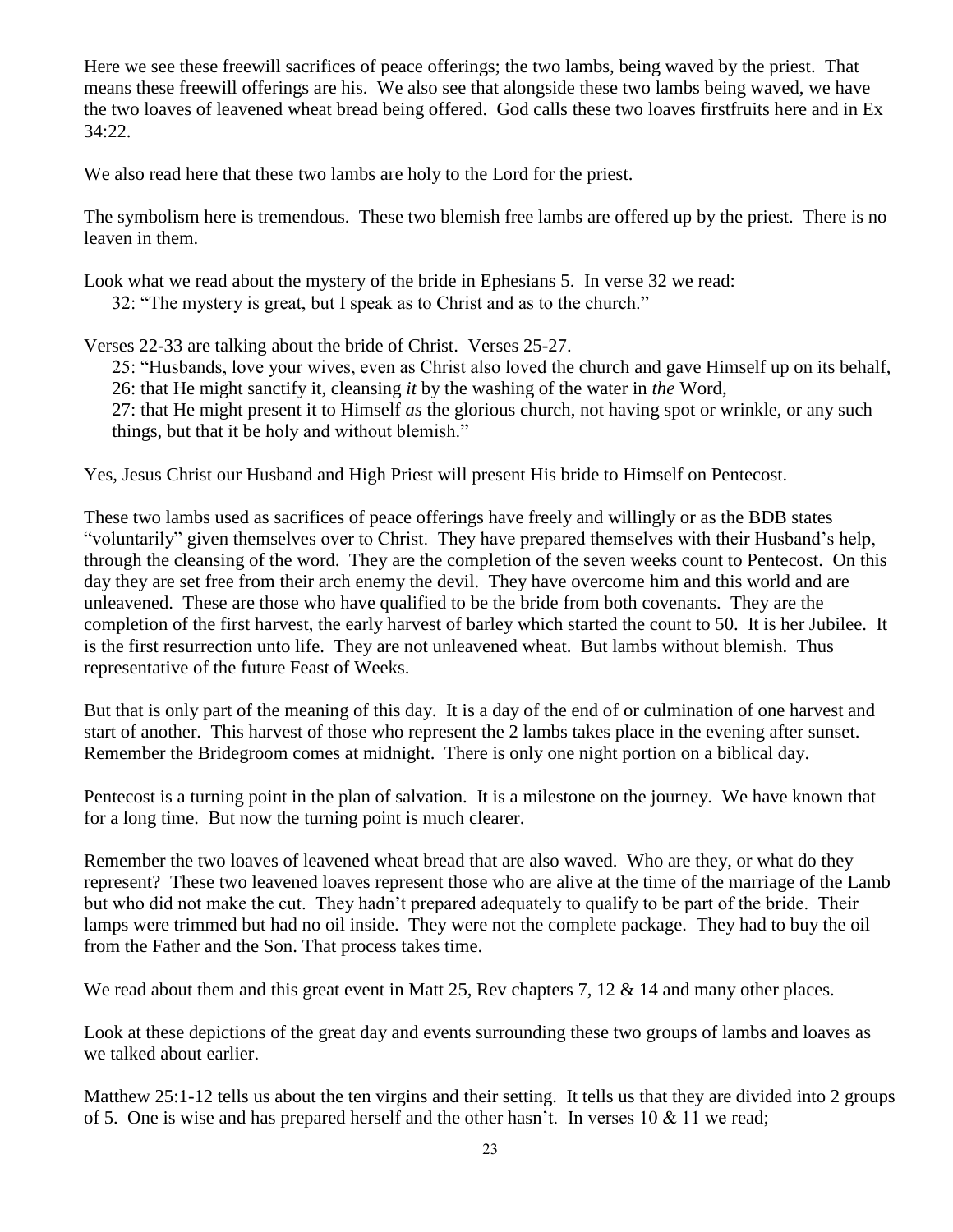10: "But they going away to buy, the bridegroom came. And those ready went in with him to the wedding feast, and the door was shut.

11: And afterwards, the rest of the virgins also came, saying, Lord, Lord, open to us."

Rev 12:10-17 tells specifically of this same time.

10: "And I heard a great voice saying in Heaven, Now has come the salvation and power and the kingdom of our God, and the authority of His Christ, because the accuser of our brothers is thrown down, the one accusing them before our God day and night."

Remember Ephesians 5:26.

26: "that He might sanctify it, cleansing *it* by the washing of the water in *the* Word,"

Are we doing that? Are we continually allowing our Husband to wash us by His word? Are we keeping our oil supply full by our personal efforts to do so? Look at verse 11 of Rev 12:

11: "And they overcame him [the devil] because of the blood of the Lamb, and because of the word of their testimony. And they did not love their soul even until death."

# Now the two groups Verse 13.

13: "And when the dragon saw that he was cast out onto the earth, he pursued the woman who bore the male."

# Now the division, verse 14;

14: "And two wings of the great eagle were given to the woman, that she might fly into the wilderness, to her place, where she is nourished there a time, and times, and half a time, away from the serpent's face." This is group 1, the wise virgins, who will be accompanied by those who had also qualified before them from both covenants.

This depicts those virgins who went into the wedding feast and then the door was shut.

Now group 2, verse 17:

17: "And the dragon was enraged over the woman [the bride getting away and marrying Christ], and went away to make war with the rest of her seed, those keeping the commandments of God, and having the testimony of Jesus Christ."

This is group 2 or the foolish virgins, the leavened wheat bread. The firstfruits of the wheat harvest. They were not washed by the Word to the point of being without blemish thus the leaven.

Too late to be the bride, but not to late to receive another very special designation in the family as we will see and have seen in the past. They had done well but did not excel. They can to a point be deemed a "vow" offering for they will vow to give up their physical lives.

Rev 14:1-13 tells of these same two groups.

1: "And I saw, and behold, the Lamb standing on Mount Zion! And with Him were a hundred *and* forty four thousands, with the name of His Father having been written on their foreheads."

Because they were numbered after the Lamb of the Father's household. (Ex 12:3-4)

Verses 2-4 tell us who this group is. They are the bride of Christ. But further on we see another group not so fortunate. They are given strict instruction as to what not to do. Then in verses 12-13 we read about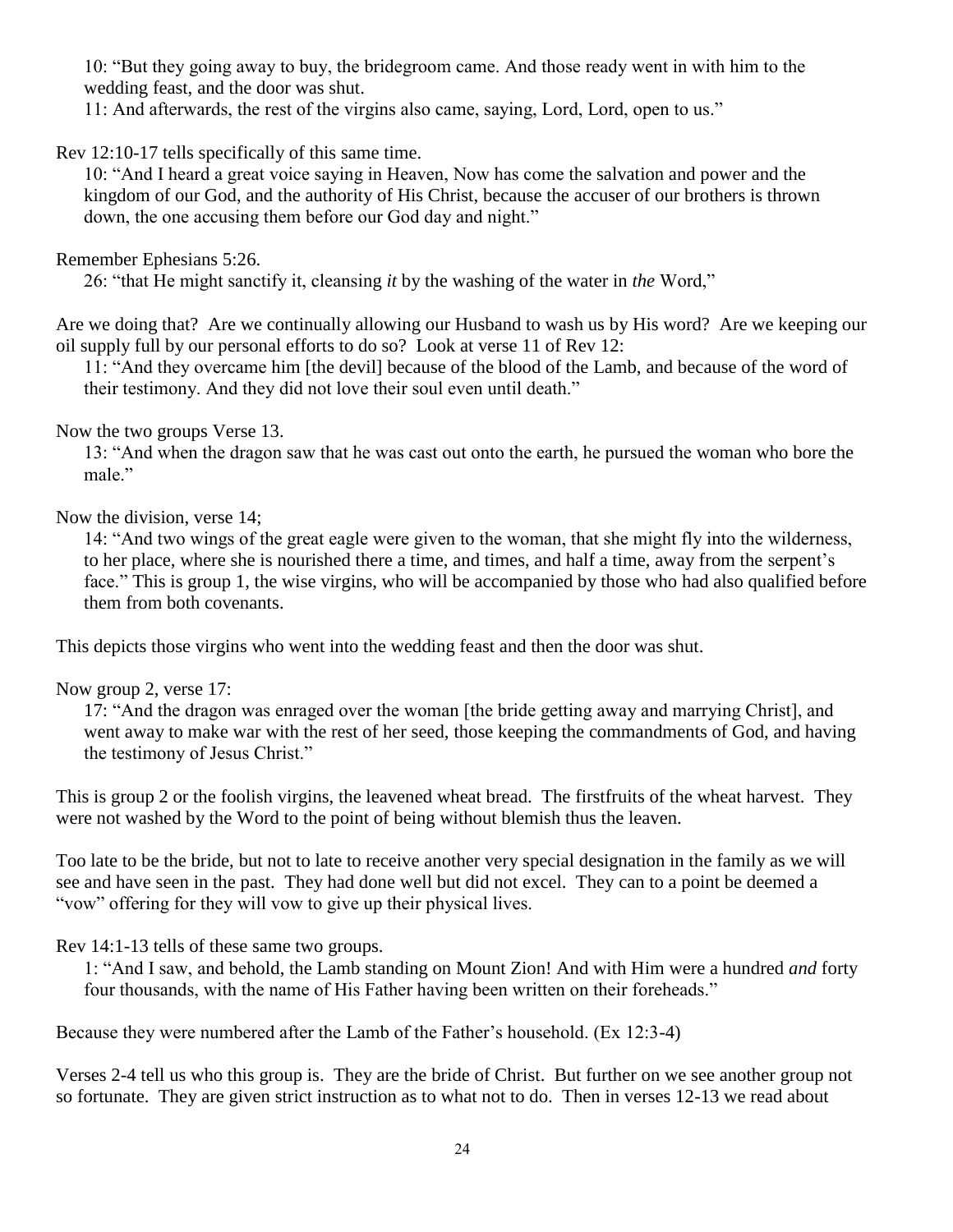them and the result of their changed attitude and work ethic. They vow to give up their lives to prove their loyalty to God. They will not be moved from their commitment to God.

12: "Here is the patience of the saints; here *are* the ones keeping the commands of God, and the faith of Jesus.

13: And I heard a voice out of Heaven saying to me, Write: Blessed *are* the dead, the ones dying in the Lord from now. Yes, says the Spirit, they shall rest from their labors, and their works follow with them."

And once again these two groups spoken of on Pentecost. Revelation 7:1-17.

4: "And I heard the number of those having been sealed: one hundred forty four thousands, having been sealed out of every tribe of the sons of Israel:"

Here we see the bride of Christ.

Now we see the other group. Verse 9:

9: "After these things I saw, and behold, a great crowd which no one was able to number them, out of every nation, even tribes and peoples and tongues standing in front of the throne, and before the Lamb, having been clothed with white robes, and palms in their hands."

This innumerable multitude was clothed in white robes and not the clean bride linen of the bride. Remember the priest had to wear linen before coming into the presence of God. Verse 13;

13: "And one of the elders answered, saying to me, These, the ones having been clothed in the white robes, who are they, and from where did they come?

14: And I said to him, Sir, you know. And he said to me, These are those coming out of the great tribulation; and they washed their robes and whitened them in the blood of the Lamb."

Two groups depicted and contrasted in all of these scriptures, one being the bride and the other something else other than the bride. We have accurately covered these depictions in the past. Group two will be the firstfruits of the marriage between Christ and His bride. They will be the firstborn of that union. They are the leavened bread of wheat. The firstfruit wheat offering of the Feast of Firstfruits on the 50th day. Their harvest starts then.

There is a mighty split which takes place on Pentecost depicted by these two groups which are waved before God by the priest.

The two lambs are the bride and the two loaves are the rest of the seed, the 5 virgins who did not get into the door because they had not maintained an intimate relationship with their Husband to be. They had not given themselves freely and totally to Christ but allowed another to step in between them as Eve did with Satan. They had no oil reserves. They looked the part on the outside but were not filled with oil.

The scriptures clearly show us that these two leavened loaves of wheat bread are the start of the numbering of the firstfruits of the wheat harvest who are the "many" and not the "few" who did not qualify to be the bride at Christ's return for her on Pentecost, the Feast of the Weeks, the Feast of Firstfruits. Here we see why it is called both the Feast of Weeks and the Feast of Firstfruits in the scriptures. It is the end of the first harvest and the beginning of the second.

These things are all tied together brethren. These 49 days of counting are symbolic of the seven churches of Revelation. Seven by seven is 49. They and we are told to overcome, holdfast, and persevere until Christ returns, but not all are doing it or are going to. Not all are going to be the bride, as the context of each tells us. No, not all in the household will become the bride, but this is only one of the lambs that are waved, brethren. These seven churches are those who are called and chosen after Christ's death and resurrection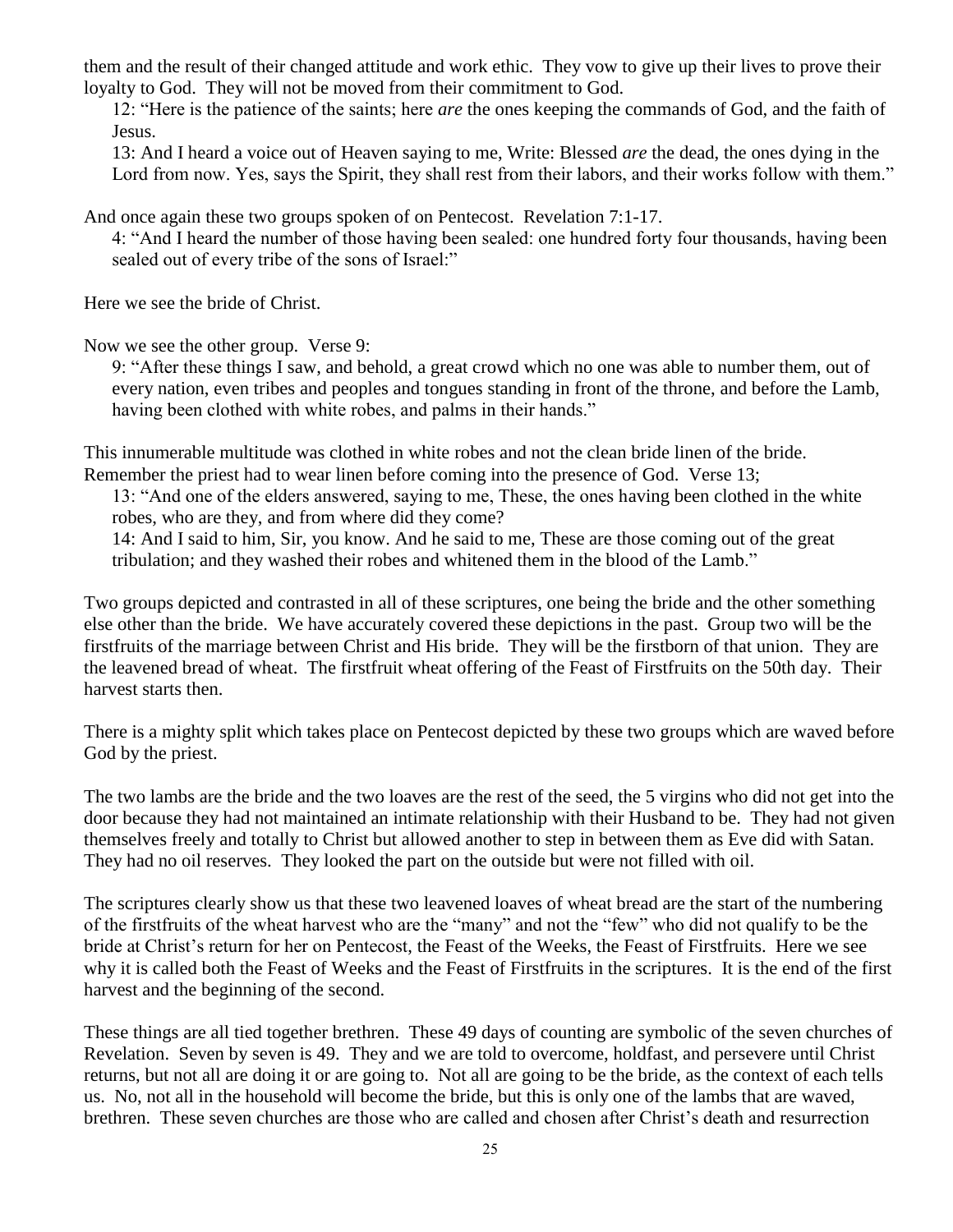and the giving of the Holy Spirit in 31 AD. This is just one of the lambs. Look at John 10. Christ is talking about a specific time frame in relationship to His death. He is very clear about this. John 10:16.

16: "And other sheep I have which are not of this fold; them also I must bring, and they will hear My voice; and there will be one flock and one shepherd."

Another fold or in the language of Pentecost, another lamb. These are those who died in the faith prior to 31 AD. Watch how all this language and symbolism comes together, the first covenant and the second covenant. Let's go to Exodus 26:1-6.

1: "Moreover you shall make the tabernacle with ten curtains of fine woven linen and blue, purple, and scarlet thread; with artistic designs of cherubim you shall weave them.

2: The length of each curtain shall be twenty-eight cubits, and the width of each curtain four cubits. And every one of the curtains shall have the same measurements.

3: Five curtains shall be coupled to one another, and the other five curtains shall be coupled to one another.

4: And you shall make loops of blue yarn on the edge of the curtain on the selvedge of one set, and likewise you shall do on the outer edge of the other curtain of the second set.

5: Fifty loops you shall make in the one curtain, and fifty loops you shall make on the edge of the curtain that is on the end of the second set, that the loops may be clasped to one another.

6: And you shall make fifty clasps of gold, and couple the curtains together with the clasps, so that it may be one tabernacle."

Remember Matthew 25, ten virgins, only five make it to the wedding. That is symbolic of the lamb of the new testament church. Revelation 19:8 says, "She is clothed in fine linen, clean and bright, for the fine linen is the righteous acts of the saints." The bible says righteousness is the keeping of the commandments, the ten commandments, outgoing concern for others, the true love of God. Two separate groups, two separate lambs. These two groups are joined together by 50 clasps of gold to make one tabernacle. And what is Pentecost? The 50th day. Remember the study of the sacrifices we did. How we showed the number 28 played an incredible role in the pattern of the bride. It represented the life cycle. 28 is the number of a woman as attested to by scriptures as well as God's plan of salvation and the things which are created. That is why these curtains are 28 cubits in length and then they are four cubits wide. 28 divided by 4 is 7, the number of completion or perfection. Look how the Interlinear Bible accurately translates these verses from the Hebrew language. Exodus 26:1.

1: "And you shall make the tabernacle with ten curtains, you shall make them with cherubs, the work of a skilled workman, of twined woven linen of blue, and purple, and crimson.

2: The length of one curtain shall be twenty-eight by the cubit, and the width four by the cubit. For the one curtain one measure to all the curtains.

3: Five curtains shall be joined together each to her sister, and five curtains joined each to her sister. [That's what the intent of the Hebrew word means.]

4: And you shall make loops of blue on the edge of one curtain from the end at the juncture, and so you shall do at the edge of the last curtain of the second juncture.

5: You shall make fifty loops on the one curtain, and shall make fifty loops in the end of the curtain which is at the second juncture, the corresponding loops each to her sister.

6: And you shall make fifty hooks of gold, you shall join the curtain each to her sister by the hooks and it shall become one tabernacle."

This pattern of the tabernacle should be very clear. We see two groups of five being joined together by 50 gold clasps. That is why Christ used the number in Matt 25 that He did. Ten is the number of righteousness as depicted by His 10 commandments. Only 5 of the 10 virgins qualify to be the bride from the second covenant. They will be joined on the 50th day by those who qualified under the terms of the first covenant and together will be the bride of Christ.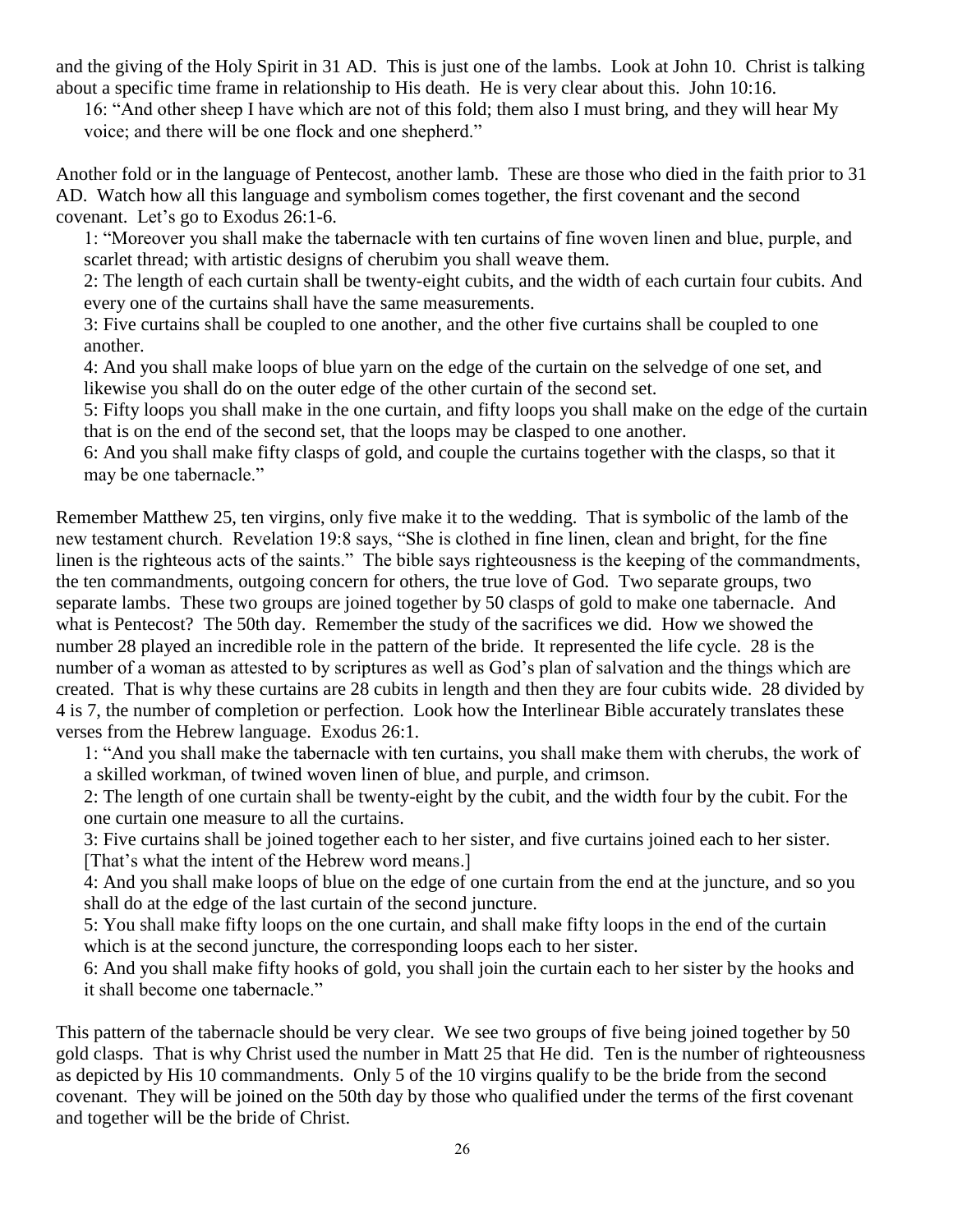Proverbs 31:21-22 says of Christ's bride.

21: "She is not afraid of snow for her household, For all her household is clothed with [What?] scarlet. 22: She makes tapestry for herself; Her clothing is fine linen and purple."

We are seeing the same colors applied here as in the tabernacle. This pattern will be complete.

God attaches something special to His instruction of Pentecost, an identifying element or characteristic. Leviticus 23:22.

22: "When you reap the harvest of your land, you shall not wholly reap the corners of your field when you reap, nor shall you gather any gleaning from your harvest. You shall leave them for the poor and for the stranger: I am the Lord your God."

Those who will be of the bride of Christ have outgoing concern for others. They are those singled out by Christ in Matthew 25:34-40 as we read earlier. Also James 1:27 of which we've read many times.

These are those who follow the Lamb and who will marry Him. For they are sojourners in this life, longing for their homeland, for the city with its foundations whose builder and maker is God. Not having received the promises but having seen them afar off, were assured of, embraced and confessed that they were strangers and pilgrims on the earth. For those who say such things declare plainly that they seek a homeland and truly if they had called to mind that which they had come out from, they would have had opportunity to return. But now they desire a better, that is the heavenly, therefore God is not ashamed to be called their God for He hath prepared a city for them. This is the heavenly tabernacle prepared as a bride adorned for her husband and called the holy city, New Jerusalem as the book of Revelations tells us.

The example and story of Ruth is one that is tied directly to the spring holy days and the bride of Christ. I hope we review it often. It is not a coincidence that this event takes place during the barley harvest, that time which started with the resurrected Christ being accepted by God the Father on our behalf. It continues until Pentecost which starts the wheat harvest. Ruth displayed the traits of a virtuous wife. She thought of others and fed them of what she had gleaned and was given. She gleaned however only in Boaz's field after a time. She worked alongside other young women, but only she was bought in the *agora* by Boaz. She married him and they together produced offspring. The pattern is true to the scriptures. Pentecost has far more meaning than many understand. It is a time of great celebration. A time that will be witnessed by all. It is a time when Christ will apply the purchase price to all the firstfruits of the barley harvest to be His bride, to be His wife.

We can see there is a clear separation on Pentecost, the 50th day. It is also clear to see that this is the first day of the week as depicted in the creation week. Do we remember what took place on that day from the scriptures in Genesis? That's right, it too was a day of separation. Genesis 1:1-5.

"In the beginning God created the heavens and the earth; and the earth being without form and empty, and darkness on the face of the deep, and the spirit of God moving gently on the face of the waters, then God said, let light be, and there was light. And God saw the light, that it was good, and God separated between the light and the darkness. And called the light, day. And He called the darkness, night. And there was evening, and there was morning the first day."

This is all part of the pattern found throughout the scriptures of God. Here a little, there a little, precept upon precept, line upon line. Yes Pentecost is a day of separation.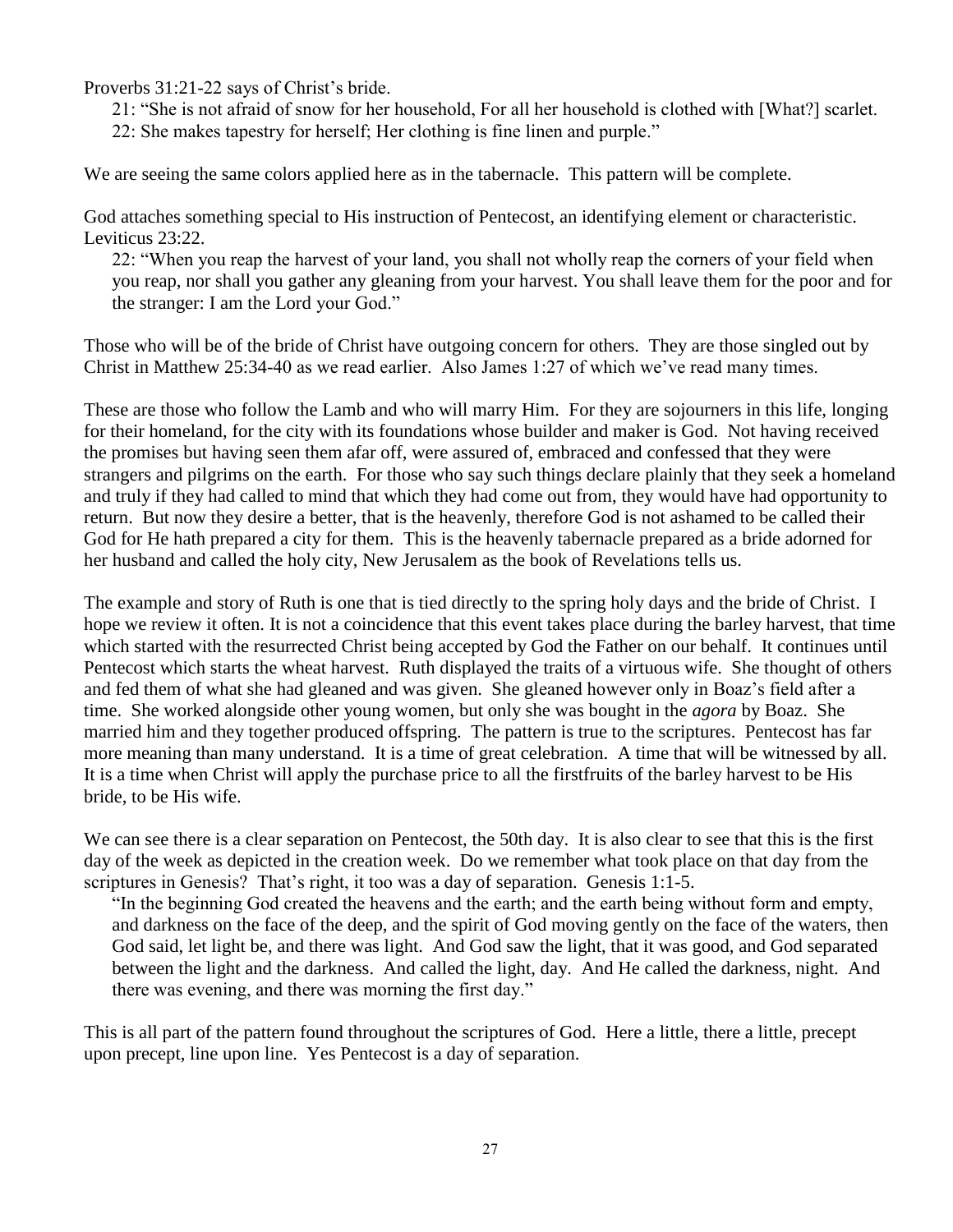There are some brethren who do not believe that God gave the 10 commandments to Israel on the first Pentecost. As we will see not only did that take place, but He also married Israel at the same time. This is the time spoken of in Exodus 19 & 20.

In Exodus 19:1 scripture tells us that Israel arrived at Sinai the same day they left Egypt. It also tells us it was the third month when they arrived. That is the same day of the week and not the date of the 1st month as some try to say. There are 7 days in a week and that becomes very relevant to what day they left Egypt and arrived at Sinai.

If the example set in the NT scriptures of Christ dying on a Wednesday afternoon, being placed in the grave at the end of that day, and fulfilling His own prophecy of the sign of Jonah; 3 nights and 3 days in the grave and becoming the Wave Sheaf on Sunday or the first day of the week is typified after the events of Israel's first Passover, UB and Pentecost we must have proof in the OT scriptures. Well there most certainly is, and let's follow it through. The evidence speaks for itself. The calendar is the key to it.

Exodus 19:1 tells us it is the 3rd month. Keep in mind each month has 29 or 30 days. Verse 2 tells us they were camped before the mountain. Verse 11 tells us it was Mount Sinai. Now remember earlier we studied how they had to sanctify themselves for 3 days and on the 3rd day they were to stand before the mountain and the Lord was to come down upon the mountain in the sight of all the people.

If this was to be Pentecost it has to be the 50th day and a Sunday, the 1st day of the week. So using these 3 specific days as a marker and counting backwards we see the 3rd day was Sunday, the second was the Sabbath and the 1st day was the 6th day of the week, or as we call it Friday, the day of preparation. Do you think that is coincidental? We have just accounted for 3 of the last 50 days. The earliest Israel could have camped before the mountain would be Thursday based on Exodus 19 and the chronology of the count. If this is true it must be the same day of the week they left Egypt as 19:1 tells us. That means that the first Passover would have had to have been on a Wednesday, just as depicted from the NT scriptures of Christ's last Passover. He and His disciples ate the Passover meal after sunset on Tuesday night just as depicted in the Exodus, chapters 12 and 19, time-line. The first day of UB was Thursday. The two time-lines match perfectly as they should for one is the affirmation of the other. That means that Thursday Abib 15 would have been the first day of UB and that the following Sunday would be the start of the count to Pentecost which will always fall in the 3rd month. It is mathematically impossible for it to be any other month.

Exodus 12:2 tells us the Passover takes place in the 1st month. Verse 6 tells us it is to take place during the 14th day of that month. Ex 13:4 tells us that month is called *Abib*.

Numbers 33:3 tells us;

33: "they departed from Ramses in the first month, on the fifteenth day of the first month; on the day after Passover the children of Israel went out with boldness in the sight of all the Egyptians."

This must be on Thursday, or day 5 of the weekly count established in Genesis 1. So if they arrived at Sinai the same day they left Egypt which would be day 5 or Thursday the count of days has to work in order to prove it. So let's count.

| Abib 1st month |                             |           |       |             |    |  |
|----------------|-----------------------------|-----------|-------|-------------|----|--|
|                | Sun Mon Tue Wed Thu Fri Sat |           |       |             |    |  |
|                |                             |           |       | 14 15 16 17 |    |  |
| $*18$          | -19                         | <b>20</b> | 21    | 22 23 24    |    |  |
| 25             | 26                          |           | 27 28 | 29          | 30 |  |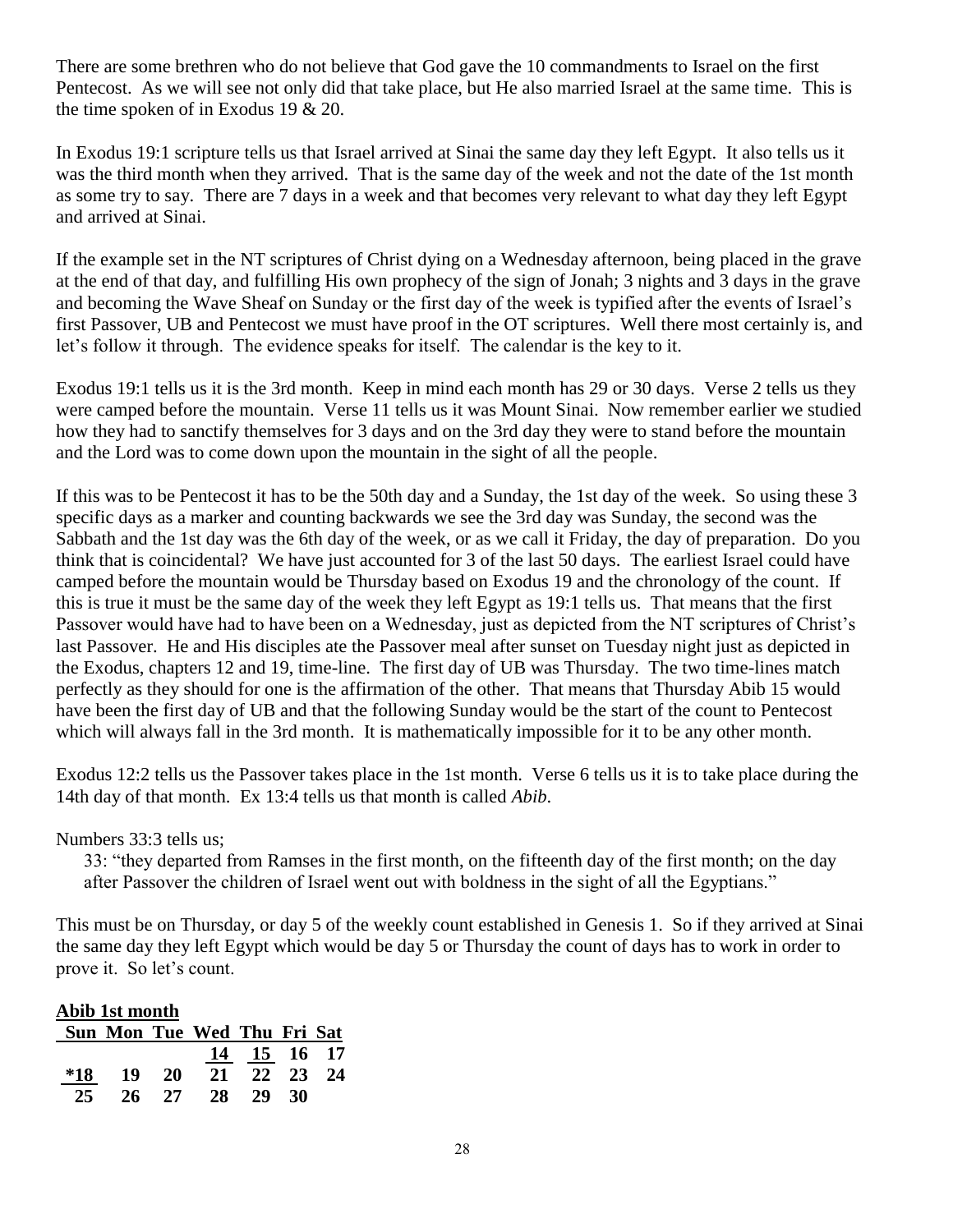**14th Passover. 15th 1st DUB - Leave Egypt.**

**\* 18th Sunday during the Days of UB and start of 50 count to Pentecost. Wave Sheaf day**

# **2nd month**

|              | Sun Mon Tue Wed Thu Fri Sat |                   |  |  |
|--------------|-----------------------------|-------------------|--|--|
|              |                             |                   |  |  |
|              | 2 3 4 5 6 7 8               |                   |  |  |
| $\mathbf{Q}$ |                             | 10 11 12 13 14 15 |  |  |
|              | 16 17 18 19 20 21 22        |                   |  |  |
| 23           |                             | 24 25 26 27 28 29 |  |  |
| 30           |                             |                   |  |  |

## **3rd month**

| Sun Mon Tue Wed Thu Fri Sat |                          |  |  |
|-----------------------------|--------------------------|--|--|
|                             | $1 \t2 \t3 \t*4 \t5 \t6$ |  |  |
|                             | 8 9 10 11 12 13          |  |  |

**\* 4th day of the 3rd month and 5th day of the week they arrived at Sinai.**

**\*\* 7th day of the 3rd month is the end of the count to 50 and is Pentecost, the first day of the creation week sequence.**

The 4th day of the 3rd month of that year was Thursday. That is the 47th day of the count to 50 from the Wave Sheaf Day. They left Egypt on the 5th day of the week, they arrive at Sinai on the 5th day of the week. They are commanded to sanctify themselves for 3 days. Friday, Saturday (Sabbath), and Sunday (Pentecost, Feast of Weeks, Feast of Firstfruits) the day God came down on the mountain.

That is the same sequence of the weekly count in the New Testament scriptures. It all fits perfectly. Scripture interprets and proves scripture. The events of the first Passover and that of Christ's death chronicle each other. As well, they prove to us that the events surrounding Ex 19  $\&$  20 are indeed the 1st Pentecost or Feast of Weeks or Feast of Firstfruits. When using any calendar calculations we do not use the Rabbinical Calendar for it was instituted in the 4th century and last updated and codified in the 11th century with all its errors. The biblical month is lunar and thus 29 or 30 days. There is no set number of days for any given month from year to year other than it cannot have less than 29 or more than 30 for the moon has a 29 1/2 day orbit around the earth. This totally rules out a Monday Pentecost. For to have a Monday Pentecost one of the first two months in the count would have had to have had 31 days in it. That is not possible, it is a physical impossibility, as well as mathematically impossible, for a lunar rotation is 29 1/2 days long.

Now let's witness these tremendous events unfold in the pages of the bible.

## Exodus 19:1-12.

1: "In the third month after the children of Israel had gone out of the land of Egypt, on the same day, they came to the Wilderness of Sinai. [5th day of week.]

2: For they had departed from Rephidim, had come to the Wilderness of Sinai, and camped in the wilderness. So Israel camped there before the mountain.

3: And Moses went up to God, and the Lord called to him from the mountain, saying, "Thus you shall say to the house of Jacob, and tell the children of Israel:

4: You have seen what I did to the Egyptians, and how I bore you on eagles' wings and brought you to Myself.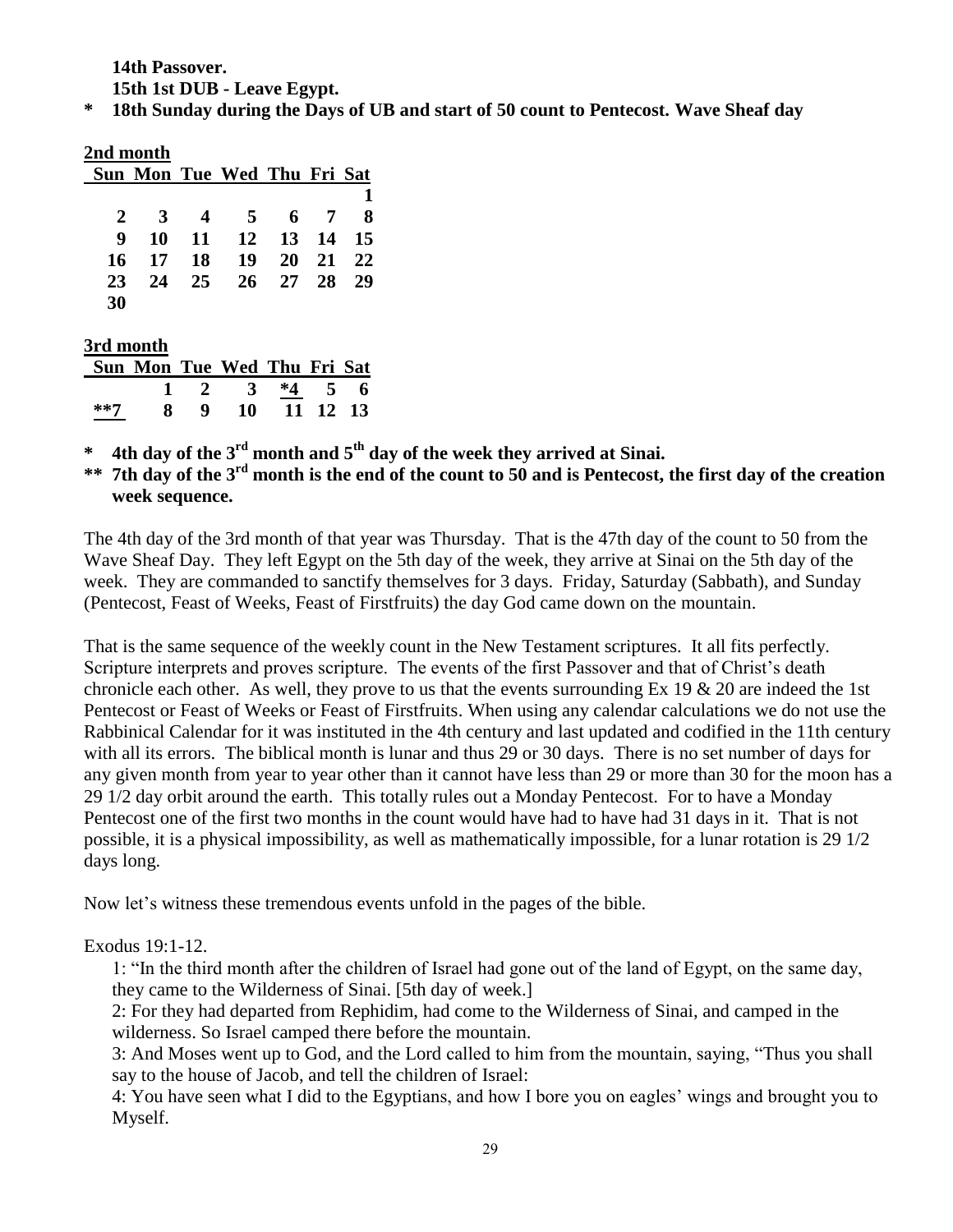5: Now therefore, if you will indeed obey My voice and keep My covenant, then you shall be a special treasure to Me above all people; for all the earth is Mine.

6: And you shall be to Me a kingdom of priests and a holy nation.' These are the words which you shall speak to the children of Israel."

Notice this pattern here in verse 6 of the 1st covenant. If the participants obeyed God's voice and kept His covenant, the terms of it, they would become a kingdom of priests and a holy nation. And as verse 5 tells us they would be treasured by God above all others.

Now look at this pattern continued under the 2nd covenant. 1 Pet 2:9 and verse 5.

9: "But you are a chosen generation, a royal priesthood, a holy nation, His own special people that you may proclaim in the praises of Him who called you out of darkness into His marvelous light."

5: "you also, as living stones, are being built up a spiritual house, a holy priesthood, to offer up spiritual sacrifices acceptable to God through Jesus Christ."

The events surrounding what took place at Mount Sinai and the giving and accepting of the 1st covenant are exactly the same, or a physical "type," of what is going to take place at Mt Zion at Christ's appearing at the 1st resurrection as we are going to clearly see from the word of God.

Continuing in Exodus 19;

7: "So Moses came and called for the elders of the people, and laid before them all these words which the Lord commanded him.

8: Then all the people answered together and said, All that the Lord has spoken we will do. So Moses brought back the words of the people to the Lord. [In other words, they said "I do." In essence, they said, "I will be submissive. I will, willingly submit and yield to you."]

9: And the Lord said to Moses, Behold, I come to you in the thick cloud, that the people may hear when I speak with you, and believe you forever. So Moses told the words of the people to the Lord.

10: Then the Lord said to Moses, Go to the people and consecrate them today and tomorrow, and let them wash their clothes.

11: And let them be ready for the third day. For on the third day the Lord will come down upon Mount Sinai in the sight of all the people.

12: You shall set bounds for the people all around, saying, Take heed to yourselves that you do not go up to the mountain or touch its base. Whoever touches the mountain shall surely be put to death."

Now it is clear that this is taking place at Mt. Sinai. We see all the people agreed to do what God had said through Moses. So Moses went back to God with their answer. Moses was the mediator between the children of Israel and God. Remember our studies in the past. We covered this in type, for Abraham sent his trusted servant back to the land of his kindred, to the city of Nahor in Mesopotamia to take a wife for his son, Isaac. She was to follow him back to his land where he now resided. It is not coincidental that he took ten camels with him and that he stood by the well of water to see which daughters of men came and drew from it. This is symbolic of the holy spirit and those who draw on it and use it. She was about her father's business, yet she was willing to take time to serve another before herself. God sent Moses back to Egypt to bring to Him a wife. They journeyed back to God's mountain of residence. So we see here the terms of the marriage covenant entered into. The betrothal period was to commence, but keep in mind however this is the same group who just murmured and whined their way there over the past seven weeks. Now they are about to hear from their Husband Himself. He is going to reiterate the terms of the covenant. The "I do's." The rules of His Father's household, those which must be agreed and attested to, before they become one. Picking up in verse 13.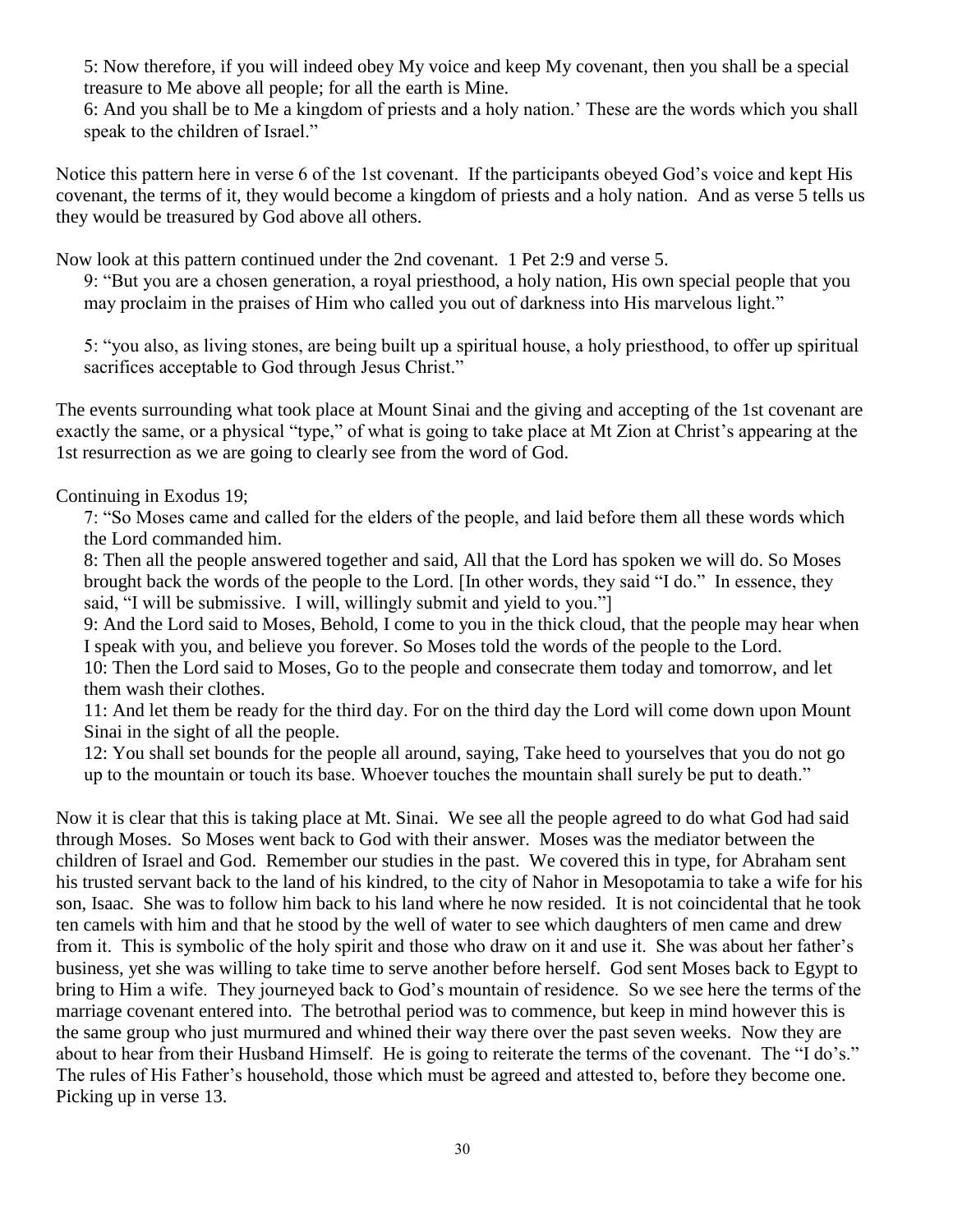13: "Not a hand shall touch him, but he shall surely be stoned or shot with an arrow; [lightning] whether man or beast, he shall not live. When the trumpet sounds long, they shall come near the mountain."

Here lies a vital key to unlocking a great hidden truth. The Hebrew word here for trumpet is not the same as that used in the remainder of the chapter. Here *yobel* is used. It is #3104 in the Strong's. It comes from the root word *yabel* #2986. *Yobel* however means the blast of a horn, specifically the signal of the silver trumpets, hence the instrument itself and the festival thus introduced. It is translated as jubilee and on occasion ram's horn. The jubilee represented the 50th year. Here we are at the 50th day. God is telling us something very important here. He is identifying something for us. The root word of *yobel* we said was *yabel*. It means to flow, causatively to bring, especially with pomp, Strong's says. We are witnessing a "type" of something to come. This is an enactment of a future great event.

"Long," here in Exodus 19:13 is *mashaic*. Strong's tells us it is a prime root meaning to draw. This long trumpet blast had a very definite purpose. This *yobel* blast was to draw them near. Before we go on, let's see the very specific uses for these *yobel*. Let's turn to Numbers 10:1-10.

1: "And the LORD spoke to Moses, saying:

2: Make two silver trumpets for yourself; you shall make them of hammered work; you shall use them for calling the congregation and for directing the movement of the camps. [So these *yobel* had two very specific functions. One was for calling the assembly and the other for directing the movements of the camps.]

3: When they blow both of them, all the congregation shall gather before you at the door of the tabernacle of meeting. [When both blew, they were to gather together before the door of the tabernacle of meeting. It doesn't actually mean simultaneously, but when two of them were to blow, one after the other. Now keep in mind that a door is shut to five of the ten virgins, when a cry goes out at midnight. Those who are prepared, who are clothed and ready, will enter that tabernacle, that door.]

4: But if they blow only one, then the leaders, the heads of the divisions of Israel, shall gather to you."

Once again specific instructions with prophetic implications. God tells us in Isaiah 50; "Why when I called was there none to answer?" Isaiah 65; "Because when I called you did not answer. When I spoke you did not hear." Isaiah 66; "Because when I called no one answered." Jeremiah 7:13; "I called you but you did not answer." Remember the firstfruits are the called of God, the elect. Remember those who are last shall be first, the seemingly nobodies in spirit.

5: "When you sound the advance, the camps that lie on the east side shall then begin their journey. 6: When you sound the advance the second time, then the camps that lie on the south side shall begin their journey; they shall sound the call for them to begin their journeys. [Now once again, very specific instructions with tremendous prophetic meaning as we will see.]

7: And when the assembly is to be gathered together, you shall blow, but not sound the advance."

The call for the leaders of Israel has sounded. The 49 days to Pentecost depicts this blowing of the one trumpet. The seven Sabbaths in this time frame, or seven perfect weeks as defined by the creation week, depicts the seven churches or lamp stands of Revelation. Before we are through with this study today, we will also see the prophetic events surrounding verses 5 and 6 unfold. There is tremendous meaning in these verses. These two trumpets blowing, the *yobel*, silver jubilee trumpets, are the **first** and the **last trumps**.

Continuing in Numbers 10;

8: "The sons of Aaron, the priests, shall blow the trumpets; and these shall be to you as an ordinance forever throughout your generations.

9: When you go to war **in your land** against the enemy who oppresses you, then you shall sound an alarm with the trumpets, and you will be remembered before the Lord your God, and you will be saved from your enemies. [So if you're oppressed you sound that trumpet.]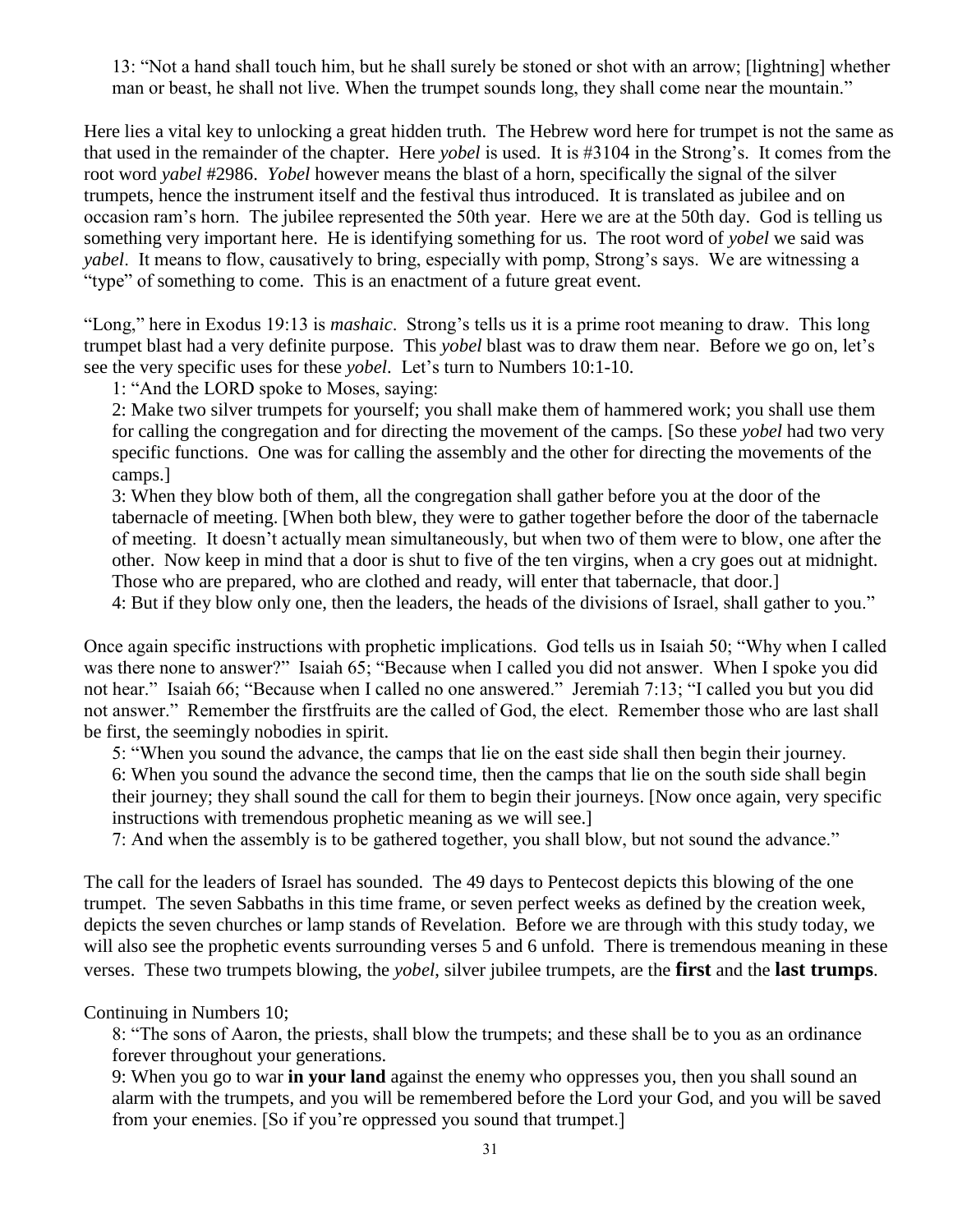10: Also in the day of your gladness, in your appointed feasts, and at the beginning of your months, you shall blow the trumpets over your burnt offerings and over the sacrifices of your peace offerings; and they shall be a memorial for you before your God: I am the Lord your God."

Let's go back to Exodus 19:17-25 and pay close attention to the physical setting and events, brethren.

17: "And Moses brought the people out of the camp to meet with God, and they stood at the foot of the mountain.

18: Now Mount Sinai was completely in smoke, because the Lord descended upon it in fire. Its smoke ascended like the smoke of a furnace, and the whole mountain quaked greatly.

19: And when the blast of the trumpet sounded long and became louder and louder, Moses spoke, and God answered him by voice.

20: Then the Lord came down upon Mount Sinai, on the top of the mountain. And the Lord called Moses to the top of the mountain, and Moses went up.

21: And the Lord said to Moses, Go down and warn the people, lest they break through to gaze at the Lord, and many of them perish.

22: Also let the priests who come near the Lord consecrate themselves, lest the Lord break out against them. [So there were others who were going to come near to the Lord, and we'll see this explained in greater detail later.]

23: But Moses said to the Lord, The people cannot come up to Mount Sinai; for You warned us, saying, Set bounds around the mountain and consecrate it.

24: Then the Lord said to him, Away! Get down and then come up, you and Aaron with you. But do not let the priests and the people break through to come up to the Lord, lest He break out against them. 25: So Moses went down to the people and spoke to them."

God tested Moses up to the last moment to see if he would do what He had said. Would he do what was right in his own eyes or keep diligently the word of God? Now let's see some of these things talked about in greater detail. Let's flip over to Exodus 24:1-11;

1: "Now He said to Moses, Come up to the Lord, you and Aaron, Nadab and Abihu [3 priests], and seventy of the elders of Israel, and worship from afar. [Now who were these 70? Remember prior to this when the murmuring took place in the wilderness. How 70, received of the spirit, the same spirit that was upon Moses. This is very important and we've studied that extensively in the past. These 70 qualified to be present before God during the 7 week journey, during the count to Pentecost, out of millions who undertook the journey. Once again, many called but few chosen.

2: And Moses alone shall come near the Lord, but they shall not come near; nor shall the people go up with him.

3: So Moses came and told the people all the words of the Lord and all the judgments. And all the people answered with one voice and said, All the words which the Lord has said we will do.

4: And Moses wrote all the words of the Lord. And he rose early in the morning, and built an altar at the foot of the mountain, and twelve pillars according to the twelve tribes of Israel. [12 Palm trees on day 7 of the journey]

5: Then he sent young men of the children of Israel, who offered burnt offerings and sacrificed peace offerings of oxen to the Lord.

6: And Moses took half the blood and put it in basins, and half the blood he sprinkled on the altar. 7: Then he took the Book of the Covenant and read in the hearing of the people. And they said, All that the Lord has said we will do, and be obedient. [So they agreed to the terms of the marriage. They said "we will, I do."

8: And Moses took the blood, sprinkled it on the people, and said, This is the blood of the covenant which the Lord has made with you according to all these words.

9: Then Moses went up, also Aaron, Nadab, and Abihu, and seventy of the elders of Israel, [Now notice they "all" went up.]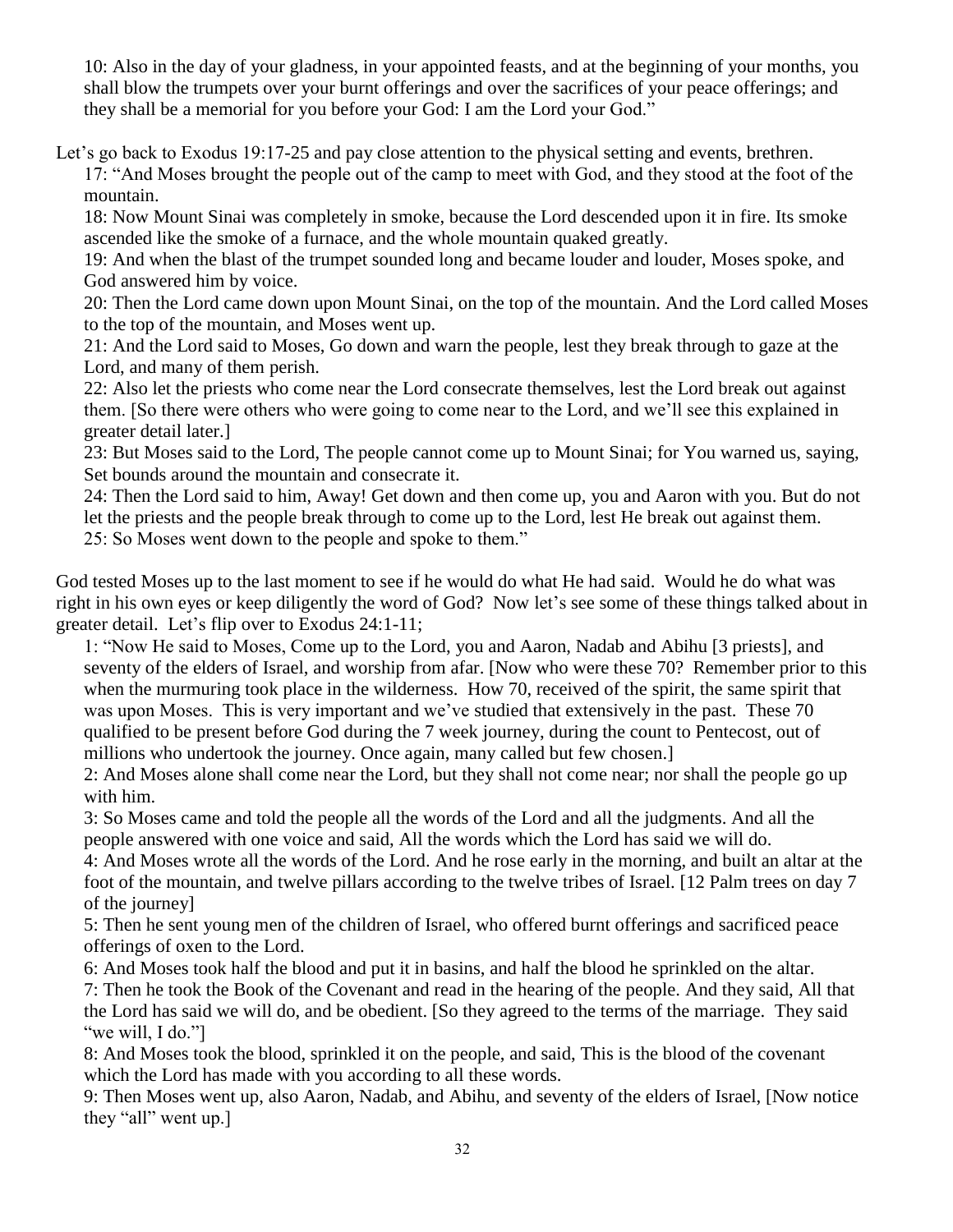10: **and they saw the God of Israel**. And there was under His feet as it were a paved work of sapphire stone, and it was like the very heavens in its clarity.

11: But on the nobles of the children of Israel He did not lay His hand. **So they saw God**, and they ate and drank. [He didn't kill them or destroy them.]"

Now back here in verse 4.

4: "And Moses wrote all the words of the Lord. And he rose early in the morning, and built an altar at the foot of the mountain, and twelve pillars according to the twelve tribes of Israel."

In verse 6 we see half the blood is in basins and half sprinkled on the altar. This represents the blood of man, of the wife, which is very important in understanding two very specific categories of virgin's in future prophesied events as we will see. Verses 9 and 10.

9: "Then Moses went up, also Aaron, Nadab, and Abihu, and seventy of the elders of Israel, 10: and they saw the God of Israel. And there was under His feet as it were a paved work of sapphire stone, and it was like the very heavens in its clarity."

Here is another very important symbol that we must understand. This was on Mt. Sinai, this is where God was seated. It's an identifying mark of what is to come in the future as to what happens on this day.

Look at Ezekiel 1:26,

26: "And above the firmament over their heads was the likeness of a throne, in appearance like a sapphire stone; on the likeness of the throne was a likeness with the appearance of a man high above it."

So in verse 26 we see an appearance like a sapphire stone. It's identifying something here. This is all very pertinent to Pentecost and Christ's return for His bride. Rev 4:3-6.

3: "And He who sat there was like a jasper and a sardius stone in appearance; and there was a rainbow around the throne, in appearance like an emerald.

4: Around the throne were twenty-four thrones, and on the thrones I saw twenty-four elders sitting, clothed in white robes; and they had crowns of gold on their heads.

5: And from the throne proceeded lightning's, thundering's, and voices. Seven lamps of fire were burning before the throne, which are the seven Spirits of God.

6: Before the throne there was a **sea of glass, like crystal**. And in the midst of the throne, and around the throne, were four living creatures full of eyes in front and in back."

Revelation 15:2.

2: "And I saw something like a **sea of glass** mingled with fire, and those who have the victory over the beast, over his image and over his mark and over the number of his name, standing **on the sea of glass**, having harps of God." [So who are these individuals?]

So now back to Exodus 24:11.

11: "But on the nobles of the children of Israel He did not lay His hand. So they saw God, and they ate and drank."

Here are the elders, the elect of God, feasting with Him on the sea of glass at Pentecost, at the marriage, but none of the rest of Israel who were gathered before Sinai were allowed to advance. Of the millions who were called together before Mt. Sinai, only 74 were allowed to come in. This once again is a type of what's to come. In Matt 22:1-14, we can read of the parable of the wedding supper.

1: "And Jesus answered and spoke to them again by parables and said: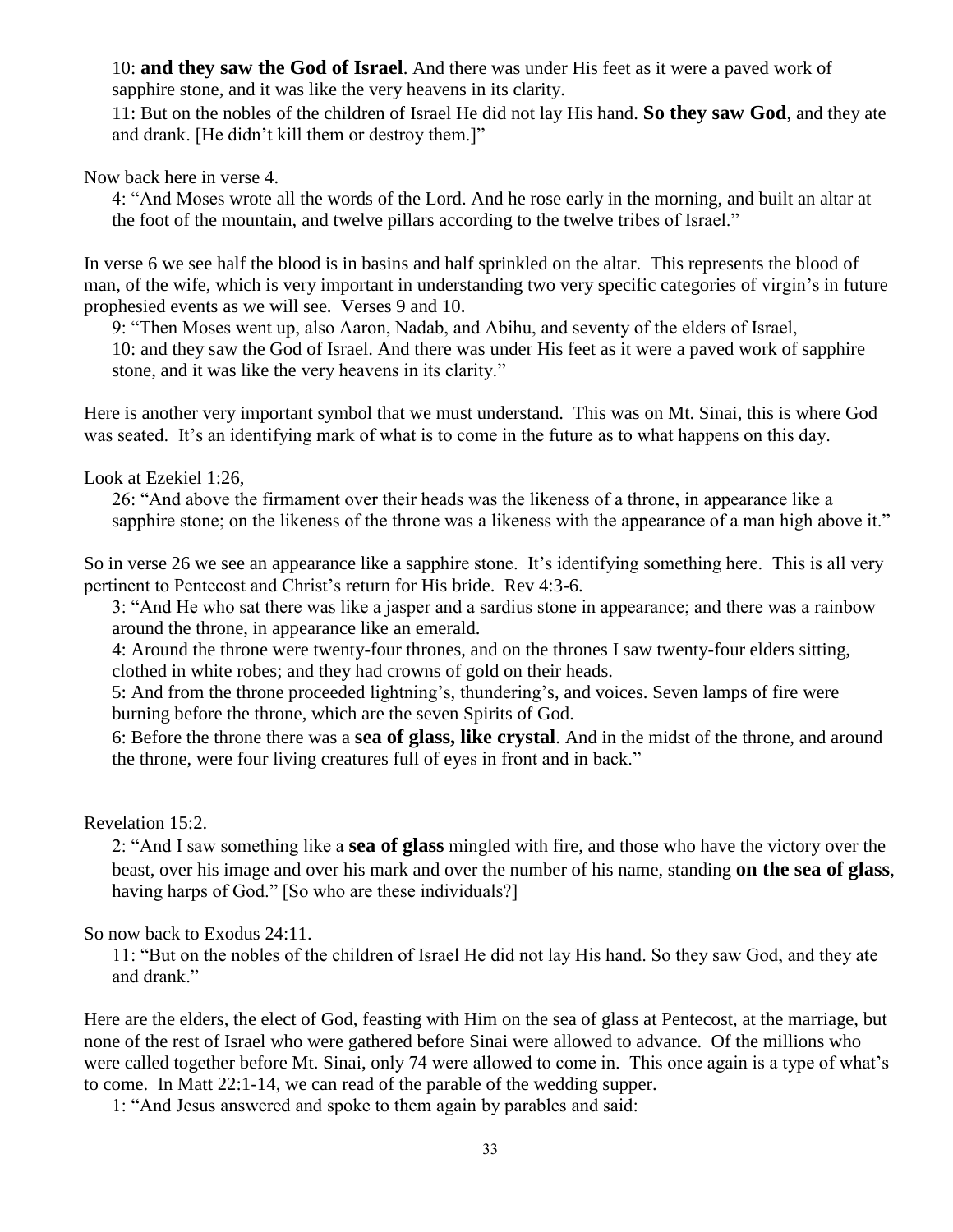2: The kingdom of heaven is like a certain king [God the Father] who arranged a marriage for His son [Jesus],

3: and sent out His servants to call those who were invited to the wedding; and they were not willing to come. [Verse 3 is talking about the prophets of the OT being sent out. He invited Israel to the wedding and they were not willing to come, even though in essence they said oh yes we're there. They never stuck with it. They were there at the betrothal, but they didn't finish through with the consummation of the wedding, because they fell into harlotry. They were no longer virgins. They went after all the other gods of the nations.]

4: Again, He sent out other servants, saying, Tell those who are invited, See, I have prepared My dinner; My oxen and fatted cattle are killed, and all things are ready. Come to the wedding.

5: But they made light of it and went their ways, one to his own farm, another to his business. [Here this message is being sent to the Jews for He had divorced Israel.]

6: And the rest seized His servants, treated them spitefully, and killed them.

7: But when the king heard about it, He was furious. And He sent out his armies, destroyed those murderers, and burned up their city. [We can read about that too in the history of the Jews and of Jerusalem, 70 AD.]

8: Then He said to His servants, The wedding is ready, but those who were invited were not worthy. 9: Therefore go into the highways, and as many as you find, invite to the wedding [Gentiles].

10: So those servants went out into the highways and gathered together all whom they found, both bad and good. And the wedding hall was filled with guests. [That is so symbolic of what has happened in the church since 31 AD. He sent out the apostles, etc. Also please be mindful no bride is mentioned as being present.<sup>1</sup>

11: But when the king came in to see the guests, He saw a man there who did not have on a wedding garment.

12: So He said to him, Friend, how did you come in here without a wedding garment? And he was speechless.

13: Then the king said to the servants, Bind him hand and foot, take him away, and cast him into outer darkness; there will be weeping and gnashing of teeth.

14: For many are called, but few are chosen." [Only 74 people out of millions who journeyed from Egypt to Mt Sinai were allowed to attend the wedding supper on Pentecost as depicted in Ex 24.]

The pattern should be simple and clear to see.

Now let's round up some of the events of the first Pentecost at Sinai. 1) It was conducted on the 50th day. The count took place during the time frame of the barley harvest. 2) It was intricately tied to Passover and UB and the lessons of the firstborn. 3) It is also called the Festival of Firstfruits, which is also the principle of firstborn in type etc... It is also called the Feast of Weeks. It is the barley harvest, the early harvest, which lasts for 49 days, (Deut. 16:9). 4) It is a time when Israel entered into a marriage covenant with the Lord/Yehovah and accepted the terms of that covenant. 5) It took place at Mt. Sinai. 6) They were all gathered or called to assemble by the long sound of the trumpet, the *yobel* trumpet. 7) The whole mountain quaked and was covered in smoke as of a furnace with thundering's and lightning's. 8) A great voice was heard and many trembled. 9) There was an altar before the mountain with blood of oxen sprinkled on it, but only some of the blood, not all of it. 10) There were 12 pillars set up to depict the 12 tribes of Israel. 11) Only a few who were called to assemble were allowed to enter the mountain. 12) Those who entered feasted with the Lord/Yehovah on the mountain before His throne. These are the steps or stages to the Feast of Weeks.

In Exodus 20 our Husband is going through the conditions or rules of His Father's household which is expected of His bride. Let's take a look at some of them, to see something very, very important here that we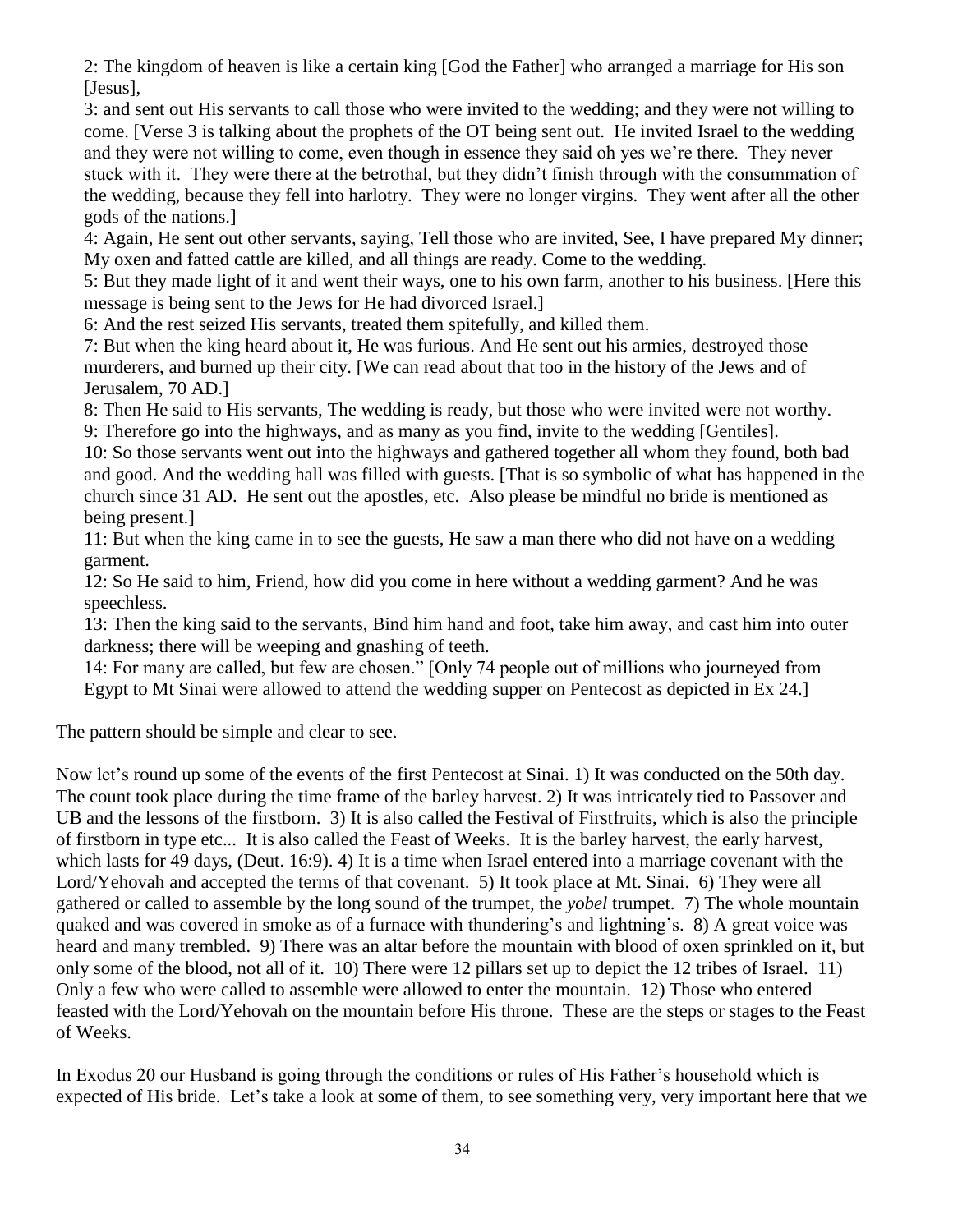cannot overlook. We know the ten commandments are the rules of the household which are to be kept and lived up to. Exodus 20:1-5.

1: "And God spoke all these words, saying:

2: I am the LORD your God, who brought you out of the land of Egypt, out of the house of bondage.

[Makes a very pertinent statement here.]

3: You shall have no other gods before Me.

4: You shall not make for yourself a carved image, or any likeness of anything that is in heaven above, or that is in the earth beneath, or that is in the water under the earth;

5: you shall not bow down to them nor serve them. For I, the LORD your God, am a jealous God, visiting the iniquity of the fathers on the children to the third and fourth generations of those who hate Me,"

Something is very important to understand here. He is also telling Israel as a whole what they are going to do to Him. This giving of the ten commandments is also prophetic of Israel's actions and God's response to them. Not many today understand this brethren. Verse 6.

6: "but showing mercy to thousands, to those who love Me and keep My commandments."

God here is foretelling about His bride, of all those called to the wedding, only thousands will qualify. The word for thousands here is *eleph* #505. Strong's says of it:

"properly the same as 504; hence, (the ox's head being the first letter of the alphabet and this eventually used as a numeral) a thousand."

Remember the ox's blood brethren. An ox often represents man. This word comes from the word *elfph* #504. It is spelled the same in English, however it means a family also from the sense of yoking or taming an ox or cow. Christ's bride will be yoked to Him and no other. She will be of His kindred or family. This word here #504 comes from #502 *alaph*, which is a prime root, to associate with, hence, to learn and causatively to teach. Summing up what these words represent. On Pentecost the Lord shows mercy to thousands, the firstfruits of His family who are yoked with Him, who associated with Him and no other, who learned from Him, who are able to teach. Remember "many are called, but few are chosen" and "many daughters have done well, but you excel them all." Remember this word thousands here is very specific. It is not talking about the millions who are called of God. Exodus 20:18-21, hold an important lessons to learn.

18: "Now all the people witnessed the thundering's, the lightning flashes, the sound of the trumpet, and the mountain smoking; and when the people saw it, they trembled and stood afar off. [Now who's afar off? Remember what the language in the bible says. Who in the NT is afar off? Those who do not have his holy spirit. We can read that in the book of Acts and in other places.]

19: Then they said to Moses, You speak with us, and we will hear; but let not God speak with us, lest we die. [You do it for us. You take care of it. We'll let you do it for us. We want you to be our benefactor, get between us and God.]

20: And Moses said to the people, Do not fear; for God has come to **test you**, and that His fear may be before you, so that you may not sin.

21: So the people stood afar off, but Moses drew near the thick darkness where God was."

Christ says His sheep know and recognize His voice. To them it is a joyous thing, not a time to tremble, but to go forward, to come out and dine with Him. We are going to see these events come to be fulfilled in actuality as we move to the NT, but first let's look at another prophecy in the OT which bears many of these trademarks or signs of identification that we have covered. Joel 2:1-16,

1: "Blow the trumpet in Zion, And sound an alarm in My holy mountain! Let all the inhabitants of the land tremble; For the day of the Lord is coming [This trumpet is blowing in His holy mountain and the inhabitants are trembling, but notice the day of the Lord isn't there yet, it is coming.], for it is at hand: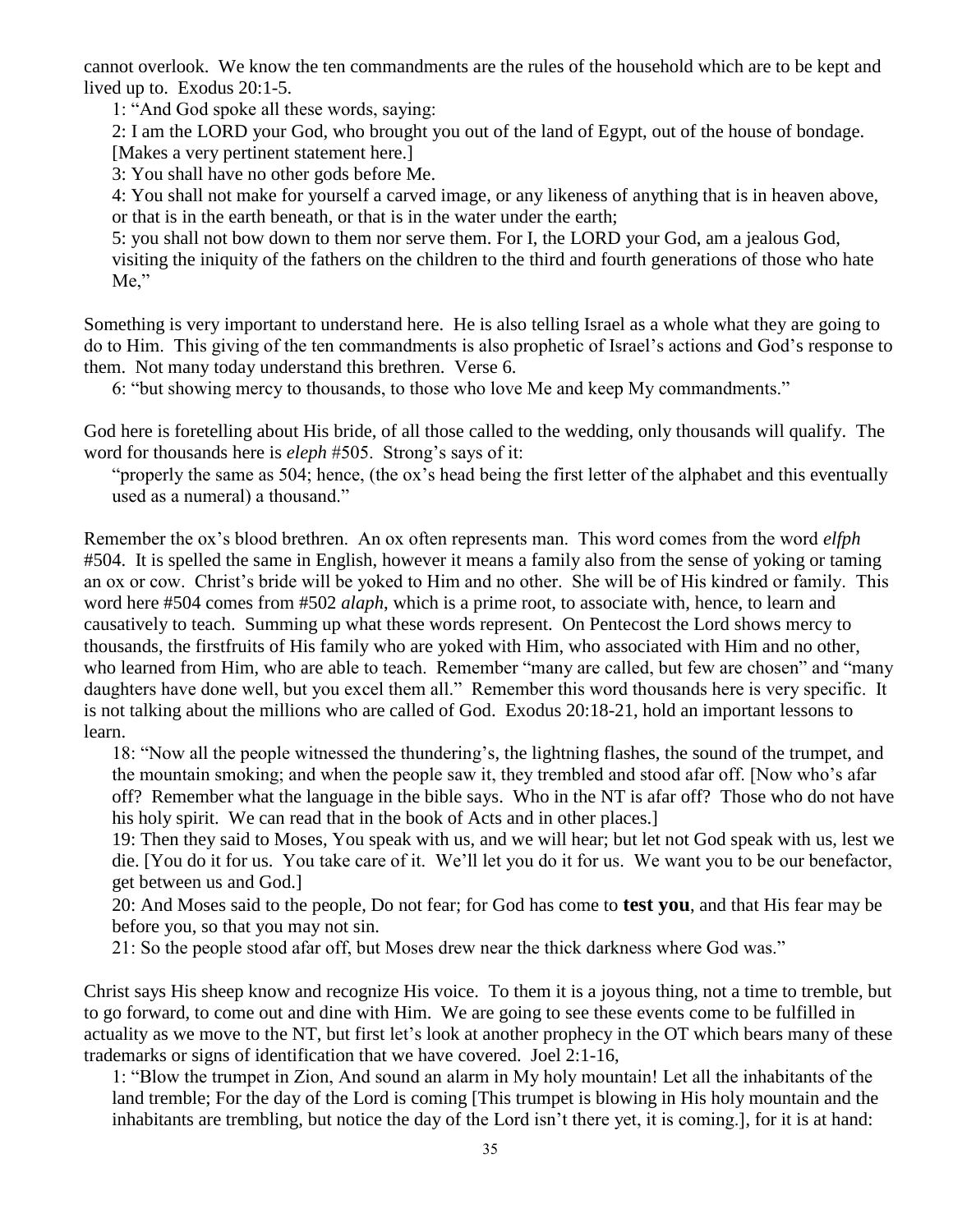2: A day of darkness and gloominess, A day of clouds and thick darkness, Like the morning clouds spread over the mountains. A people come, great and strong, The like of whom has never been; Nor will there ever be any such after them, Even for many successive generations. [Until Satan is released after the 1000 years].

3: A fire devours before them, And behind them a flame burns; The land is like the Garden of Eden before them, And behind them a desolate wilderness; Surely nothing shall escape them.

4: Their appearance is like the appearance of horses; And like swift steeds, so they run.

5: With a noise like chariots Over mountaintops they leap, Like the noise of a flaming fire that devours the stubble, Like a strong people set in battle array.

6: Before them the people writhe in pain; All faces are drained of color.

7: They run like mighty men, They climb the wall like men of war; Every one marches in formation, And they do not break ranks.

8: They do not push one another; Every one marches in his own column [or highway]. Though they lunge between the weapons, They are not cut down.

9: They run to and fro in the city, They run on the wall; They climb into the houses, They enter at the windows like a thief.

10: The earth quakes before them, The heavens tremble; The sun and moon grow dark, And the stars diminish their brightness.

11: The Lord gives voice before His army, For His camp is very great; For strong is the One who executes His word. For the day of the Lord is great and very terrible; Who can endure it?

12: Now, therefore, says the Lord, "Turn to Me with all your heart, With fasting, with weeping, and with mourning.

13: So rend your heart, and not your garments; [It's not an outward thing. It's an inward thing that we have to do right now.The outside can look good to men but it is the inside the oil which is important to God] Return to the Lord your God, For He is gracious and merciful, Slow to anger, and of great kindness; And He relents from doing harm.

14: Who knows if He will turn and relent, And leave a blessing behind Him--A grain offering and a drink offering for the Lord your God?

15: Blow the trumpet in Zion, Consecrate a fast, Call a sacred assembly;

16: Gather the people, Sanctify the congregation, Assemble the elders, Gather the children and nursing babes; Let the bridegroom go out from his chamber, And the bride from her dressing room."

So here in verses 15&16 we see people gathered before Mt. Zion. Then we see the congregation is sanctified. Remember Exodus 19:10 for three days. Then we see elders assembled, leaders, or rams, mature sheep, and we read about that in Exodus 24:9. We can read about "Children and nursing babes," in Hebrews 5:13, those who are fed by a bottle. Also in Matthew 24:19 about woe to those who are with child and those who are nursing. This is all symbolic language. These are those who are dependent on another for their spiritual food. They have not developed a one on one relationship with Christ. Just like the millions who came out of Egypt and asked Moses to be their "go-between" at Mt Sinai, at the wedding. And then the wedding takes place. "Let the bridegroom go out from his chamber and the bride from her dressing room." (That's Matthew 25:10.)

Now verses 17-32, understanding what time setting we're in here, this is immediately after the Feast of Firstfruits for those gathered before Mount Zion who didn't qualify to be the bride. Rev 12:17; 8:1-6, the seventh seal, the start of the Day of the Lord.

17: "Let the priests, who minister to the Lord, Weep between the porch and the altar; Let them say, Spare Your people, O Lord, And do not give Your heritage to reproach, That the nations should rule over them. Why should they say among the peoples, Where is their God? [These are the leavened loaves of wheat offered on Pentecost - the firstfruits of the second harvest or children of the marriage]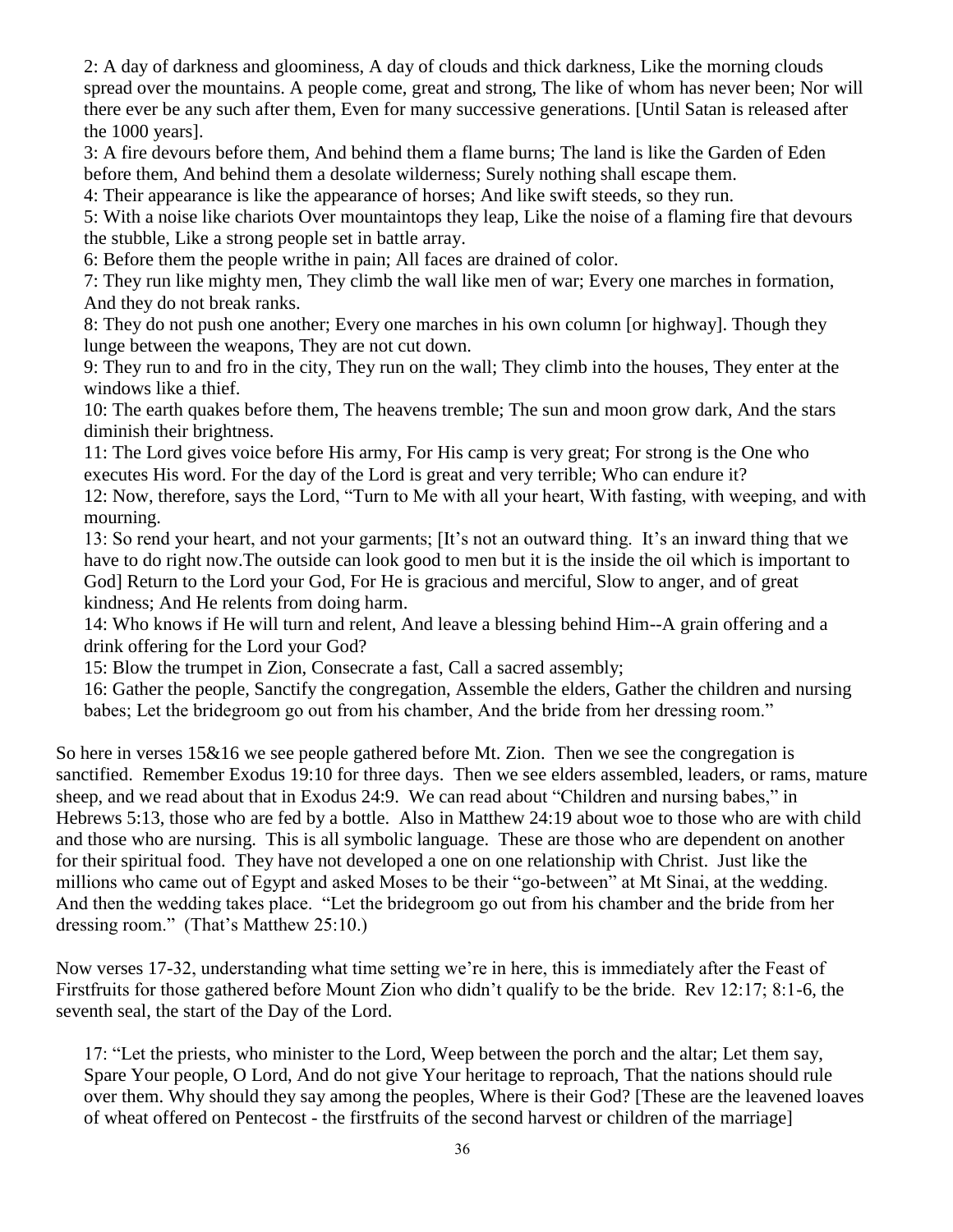18: Then the Lord will be zealous for His land, And pity His people.

19: The Lord will answer and say to His people, Behold, I will send you grain and new wine and oil, And you will be satisfied by them; I will no longer make you a reproach among the nations. 20: But I will remove far from you the northern army, And will drive him away into a barren and desolate land, With his face toward the eastern sea And his back toward the western sea; His stench will come up, And his foul odor will rise, Because he has done monstrous things. [The end of the Tribulation]

21: Fear not, O land; Be glad and rejoice, For the Lord has done marvelous things!

22: Do not be afraid, you beasts of the field; For the open pastures are springing up, And the tree bears its fruit; The fig tree and the vine yield their strength.

23: Be glad then, you children of Zion, And rejoice in the Lord your God; For He has given you the former rain faithfully, And He will cause the rain to come down for you--The former rain, And the latter rain in the first month.

24: The threshing floors shall be full of wheat, And the vats shall overflow with new wine and oil.

25: So I will restore to you the years that the swarming locust has eaten, The crawling locust, The consuming locust, And the chewing locust, My great army which I sent among you.

26: You shall eat in plenty and be satisfied, And praise the name of the Lord your God, Who has dealt wondrously with you; And My people shall never be put to shame.

27: Then you shall know that I am in the midst of Israel: I am the Lord your God And there is no other. My people shall never be put to shame. [The Millennium, the thousand year rule after they are restored to their inheritance of physical Israel at the Atonement Jubilee.]

28: And it shall come to pass afterward That I will pour out My Spirit on all flesh; Your sons and your daughters shall prophesy, Your old men shall dream dreams, Your young men shall see visions.

29: And also on My menservants and on My maidservants I will pour out My Spirit in those days. [Now He recounts what event will trigger all this.]

30: And I will show wonders in the heavens and in the earth: Blood and fire and pillars of smoke.

31: The sun shall be turned into darkness, And the moon into blood, Before the coming of the great and awesome day of the Lord. [And it will happen before the day of the Lord starts as we're going to see.] 32: And it shall come to pass That whoever calls on the name of the Lord Shall be saved. [Those who willingly yield to the rules of the Father's household.] For in Mount Zion and in Jerusalem there shall be deliverance, As the Lord has said, Among the remnant whom the Lord calls."

This time period is what takes place just prior to the day of the Lord and during it. It isn't just one day, but covers a much larger time frame as we will see. The patterns and parallels should be clear to see.

Hebrews 12. Here we will see these events of Pentecost depicted once again. We looked at one verse briefly earlier, but let's start in verse 18.

18: "For you have not come to the mountain that may be touched and that burned with fire, and to blackness and darkness and tempest,

19: and the sound of a trumpet and the voice of words, so that those who heard it begged that the word should not be spoken to them anymore. [So that tells exactly what mountain and exactly what time frame Ex 19 & 20, now we hear about the future reality.]

22: But you have come to Mount Zion and to the city of the living God, the heavenly Jerusalem, to an innumerable company of angels,

23: to the general assembly and church of the firstborn who are registered in heaven, to God the Judge of all, to the spirits of just men made perfect,

24: to Jesus the Mediator of the new covenant, and to the blood of sprinkling that speaks better things than that of Abel."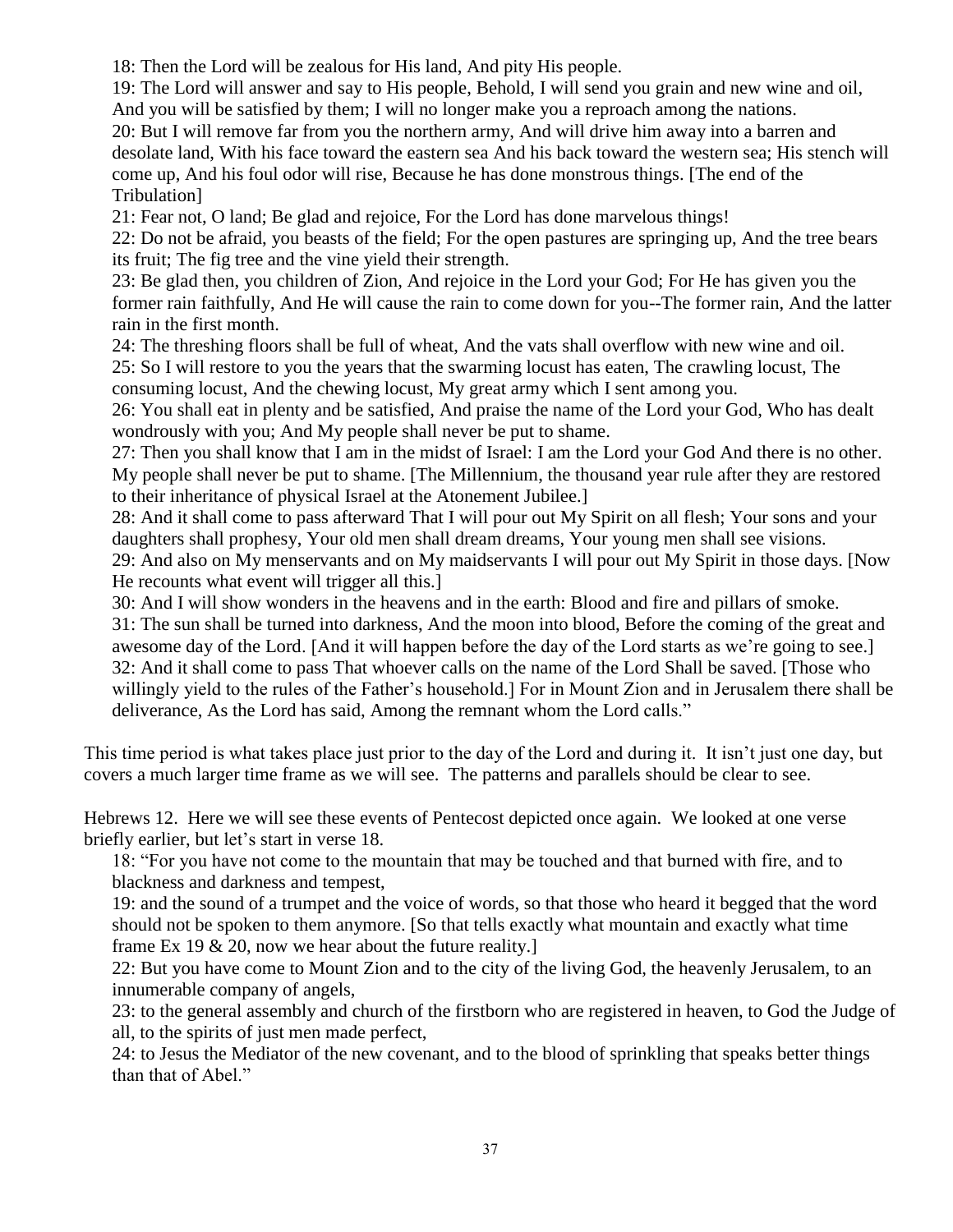This is the fulfillment of Exodus 19, 20 and 24. This is the time of the 6th seal as we will see. This festive gathering is the wedding, the marriage of the Lamb, and the firstfruits who are the Church of the firstborn. These are those who have been made perfect, who have become a *tamin* offering of whom Christ speaks very clearly in Ephesians 5:25-27 as we've covered earlier. He now is the mediator, not Moses, and it is He who sprinkled the blood. He divided it with the bowls. This is the first harvest, the first resurrection. We will see it even more clearly if we have not yet done so. Remember it was sprinkled onto the altar and the rest of it was sprinkled onto the people who were out in front of it. Very symbolic and it's not talking about Christ on that altar, because it was the blood of an ox. But there are two categories here.

Now let's see the scriptures continue to support this. Let's start in Matt 24:15-19.

15: "Therefore when you see the abomination of desolation, spoken of by Daniel the prophet, standing in the holy place

16: then let those who are in Judea flee to the mountains.

17: Let him who is on the housetop not go down to take anything out of his house.

18: And let him who is in the field not go back to get his clothes.

19: But woe to those who are pregnant and to those who are nursing babies in those days!" [Here we see many dependent on others, babes in Christ who have not learned to stand on their own feet and eat at the table with Christ Himself.]

# Christ says in Matthew 8:21-22;

21: "Then another of His disciples said to Him, Lord, let me first go and bury my father.

22: But Jesus said to him, Follow Me, and let the dead bury their own dead."

See what is being talked about here in Matt 24:17, "Let him who is on the housetop not go down to take anything out of his house." You don't tarry here. This is a time of testing, a time of focus, a time of action. Luke 9:61-62.

61: "And another also said, Lord, I will follow You, but let me first go and bid them farewell who are at my house.

62: But Jesus said to him, No one, having put his hand to the plow, and looking back, is fit for the kingdom of God."

## Matt 24:18.

18: "And let him who is in the field not go back to get his clothes."

These two go hand in hand. It's talking about a time when people will want to delay following God even when they see that prophetic events are happening around them. They delay and they just want to keep delaying instead of making the utmost commitment to follow God, and no other. Hebrews 11:15-16.

15: "And truly if they had called to mind that country from which they had come out, they would have had opportunity to return."

If they had been thinking about where they came from and everything else, they would have had this mind set to want to return there just like it's saying in the example in Matthew 24. Remember the attitude of the people who came out of Egypt. They looked back to where they came from and started to find it acceptable instead of looking forward to God.

## Numbers 11:5-6.

5: "We remember the fish which we ate freely in Egypt, the cucumbers, the melons, the leeks, the onions, and the garlic;

6: but now our whole being *is* dried up; *there is* nothing at all except this manna *before* our eyes!"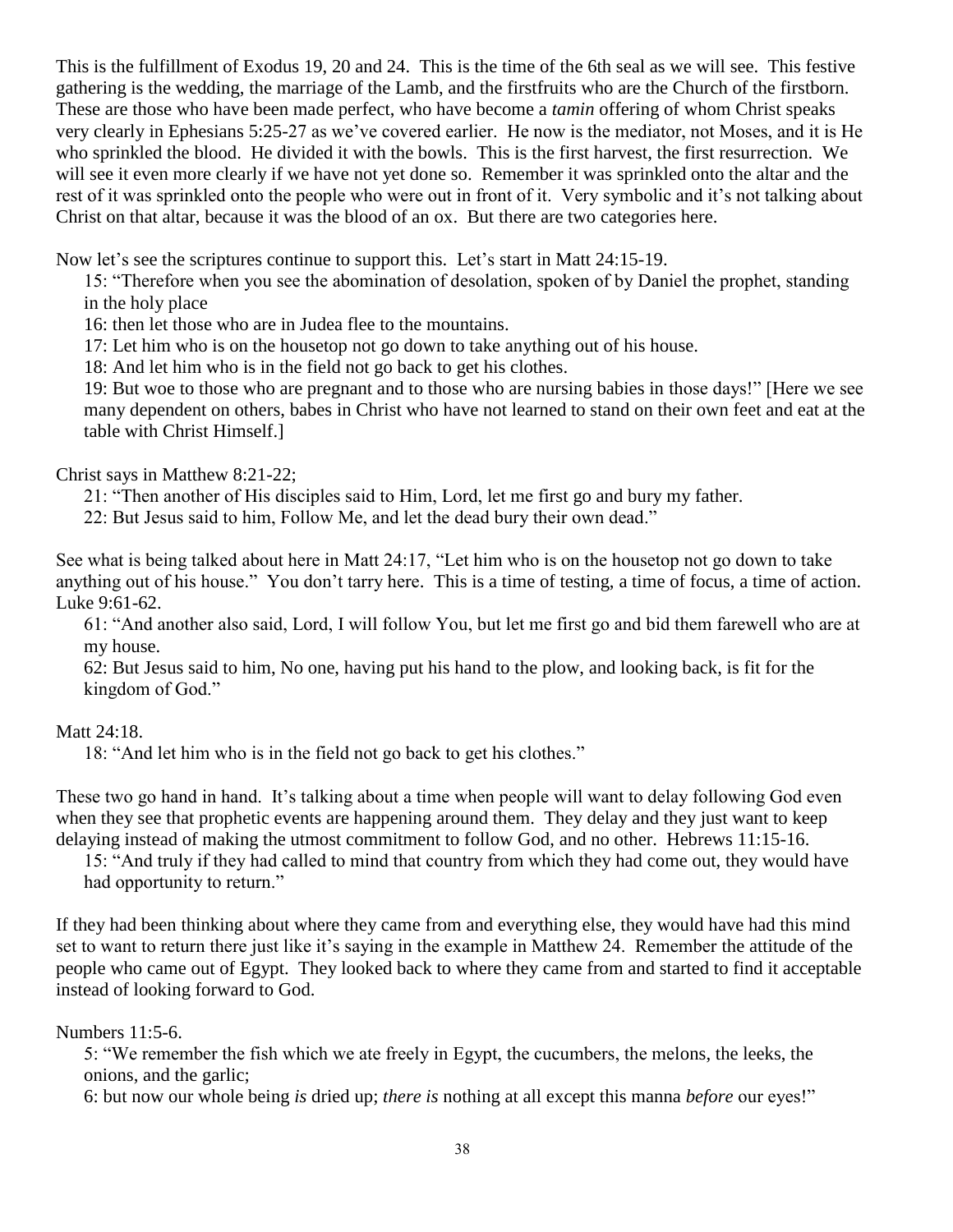These participants of the first 49 day count to Pentecost did not focus on the way of God. It became very drab to them. They despised the true word of God, the bread of life. They looked back to where they came from and suffered delusion. They actually envisioned that they ate "freely" in Egypt and that they had an abundance of good things to eat. Whatever happened to the suffering?

Exodus 1:13-14.

13: "So the Egyptians made the children of Israel serve with harshness.

14: And they made their lives bitter with hard bondage—in mortar, in brick, and in all manner of service in the field. All their service in which they made them serve *was* with rigor."

Unless we decide and focus on the manna which comes from heaven, and nourish ourselves with it daily and be content with it, we too will look back, and strong delusions will come upon us, so we too will believe the lie and stop growing in the grace and knowledge of our Lord Jesus Christ.

This is talking about an attitude here that is going to be prevalent, and has been prevalent in the church, but even more so at the end of the age, because it is the age or time of the Laodecian. These are the same type of excuses that those who were invited to the wedding used in Matthew 22 which we covered earlier. Do you remember it? I have a new team of oxen or whatever. I have to go take care of them, I have to go plow this field, I just bought a house, I have got to go take care of my personal things. However, here in Matthew 24 the time setting is at the end of the invitations given. In Joel 2 we read about those children and nursing babies. He says, "Woe to them" here for they haven't cut their spiritual teeth yet. They are dependent on another to feed them, but they will need to grow up very fast with what's coming. If you are feeding a flock, will you flee to protect yourself? Matthew 24:20-22.

20: "And pray that your flight may not be in winter or on the Sabbath.

21: For then there will be great tribulation, such as has not been since the beginning of the world until this time, no, nor ever shall be.

22: And unless those days were shortened, no flesh would be saved; but for the elect's sake those days will be shortened."

Keep in mind this ends a descriptive series of events which started in verse 1. It shows a sequence as we will see which leads up to Pentecost. Now verse 22, this word here for shortened is #2856 *koloboo*from a derivative of the base of #2849 to dock, ie... figuratively abridge, or shorten. Vine's says, "to cut off, amputate, hence to curtail or shorten." So these days are cut off or shortened for the elect. It doesn't say they are stopped! There's a time period when God will hold back these things until He has gathered His elect, His bride. It is a pause or docking of a short time span as we will see.

Verses 23-25.

23: "Then if anyone says to you, Look, here is the Christ! or there! Do not believe it.

24: For false christs and false prophets will rise and show great signs and wonders to deceive, if possible, even the elect.

25: See, I have told you beforehand."

This is Christ instructing the apostles as to the future. He says, "And see, I've told you. [These things shouldn't confuse us.] I have told you this beforehand." Some further cautions about the deceptions to come is what we find here in these verses. Christ makes it clear though, so don't be deceived. Verses 26- 27,

26: "Therefore if they say to you, Look, He is in the desert! do not go out; [There's a group that says that now. He's hiding in the desert. A huge group.] or look, He is in the inner rooms! Do not believe it. [He is in hiding.]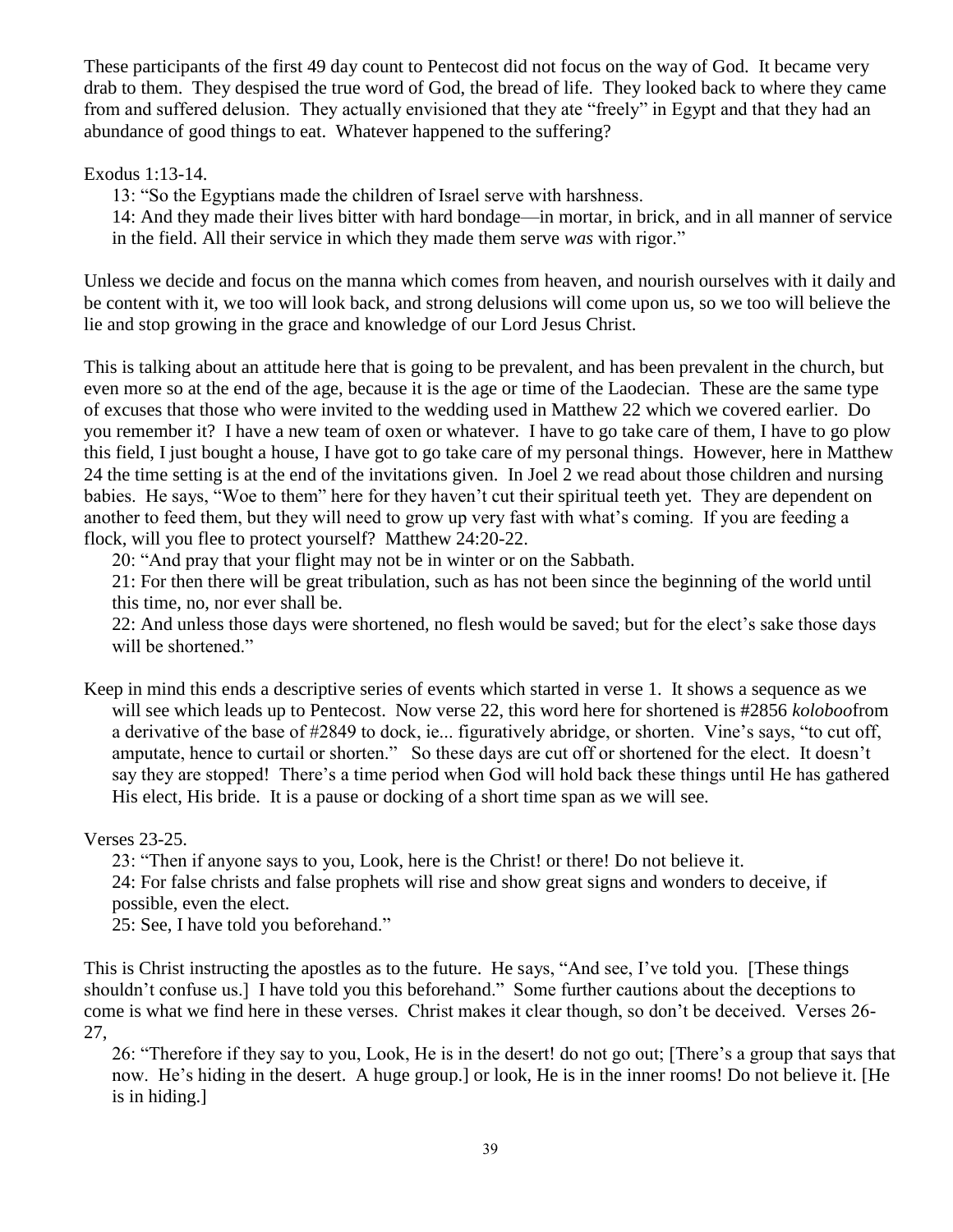27: For as the lightning comes [He's not coming as a thief in the night as to His appearing, but as to his timing.] from the east and flashes to the west, so also will the coming of the Son of Man be."

Christ is not coming, not sneaking in the window, as a thief. He is coming in a way and fashion that everyone will see. These are the signs associated with Pentecost at Mt. Sinai. Everybody knew He was there. Verses 28-30.

28: "For wherever the carcass is, there the eagles will be gathered together.

29: Immediately after the tribulation of those days the sun will be darkened, and the moon will not give its light; the stars will fall from heaven, and the powers of the heavens will be shaken. [What are those days? All the ones He talked about from verse 5 on that we will cover in a moment. Remember this is not the great tribulation spoken of here. We're not there yet.]

30: Then the sign of the Son of Man will appear in heaven, and then all the tribes of the earth will mourn, and they will see the Son of Man coming on the clouds of heaven with power and great glory."

## Matthew 24:31.

31: "And He will send His angels with a great sound of a trumpet, and they will gather together His elect from the four winds, from one end of heaven to the other."

So here we see Pentecost or the prophesied gathering of the firstfruits taking place in Matthew 24. Now let's see the exact same chronology of events from the book of Revelation and sequence it with Matt 24. Revelation 6:1-2 remember this is the first seal.

1: "Now I saw when the Lamb opened one of the seals; and I heard one of the four living creatures saying with a voice like thunder, Come and see.

2: And I looked, and behold, a white horse. He who sat on it had a bow; and a crown was given to him, and he went out conquering and to conquer." [Christ comes on a white horse and with a sword to make war & rule. Rev 19:11-15. Not with a bow. Who uses a bow to shoot arrows at us?

## Matthew 24:5.

5: "For many will come in My name, saying, I am the Christ, and will deceive many."

And so it was and is. Many came to the Church professing to be of Christ and using deceit to convince many that they ruled them in Christ's stead. Yes, they had government and hierarchy of men and conquered and ruled in Christ's name. That's the first seal. A very great deception.

Now the second seal. Revelation 6:3-4.

3: "When He opened the second seal, I heard the second living creature saying, Come and see.

4: Another horse, fiery red, went out. And it was granted to the one who sat on it to take peace from the earth, and that people should kill one another; and there was given to him a great sword."

## Matthew 24:6.

6: "And you will hear of wars and rumors of wars. See that you are not troubled; for all these things must come to pass, but the end is not yet."

Yes, the Church as well as the world have been warred upon. The Church has been persecuted unto death over the centuries, and history can recount the hundreds of millions if not more who have died as a result of war since the start of the second covenant.

## The third seal. Revelation 6:5-6.

5: "When He opened the third seal, I heard the third living creature say, Come and see. So I looked, and behold, a black horse, and he who sat on it had a pair of scales in his hand.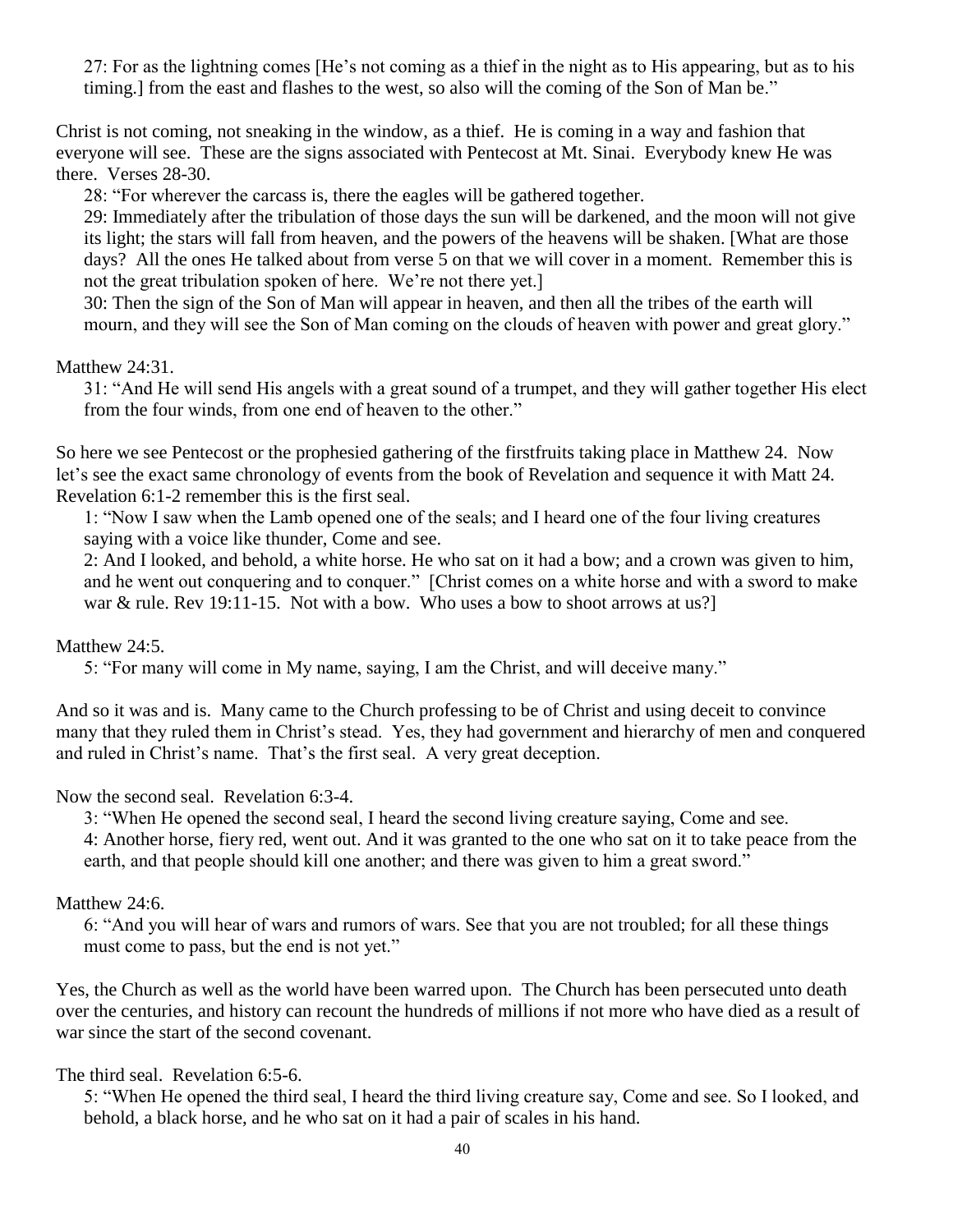6: And I heard a voice in the midst of the four living creatures saying, A quart of wheat for a denarius, and three quarts of barley for a denarius; and do not harm the oil and the wine."

We are rapidly approaching this. Hunger is spreading worldwide in numbers and areas never seen before. Remember back in Joel how there was a shortage of oil and wine and of the wheat and the barley and its timing in the sequence of events. Matthew 24:7 says;

7: "... And there will be famines, pestilences, and earthquakes in various places."

And now we move onto the fourth seal. Revelation 6:7-8.

7: "When He opened the fourth seal, I heard the voice of the fourth living creature saying, Come and see.

8: So I looked, and behold, a pale horse. And the name of him who sat on it was Death, and Hades followed with him. And power was given to them over a fourth of the earth, to kill with sword, with hunger, with death, and by the beasts of the earth."

# Matthew 24:7 the first part says:

7: "For nation will rise against nation, and kingdom against kingdom." Worldwide conflagration.

# Matthew 24:8.

8: "All these are the beginning of sorrows." Imagine that. These are just the beginning of sorrows.

So now to the fifth seal. Revelation 6:9-11.

9: "When He opened the fifth seal, I saw under the altar the souls of those who had been slain for the word of God and for the testimony which they held. [Two things.]

10: And they cried with a loud voice, saying, How long, O Lord, holy and true, until You judge and avenge our blood on those who dwell on the earth?

11: Then a white robe was given to each of them; and it was said to them that they should rest a little while longer, until both the number of their fellow servants and their brethren, who would be killed as they were, was completed." [Be mindful there are 2 categories talked about here.]

Matthew 24:9.

9: "Then they will deliver you up to tribulation and kill you, and you will be hated by all nations for My name's sake."

Then He tells of the great apostasy that will happen at the end of the age. Remember we are showing the sequence of these events. Matthew 24:10-13.

10: "And then many will be offended, will betray one another, and will hate one another.

11: Then many false prophets will rise up and deceive many.

12: And because lawlessness will abound, the love of many will grow cold.

13: But he who endures to the end shall be saved."

That is the apostasy, the great apostasy. Paul says of it in 2 Thessalonians 2:1-5.

1: "Now, brethren, concerning the coming of our Lord Jesus Christ and our gathering together to Him, we ask you, [Now notice what Paul understood about Christ appearing. This is the same thing here that we are going to be gathered together to Him.]

2: not to be soon shaken in mind [deceived] or troubled, either by spirit or by word or by letter, as if from us, as though the day of Christ had come. [Remember Matthew 24:26, "Therefore if they say to you, Look, He is in the desert! Do not go out; or Look, He is in the inner rooms! do not believe it."] 3: Let no one deceive you by any means; for that Day will not come unless the falling away comes first, and the man of sin is revealed, the son of perdition,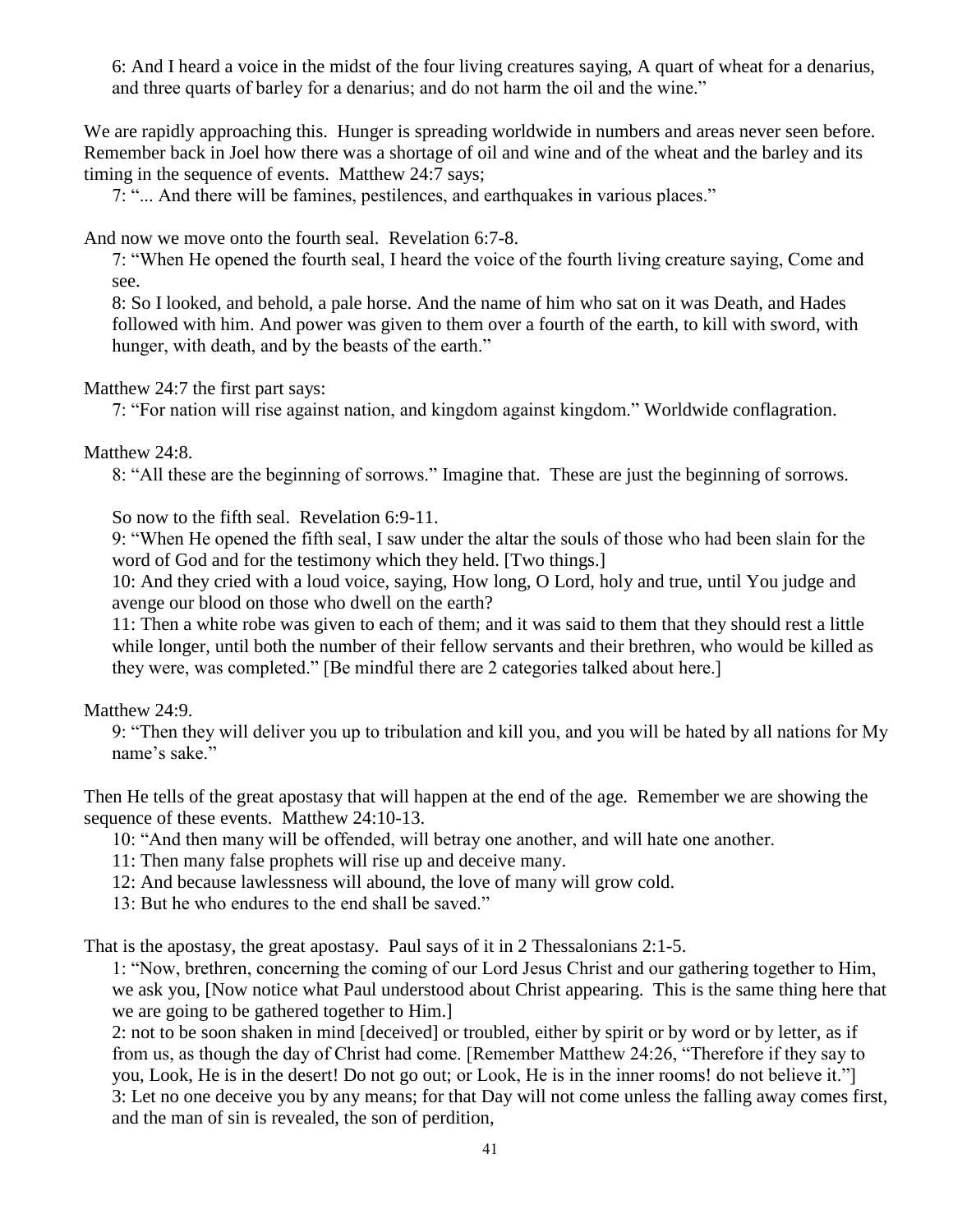4: who opposes and exalts himself above all that is called God or that is worshiped, so that he sits as God in the temple of God, showing himself that he is God. [Those who practice hierarchy and rulership, the great benefactors over brethren]

5: Do you not remember that when I was still with you I told you these things?"

Paul clearly understood that very specific events had to take place before Christ's appearing. They are chronicled in Matt 24 and Rev 6 as well as many other places in the Bible. So we are not to be deceived. He will not return until these events first take place. He will not return when most expect. But when He does return, everyone will know it. It will not be done in secret!

2 Thessalonians 2:11-12.

11: "And for this reason God will send them strong delusion, that they should believe the lie,

12: that they all may be condemned who did not believe the truth but had pleasure in unrighteousness."

Matthew 24:13.

13: "But he who endures to the end shall be saved."

Revelation 6:11.

11: "Then a white robe was given to each of them; and it was said to them that they should rest a little while longer, until both the number of their fellow servants and their brethren, who would be killed as they were, was completed."

Now a white robe is symbolic of one who is numbered in the family of God. This does not represent white linen, however. Do not confuse the two. Now notice there are two categories here. 1) Their fellow servants and 2) Their brethren who would be killed as they were. Both were to be completed. Not all would be martyred. Not all were servants, but all were brothers. Brethren, the lesson in Matthew 25 clearly tells us this. The virgins who were serving, who had rose and trimmed their lamps, and had oil reserves, were separated from those who had let their oil run out. They had all been called, but not all chosen. Not all had clothed themselves in fine linen, clean and bright, which is their righteous acts as Revelation 19:8-9 tells us, as does Matthew 24:40-41. Then two will be in the field. One will be taken and the other left. Two grinding at the mill. One will be taken and the other left. [Please notice a theme of " a day of separation."] Matthew 24:45-51.

45: "Who then is a faithful and wise servant, [It's talking about the categories here. One group are faithful servants, and the other aren't, but they are still brethren. Just as it says in Revelation 6.] whom his master [appointed, not made ruler as we've discussed and gone through many times, and shown in the Greek language in the past.] appointed over his household, to give them food in due season? 46: Blessed is that servant whom his master, when he comes, will find so doing.

47: Assuredly, I say to you that he will make him ruler over all his goods.

48: But if that evil servant says in his heart, My master is delaying his coming,

49: and begins to beat his fellow servants, and to eat and drink with the drunkards,

50: the master of that servant will come on a **day** when he is not looking for him and at an **hour** that he is not aware of,

51: and will cut him in two and appoint him his portion with the hypocrites. There shall be weeping and gnashing of teeth."

He was a foolish servant. He wasn't a faithful servant and a wise servant. Remember in Daniel 12:10, 10: "Many shall be purified, made white, and refined, but the wicked shall do wickedly; and none of the wicked shall understand, but the wise shall understand."

That's talking about the time we live in. Now let's see the Bridegroom returning for His bride.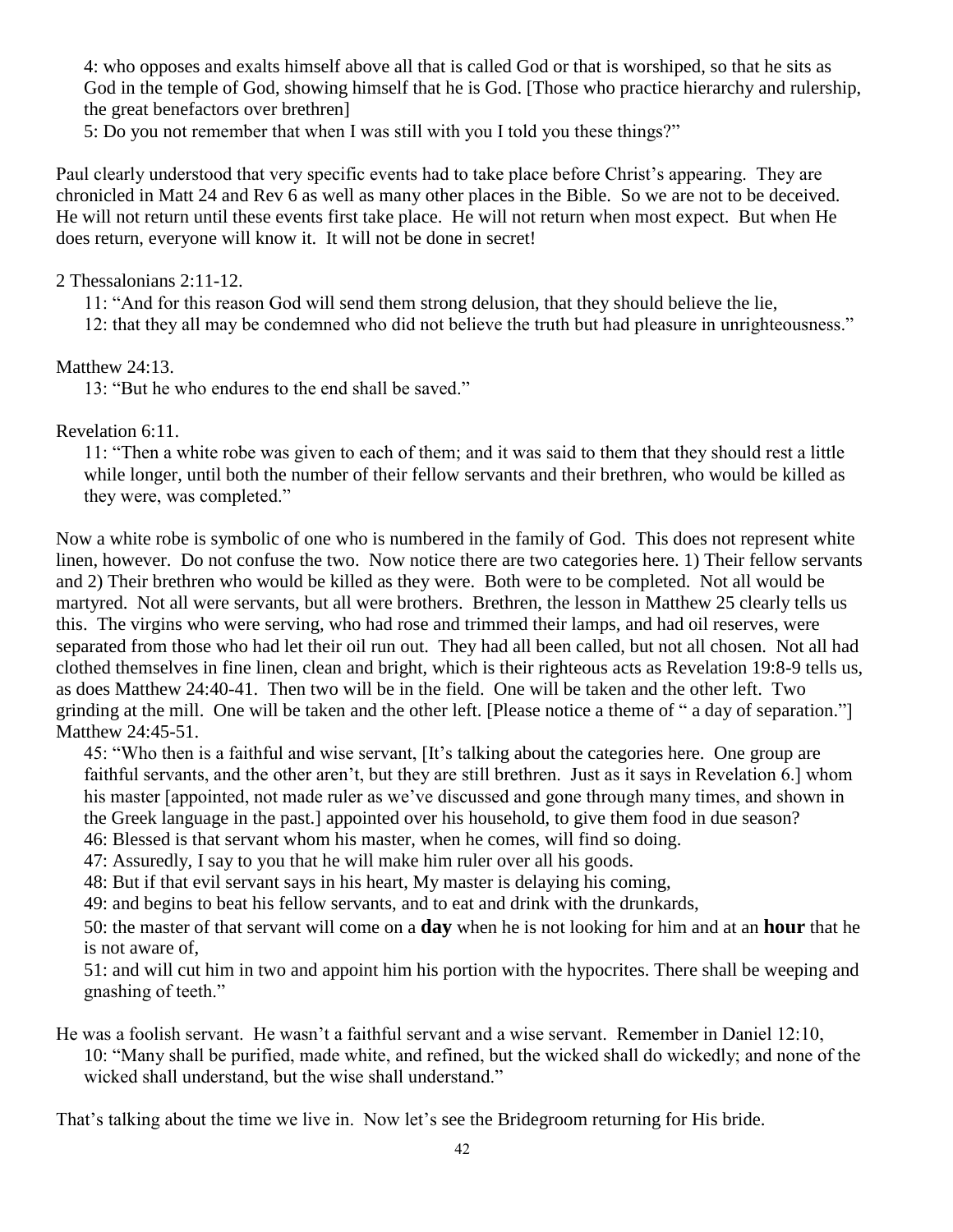Revelation 6:12-17.

12: "I looked when He opened the sixth seal, and behold, there was a great earthquake; and the sun became black as sackcloth of hair, and the moon became like blood.

13: And the stars of heaven fell to the earth, [Satan and the demons cast down. Rev 12:7-9] as a fig tree drops its late figs when it is shaken by a mighty wind.

14: Then the sky receded as a scroll when it is rolled up, and every mountain and island was moved out of its place.

15: And the kings of the earth, the great men, the rich men, the commanders, the mighty men, every slave and every free man, hid themselves in the caves and in the rocks of the mountains,

16: and said to the mountains and rocks, Fall on us and hide us from the face of Him who sits on the throne and from the wrath of the Lamb!

17: For the great day of His wrath has come, and who is able to stand?"

Now take a minute and think back as to all the scriptures we have covered as to the pattern started in Ex 19- 20 & 24. We followed very vivid parts of this pattern through Joel, Hebrews and Matthew. They are all the same event, Pentecost; the fulfilling of the harvest of the Bride, the marriage of Christ to His beloved chosen few.

The events that took place at Mt Sinai at the first Pentecost were only a shadow of what is to come.

Now we will see this great and wondrous event unfold and follow it through and further unravel this great mystery as to His coming for His beloved.

So after these great events depicted here in Rev 6, after Mt. Zion shakes the entire universe and Satan and his demons are defeated and thrown down to the earth by Michael and his angels and Christ returns in the heavens for all mankind to see and the day of the Lord is about to start, we read the following just as it was prophesied to be by Christ Himself. Rev 7:1-4.

1: "After these things I saw four angels standing at the four corners of the earth, holding the four winds of the earth, that the wind should not blow on the earth, on the sea, or on any tree."

"So after these things!" In other words, all the things we just read in chapter 6, which culminate with Christ returning on the sea of glass. Remember Matthew 24:22, these days are now shortened for the sake of the elect who are still alive. It's being held back momentarily. Remember a "docking in time" from Matt 24. Revelation 7:2-3,

2: "Then I saw another angel ascending from the east, having the seal of the living God. And he cried with a loud voice to the four angels to whom it was granted to harm the earth and the sea,

3: saying, Do not harm the earth, the sea, or the trees till we have sealed the servants of our God on their foreheads." [The Day of the Lord is held up. His final rebuke is about to start and thus a time of resting for those left.]

What camp moved first at the sound of the Yobel? The eastern camp. (Num 10:5) Why? Look at Num. 2:3, 3: "On the east side, towards the rising of the sun, those of the standard of the forces with Judah shall camp according to their armies..."

Tremendous prophetic meaning to these scriptures!

The servants were being sealed here. A very special category. Remember not all were servants, but all were brethren. The serving category of the brethren is sealed. That's it. Not all who were called were chosen to be the bride. Revelation 7:4.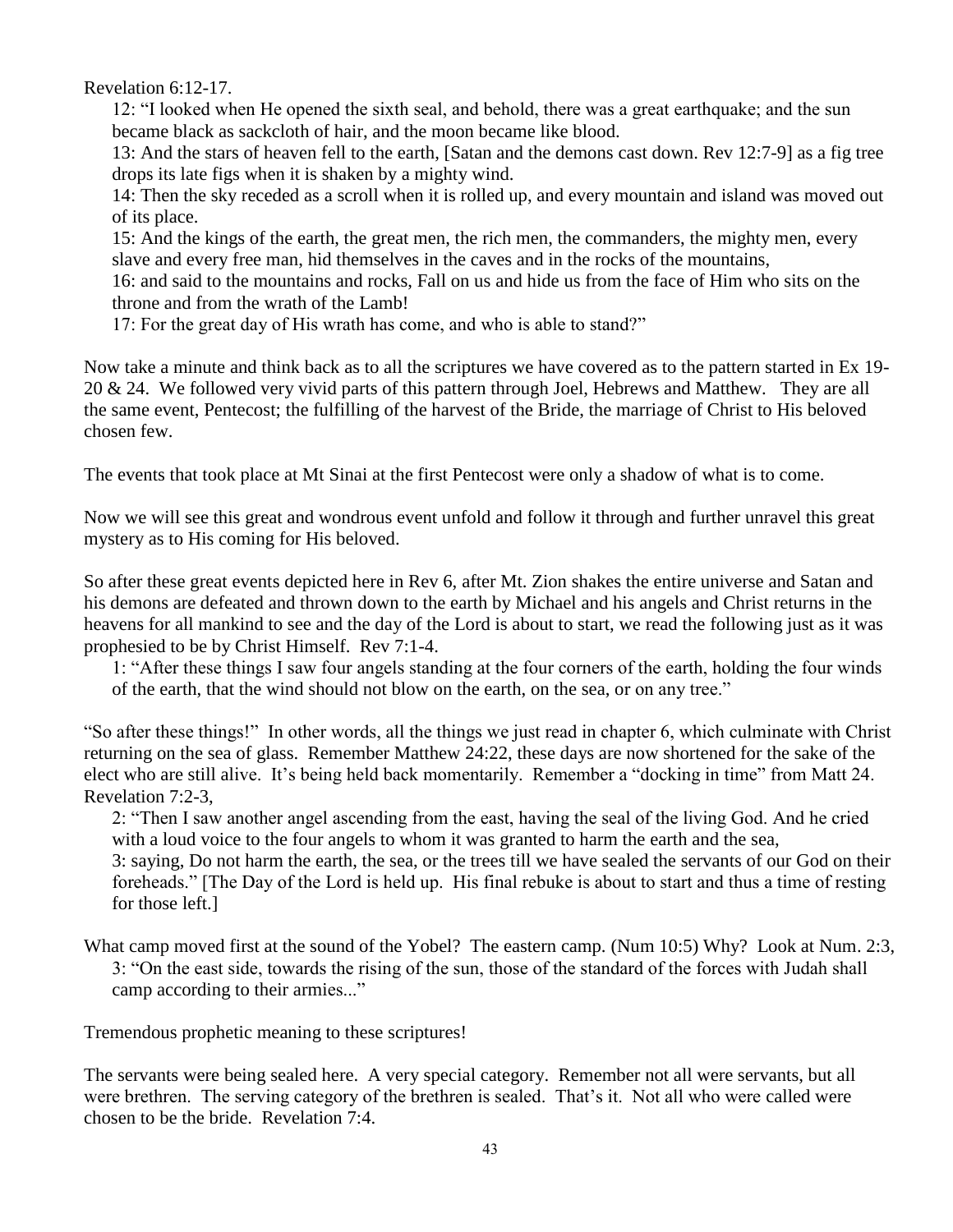4: "And I heard the number of those who were sealed. One hundred and forty-four thousand of all the tribes of the children of Israel were sealed:"

Remember the prophesy of Exodus 20:6 as they were gathered before Mt. Sinai, He shows mercy to thousands who love Him and keep His commandments. Remember the twelve pillars of Exodus 24 which Moses set up for Pentecost. Here they are numbered 12 thousand strong in each tribe. They are the 144,000, the bride of Christ. This number is comprised of all those who have truly kept their marriage vow to Him, those by birth and those grafted in. Both lambs which are acceptable to Him on Pentecost. Those of the first and second covenants which have remained faithful and true, who were yoked with Him and no other, who were clothed in righteous acts, who serve even the least of the brethren; the widows, fatherless, thirsty, hungry, naked, strangers, imprisoned, etc... They number only a few of all those who were called. The number was complete and the *yobel* sounds the release of death and gift of salvation and the reward for developing the attributes worthy of the bride of Christ. She has excelled them all! It can't be any clearer. They were united and joined, these two great tapestries, these 2 groups of five, on the 50th day, the 50 gold rings. For so long we were taught that this takes place on the Feast of Trumpets. That is an error! That is not the time of the first resurrection. That is the time of Christ's physical return to the Earth for war. Notice in Revelation 6 & 7 here, He is not on the Earth, but the sea of glass, Mount Zion. The great tribulation has not yet started. The seven trumpet plagues have not yet blown. They're being held back right now, so that the prophecy in Matthew 24:22 can be fulfilled, but the two silver trumpets to call the assembly have been sounded to draw them near the mountain and those chosen have entered the wedding chamber. I Corinthians 15:50-52.

50: "Now this I say, brethren, that flesh and blood cannot inherit the kingdom of God; nor does corruption inherit incorruption.

51: Behold, I tell you a **mystery**: We shall not all sleep, but we shall all be changed----

52: in a moment, in the twinkling of an eye, at the last trumpet. [That is those who are alive and who have qualified to be the bride] For the trumpet will sound, and the dead will be raised incorruptible, and we shall be changed. [Two trumpets, two camps approach the tabernacle in heaven, those who were dead & those who were still alive.]"

Brethren this is not talking about the last of the trumpet plagues as so many think and teach or the 7th trumpet. This is talking about the **second trumpet** or **last trumpet blast** to sound the advance to Mt. Zion on Pentecost. The scriptures are very clear, the pattern is there to follow. I Thessalonians 4:15-18,

15: "For this we say to you by the word of the Lord, that we who are alive and remain until the coming of the Lord will by no means precede those who are asleep. [Dead]

16: For the Lord Himself will descend from heaven with a shout, with the voice of an archangel, and with the trumpet of God. And the dead in Christ will rise first. [First trumpet blast]

17: Then we who are alive and remain shall be caught up together with them in the clouds to meet the Lord in the air. And thus we shall always be with the Lord. [Second or last trumpet blast]

18: Therefore comfort one another with these words."

Once again, still not on the Earth yet are they. They are in the air. These are the two groups of righteous servants here. The ones who had died, and those who were saved alive by Christ cutting short those days for them, but not for everybody. Remember Matthew 24:22 & 25:11. There are a lot more gathered before the Son of Man who want in, but the door is closed to the wedding, but not to salvation, just to becoming the bride.

Stop and think about these clear patterns. Rev 6:12-17 & Rev 7:1-4 are describing the duality of Ex 19&20. The finality of it! Just like at Mt. Sinai when the *YOBEL* were blown sounding the advance for Israel to come to God at Pentecost on the 50th day. We now see it happen again under the second covenant.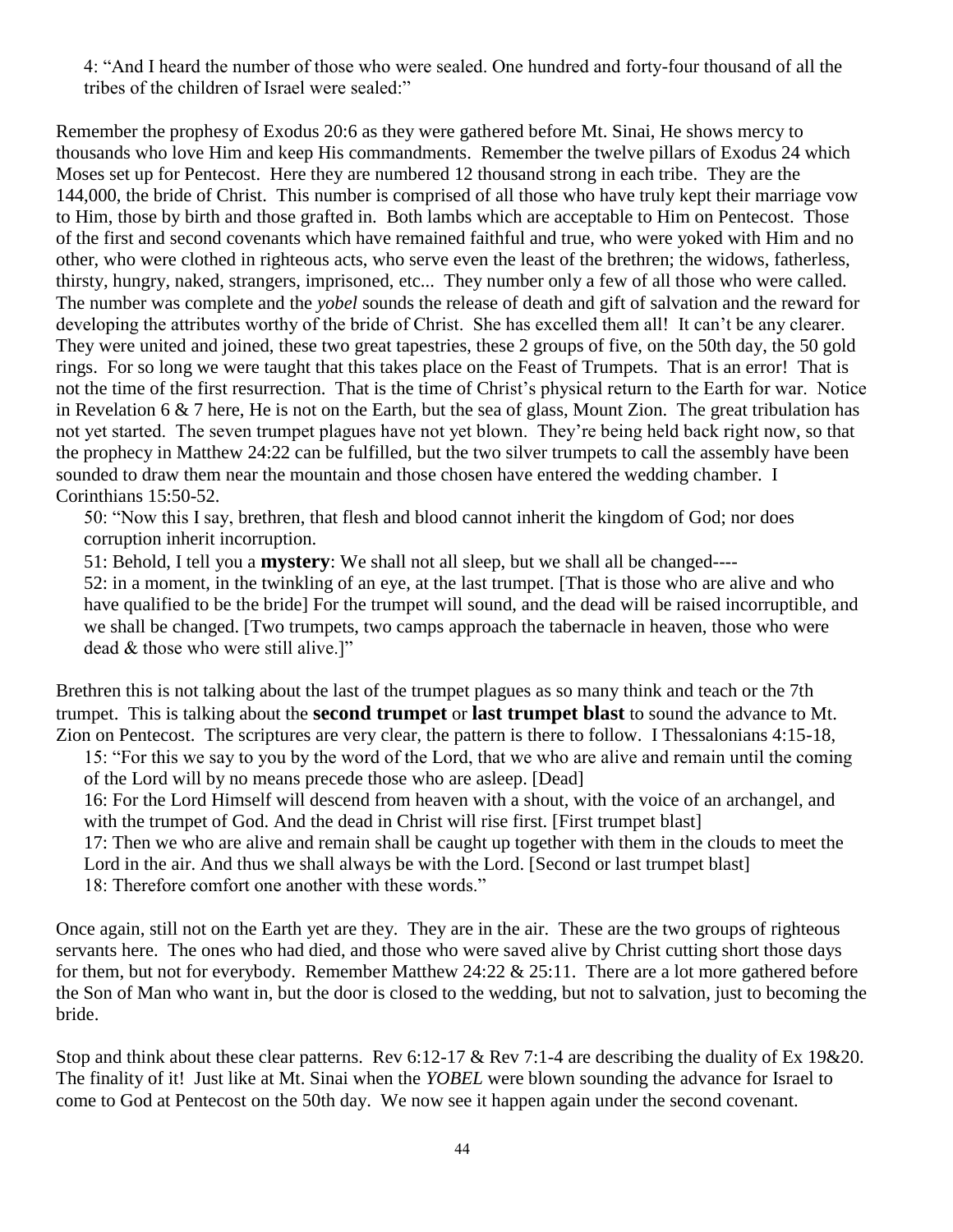Remember the signs of the day! Ex 19:16-19,

16: "Then it came to pass on the third day, in the morning, that there were thundering's and lightning's, and a thick cloud on the mountain; and the sound of the trumpet was very loud, so that all the people who *were* in the camp trembled.

17: And Moses brought the people out of the camp to meet with God, and they stood at the foot of the mountain.

18: Now Mount Sinai *was* completely in smoke, because the Lord descended upon it in fire. Its smoke ascended like the smoke of a furnace, and the whole mountain quaked greatly.

19 And when the blast of the trumpet sounded long and became louder and louder, Moses spoke, and God answered him by voice."

Yes, my beloved brethren, Christ will answer us by voice. He will answer our cries to Him, that His kingdom come. He will fulfill His promise to those who have had love one for the other, those of little strength in the eyes of the great ones, those who were persecuted and ruled with force and cruelty but did not become discouraged, but grew in His grace and knowledge and shared it with the widow and the orphan, with the poor of the flock. He tells these few in Rev 3:10,

10: "Because you have kept My command to persevere, I also will keep you from the hour of trial which shall come upon the whole world, to test those who dwell on the earth."

Those who are still alive at this time and who have qualified to be the bride of the Lamb will advance to Mt. Zion in the heavens, they will be changed at the sound of the second or last of the two trumpets, into spirit. But they will not precede those who have come before them who were dead and who had also qualified to be the bride of Christ. These will rise to meet their Husband at the sound of the first trumpet blast and then the two camps will meet Him in the air and not on earth.

But it isn't over here. Remember those who are left on the earth will be tested during the great tribulation. That great and terrible time period begins after the great event of Pentecost, the gathering of the bride of Christ, the firstfruits of God, the early harvest, those who qualified during the seven weeks count.

The pattern of the Bride, all 144,000 of them is clear. They are changed to spirit beings, enter the wedding chamber and the door is shut. Matt 25:6-12.

- 6: "And at midnight a cry was *heard*: Behold, the bridegroom is coming; go out to meet him!
- 7: Then all those virgins arose and trimmed their lamps.
- 8: And the foolish said to the wise, Give us *some* of your oil, for our lamps are going out.

9: But the wise answered, saying, lest there should not be enough for us and you; but go rather to those who sell, and buy for yourselves.

10: And while they went to buy, the bridegroom came, and those who were ready went in with Him to the wedding; and the door was shut.

11: Afterward the other virgins came also, saying, Lord, Lord, open to us!

12: But He answered and said, Assuredly, I say to you, I do not know you."

Now the four winds are released, and one might say all hell breaks loose. Remember the stars of heaven fell to the earth. Yes, Satan and his demons will go wild. World events will change dramatically overnight. We can read that in Revelation 12 and the events following this day.

# Rev 12:13-17,

13: "Now when the dragon saw that he had been cast to the earth, he persecuted the woman who gave birth to the male *Child*. [Child does not appear in the original text. So do not be deceived by its altering the meaning.]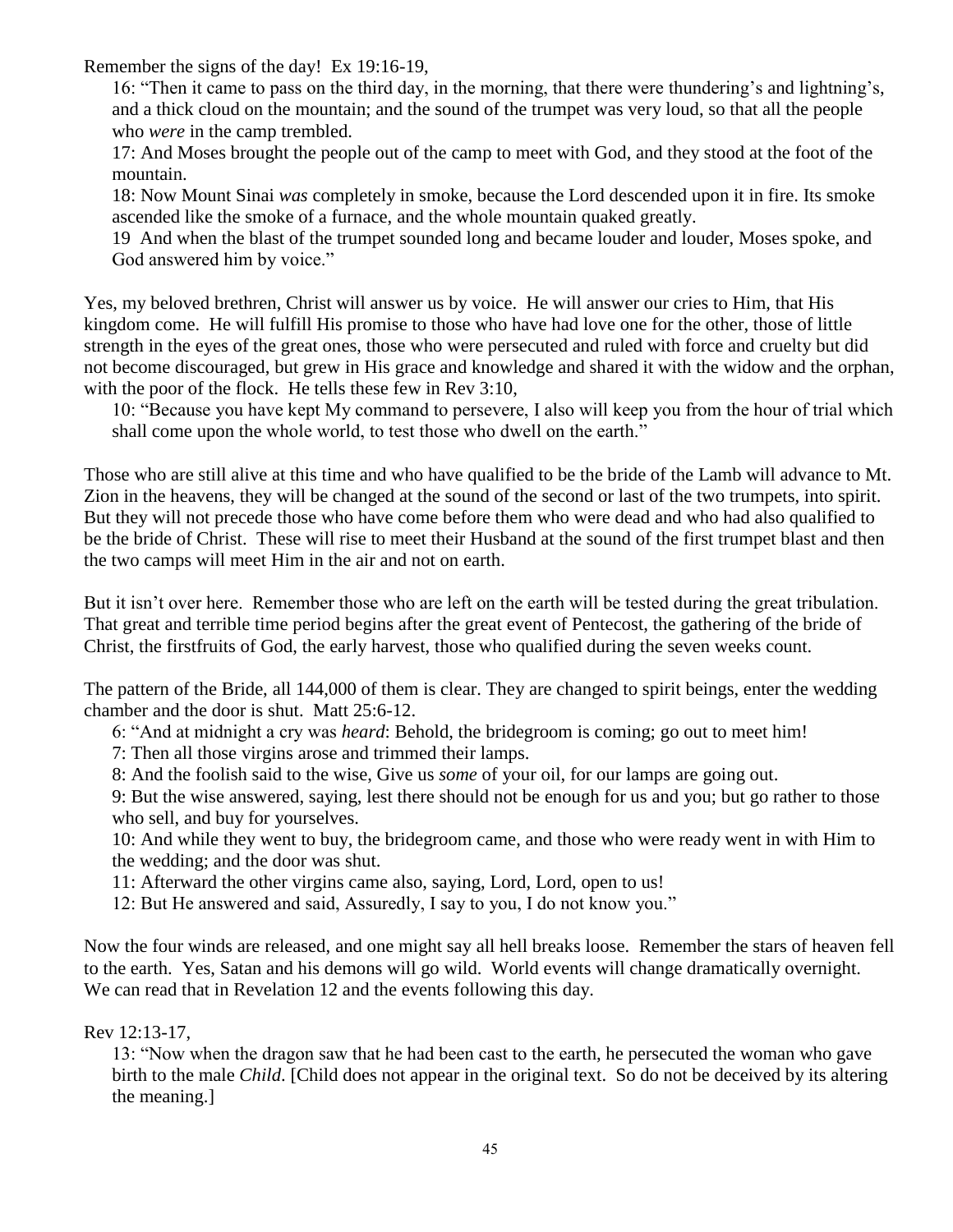14: But the woman was given two wings of a great eagle, that she might fly into the wilderness to her place, where she is nourished for a time and times and half a time, from the presence of the serpent. 15: So the serpent spewed water out of his mouth like a flood after the woman, that he might cause her to be carried away by the flood.

16: But the earth helped the woman, and the earth opened its mouth and swallowed up the flood which the dragon had spewed out of his mouth.

17: And the dragon was enraged with the woman, and he went to make war with the rest of her seed [a better translation], who keep the commandments of God and have the testimony of Jesus Christ."

The bride is taken, and the rest of the seed, those who were called of God and alive at the time but did not develop a very personal relationship with their Husband, those who wanted a benefactor between them and Him will be tested unto death. These are just some of the many who will become the children of the union between Christ and His bride. They are the firstfruits of the wheat harvest, the 2 loaves of leavened bread.

A lie which has been fostered on the church in the past often used Rev 12:14 to support one of its erroneous teachings. Many deceivers try to strike fear into the hearts of brethren which they have convinced to follow them, instead of Christ. One doctrine they use is the "place of safety." They teach them that this is a place on earth that only they and the righteous like themselves will occupy during the great tribulation. These deceived teachers often quote what we just read in verse 14.

14: "But the woman was given two wings of a great eagle, that she might fly into the wilderness to her place, where she is nourished for a time and times and half a time, from the presence of the serpent." The serpent is on the earth. The woman, or bride of Christ, spiritual Israel, those who have qualified by their righteous acts, (Rev 19:7-8) is taken away from his presence. She is with her Husband for 3 1/2 years on the sea of glass. Wilderness here does not mean some deserted place on earth as deceivers and the deceived teach. The Greek word is #2048 *eremos* in the Strong's.

Vine's says it is an adjective and that it is often used as a noun and thus assigned the same basic meaning of #2047 *eremia*. However #2048 *eremos* when used properly as an adjective denotes persons "deserted, desolate or deprived of friends and kindred." That is exactly how it is to be translated here in Rev 12:14. She has been separated from the "rest of her seed". From her kindred and friends and has been changed into spirit and is with her Husband. She is deprived of the company of those friends and kindred for a time, times and half a time.

We will see exactly where she is shortly from the very clear language of the bible but let's continue to confirm who and what these great events depict from scriptures not from traditions, or fables of men.

Now let's look at Revelation 14:1-5.

1: "Then I looked, and behold, a Lamb standing on Mount Zion, and with Him one hundred and forty-four thousand..."

Now this is at the end of the 6th seal. This is what it's talking about here. Remember back over in Rev 7:1- 4, He had to hold back all the winds until the sealing took place. Until the angel's sealed them on the forehead. Then verse 4 tells us there's 144,000 of them. Verses 5-8, 12,000 in each tribe. Continuing with 14:1,

1: "...having His Father's name written on their foreheads."

So here we see the marriage has taken place. They're already members of the household of God. They received God's name, after our long standing tradition. If one of my sons takes a wife, she receives my name, the Convery name. But if one of my daughters is to marry Joe Smith, she receives Joe's father's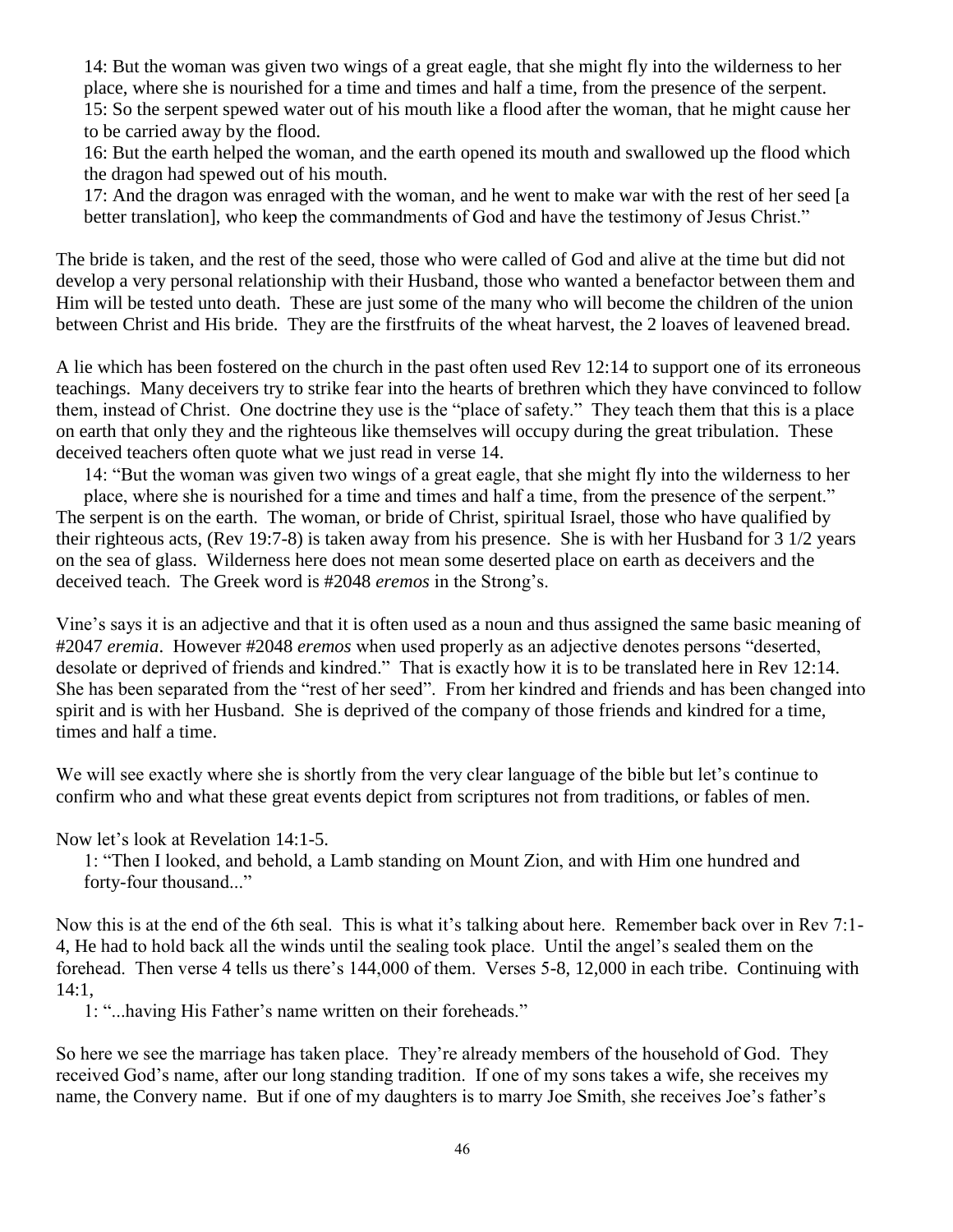name; Smith. This is simple. This is all the language of patterning through the bible. Continuing with verse 2,

2: "And I heard a voice from heaven, like the voice of many waters, and like the voice of loud thunder. And I heard the sound of harpists playing their harps.

3: They sang as it were a new song before the throne, before the four living creatures, and the elders; and no one could learn that song except the hundred and forty-four thousand who were bought from the earth.

4: These are the ones who were not defiled with women, [Remember the gods of Egypt, in Exodus 12:12 also the firstborn were protected by the blood. They were the ones who were purchased symbolically, for this very event. That's what it's talking about.] for they are virgins. These are the ones who follow the Lamb wherever He goes. [no benefactor between them] These were redeemed [bought] from among men, being firstfruits to God and to the Lamb. [Remember Rev. 6:16]

5: And in their mouth was found no deceit, for they are without fault [or falsehood] before the throne of God.

Not before men! For we are accused of every falsehood you can imagine, but that doesn't mean squat because we're talking about before God's throne, not the throne of men which is the seat of Satan, which is the synagogue or place of learning of Satan.

Now we see the 7th seal taking place here down in Revelation 14:6-13.

6: "Then I saw another angel flying in the midst of heaven, having the everlasting gospel to preach to those who dwell on the earth----to every nation, tribe, tongue, and people----

7: saying with a loud voice, Fear God and give glory to Him, for the hour of His judgment has come; and worship Him who made heaven and earth, the sea and springs of water.

8: And another angel followed, saying, Babylon is fallen, is fallen, that great city, because she has made all nations drink of the wine of the wrath of her fornication. [And just think the 144,000 overcame her, they overcame that system with the help of their Husband just like He did. He overcame Satan. It was Satan's system.]

9: Then a third angel followed them, saying with a loud voice, if anyone worships the beast and his image, and receives his mark on his forehead or on his hand,

10: he himself shall also drink of the wine of the wrath of God, which is poured out full strength into the cup of his indignation. He shall be tormented with fire and brimstone in the presence of the holy angels and in the presence of the Lamb.

11: And the smoke of their torment ascends forever and ever; and they have no rest day or night, who worship the beast and his image, and whoever receives the mark of his name. [Here is category two of Rev 6:11 & 12:17. Here are those who did well, but didn't excel in God's eyes]

12: Here is the patience of the saints; here are those who keep the commandments of God and the faith of Jesus.

13: Then I heard a voice from heaven saying to me, Write: Blessed are the dead who die in the Lord from now on. [they have a special designation] Yes, says the Spirit, that they may rest from their labors, and their works follow them." [Rev. 12:7; the rest of her seed]

And you can go on and read the rest of the chapter here, but category two, is the rest of the brethren, or seed of God. Remember Proverbs 31:29; "Many daughters have done well, but you excel them all." There are people who teach that's it. They have no salvation. They are thrown into the lake of fire. That's a bunch of garbage and it certainly isn't what it says in the bible here or anywhere else. They haven't got the whole package. It's not talking about the world. There is a large category who are not chosen to be the bride, but none the less qualify to be children of God and will receive salvation.

Revelation 15:1-8.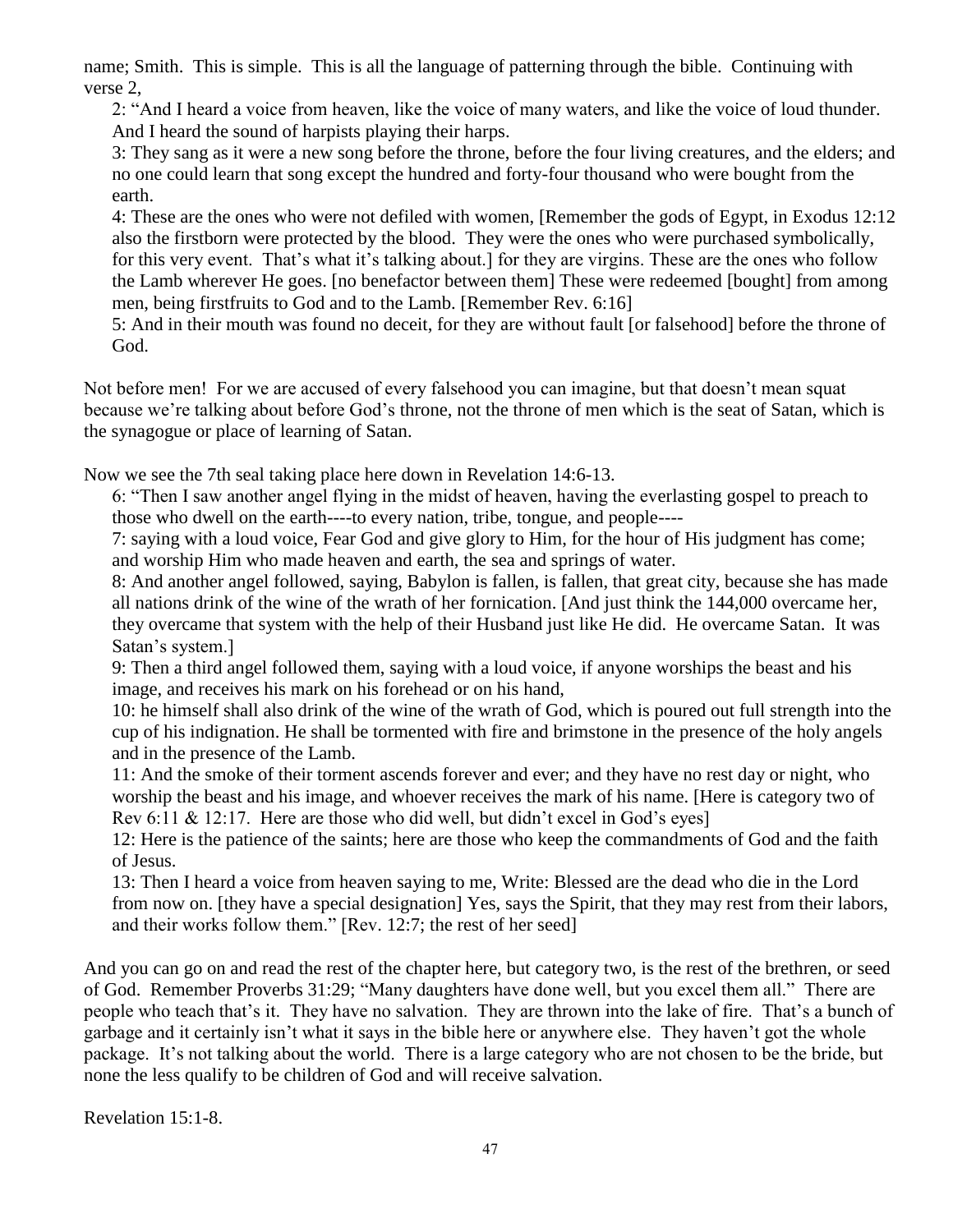1: "Then I saw another sign in heaven, great and marvelous: seven angels having the seven last plagues, for in them the wrath of God is complete.

2: And I saw something like a sea of glass mingled with fire, and those who have the victory over the beast, over his image and over his mark and over the number of his name, standing on the sea of glass, having harps of God."

Brethren here we find the bride of Christ with the Lamb at His throne room. These are those who overcame Satan's system, his deceptions throughout time and who have become the wife in the household of God at Pentecost or Feast of Weeks. Follow the symbolism through.

3: "They sing the song of Moses, the servant of God, and the song of the Lamb, saying: Great and marvelous are Your works, Lord God Almighty! Just and true are Your ways, O King of the saints! 4: Who shall not fear You, O Lord, and glorify Your name? For You alone are holy. For all nations shall come and worship before You, For Your judgments have been manifested.

5: After these things I looked, and behold, the temple of the tabernacle of the testimony in heaven was opened.

6: And out of the temple came the seven angels having the seven plagues, [The door had been shut here. Now it opens again and when it opened this is when the seven angels come out. This is after the wedding. It was closed for the wedding feast. Mat 25] clothed in pure bright linen, and having their chests girded with golden bands.

7: Then one of the four living creatures gave to the seven angel's seven golden bowls full of the wrath of God who lives forever and ever.

8: The temple was filled with smoke from the glory of God and from His power, and no one was able to enter the temple till the seven plagues of the seven angels were completed."

All of those who qualify to be the bride will have overcome Satan and his way of life. They will have rejected his way of government and worship. They will be true servants, not ruling over God's sheep, but feeding and tending, and standing up for them.

Now back to Revelation 7 to address a misunderstanding that many have. Revelation 7:9. Christ here is telling us about the alpha and omega of the day of the Lord. He is telling us when and how it starts and when and how it ends. It's talking about the beginning and the end. So we read about the beginning up through verse 8, now let's look at the end. Revelation 7:9.

9: "After these things [After what things brethren? Think about this. All the things that just came before it, stated and implied. So what were they? The angels holding back the four winds, the sealing of the brethren on their foreheads, etc... and then the seven plagues whacking the earth. So after these things.] I looked, and behold, a great multitude which no one could number, of all nations, tribes, peoples, and tongues, standing before the throne and before the Lamb, clothed with white robes, with palm branches in their hands, [Remember not white linen, but white robes and that's representative of those who receive salvation, those who will be the children of God. This is obviously not the 144,000 because a great multitude which no one could number is not 144,000.]

10: and crying out with a loud voice, saying, Salvation belongs to our God who sits on the throne, and to the Lamb!

11: All the angels stood around the throne and the elders and the four living creatures, and fell on their faces before the throne and worshiped God,

12: saying: Amen! Blessing and glory and wisdom, Thanksgiving and honor and power and might, Be to our God forever and ever. Amen.

13: Then one of the elders answered, saying to me, Who are these arrayed in white robes, and where did they come from? [Two very specific questions]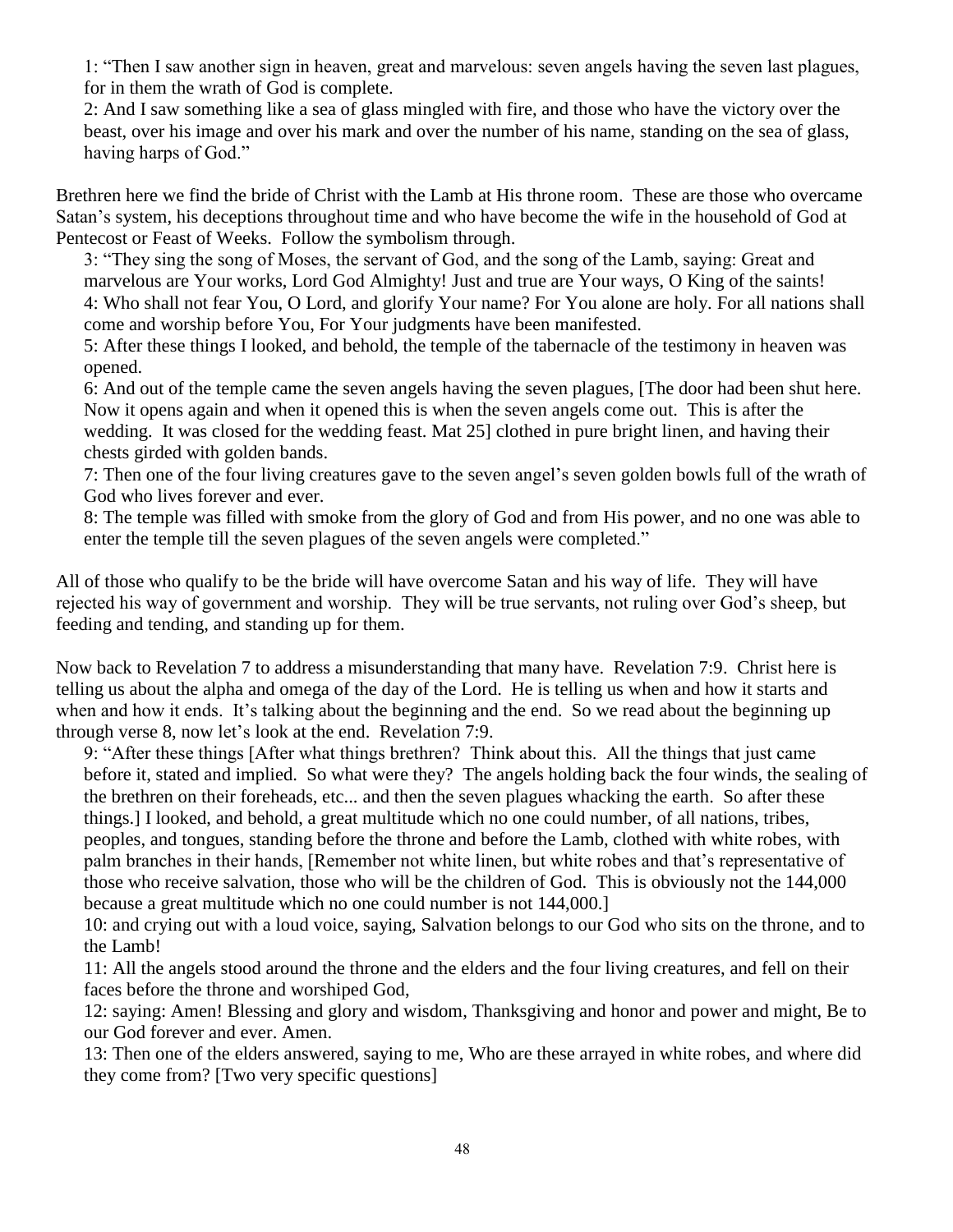14: And I said to him, Sir, you know. So he said to me, These are the ones who come out of the great tribulation [These are category two. Rev 12:17 & 14:13] and washed their robes and made them white in the blood of the Lamb.

15: Therefore they are before the throne of God, and serve Him day and night in His temple. [These folks are going to be right in the temple with God. They're not the bride though. This temple is in Jerusalem, it is not on the sea of glass.] And He who sits on the throne will dwell among them. 16: They shall neither hunger anymore nor thirst anymore; the sun shall not strike them, nor any heat; 17: for the Lamb who is in the midst of the throne **will shepherd them and lead them to living fountains of waters**. And God will wipe away every tear from their eyes."

They don't have eternal life right here, they are in need of living waters. They don't have it yet. He's telling them they will receive it. Look at this language clearly spoken once again at another time, at the end of all these matters. Let's turn to Revelation 21. We're going to see the same things spoken of here.

Revelation 21:3-6.

3: "And I heard a loud voice from heaven saying, Behold, the tabernacle of God is with men, and He will dwell with them, and they shall be His people. God Himself will be with them and be their God. 4: And God will wipe away every tear from their eyes; there shall be no more death, nor sorrow, nor crying. There shall be no more pain, for the former things have passed away.

5: Then He who sat on the throne said, Behold, I make all things new. And He said to me, Write, for these words are true and faithful.

6: And He said to me, It is done! I am the Alpha and the Omega, the Beginning and the End. I will give of the fountain of the water of life freely to him who thirsts."

Do we see the time frame this is talking about? There is no more sea at the end. Rev 21:1-2.

1: "Now I saw a new heaven and a new earth, for the first heaven and the first earth had passed away. Also there was **no more sea**.

2: Then I, John, saw the holy city, New Jerusalem, coming down out of heaven from God, prepared as a bride adorned for her husband."

Thus, this is after the white throne judgment, for in describing that time frame we see there is still a sea. Rev 20:13,

13: "The sea gave up the dead who were in it, and Death and Hades delivered up the dead who were in them. And they were judged, each one according to his works."

It's just an amazing time. We know that His wife will serve with Him during the thousand years on the Earth. That is another special time that we could talk quite a bit about, but isn't to be covered in the study of Pentecost here. That's talking about some of the other sequences that happen after Pentecost, going into the fall festival season. We've been talking long enough today. But there's a wonderful series of events that take place afterward. He will give His spirit to all men.

In Rev 21 we see the sea of glass is coming down and now His bride is not in her work clothes anymore. His bride is decked out in all her fullness and glory and He's going to show her to all the Earth, to all mankind as they're resurrected. And she's going to play a marvelous part in that. That's why it says in Revelation 22:17,

17: "And the Spirit and the bride say, Come! And the one hearing let him affirm, Come! And let him who thirsts come. Whoever desires, let him take the water of life freely."

This marriage will produce offspring. Pentecost depicts one of the greatest events in the history of the universe. The bible reveals its purpose to those who have ears to hear and believe. We must diligently